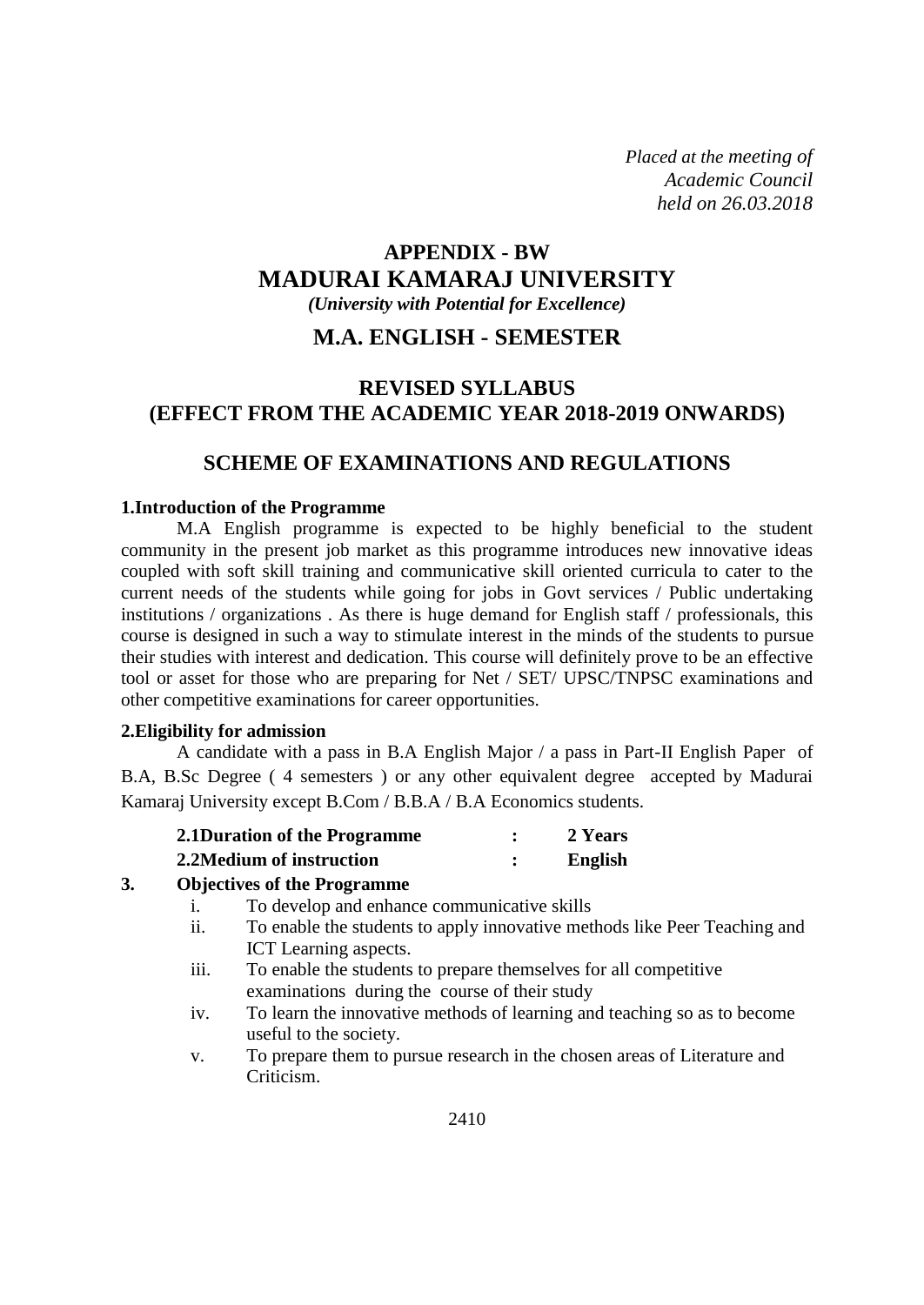### **4. Outcome of the Programme**

The syllabi for M.A English has been designed in such a way that the students, when they go out, will be capable of facing the competitive situation prevailing now and getting placement in Govt. Institutions and Public Undertaking Organizations.

# **5. Core subject papers**

M.A English programme consists of the following number of papers. The following are the various categories of the courses suggested for the M.A English programme: Core Subjects  $(CS) - 16$ ,

Elective Subjects  $(ES) - 4$ , Non Major subject Elective (NMSE) – 4.(For other major students )

# **6. Subject Elective Papers**

The University shall provide all information related to the Elective Subject in M.A English to all the students so as to enable them to choose their Elective Subjects in each semester. The list of elective Papers in each semester is displayed under the Programme structure.

# **7. Non – Major subject Elective Papers**

The University shall provide all information relating to the Non-Major Elective Subject which is related to competitive examinations / Enhancement of Communicative Skill in M.A English, to all the students so as to enable them to choose their Elective Subjects in third semester. The list of elective Papers of third semester is displayed under the Programme structure.

# **8. Unitization**

Each subject contains five units which are interrelated each other. Not only core subjects, but elective and non-major elective also contain the same.

# **9. Pattern of semester exam**

| $\sim$       |   |           |
|--------------|---|-----------|
| <b>Total</b> |   | 100 Marks |
| External     |   | 75 Marks  |
| Internal     | - | 25 Marks  |

# **10. Scheme for Internal Assessment**

For the M.A English Degree, the internal assessment marks will be given as below

| <b>Tests</b>               | $\sim$ $\sim$            | 10 Marks (average of the best two tests) |
|----------------------------|--------------------------|------------------------------------------|
| Assignment                 | -                        | 5 Marks                                  |
| Seminar / Group Discussion | $\overline{\phantom{0}}$ | 5 Marks                                  |
| Peer-Team-Teaching         | -                        | 5 Marks                                  |
| <b>Total</b>               | Ξ.                       | 25 Marks                                 |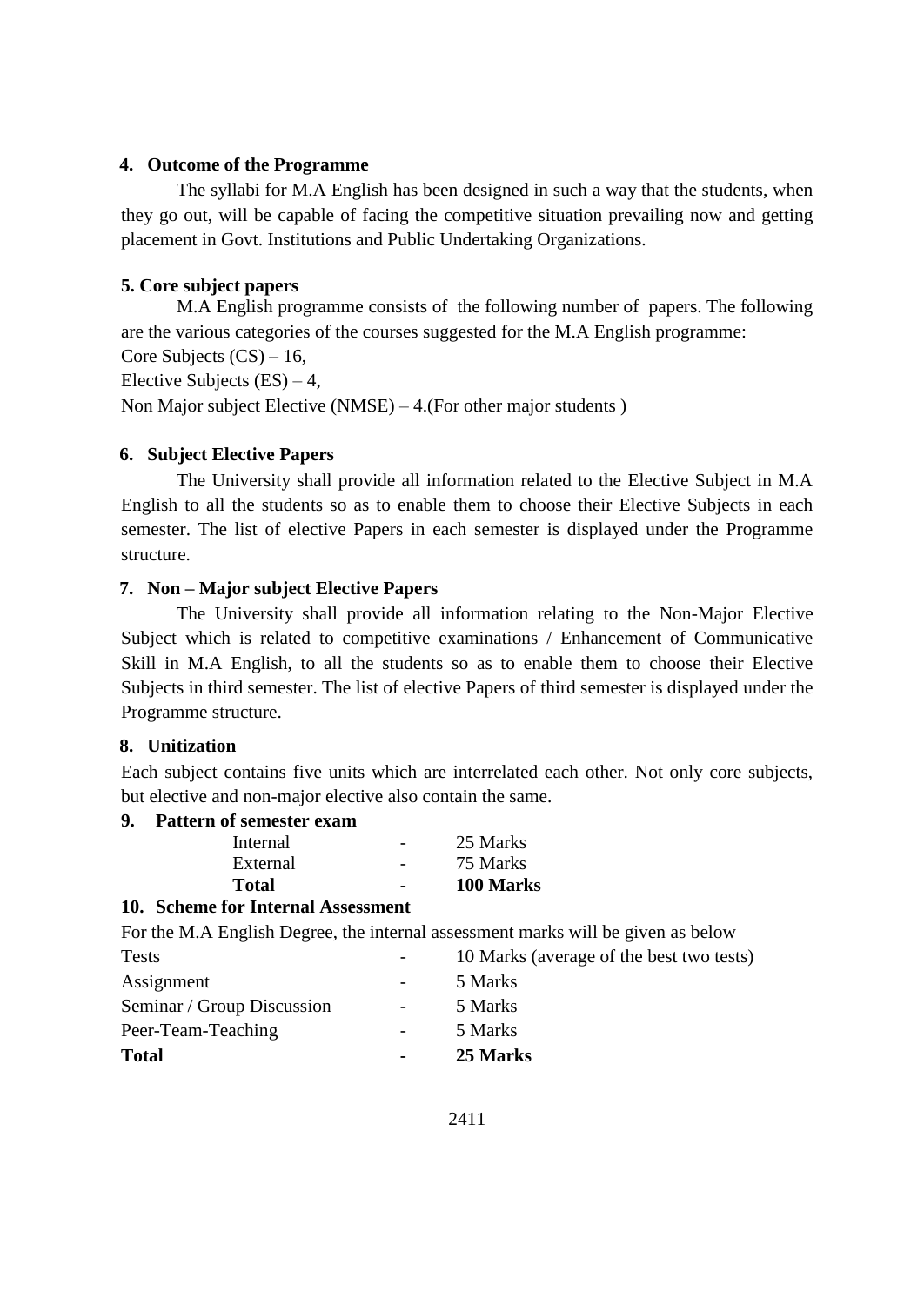### **11. External Exam**

- There shall be external examinations at the end of each semester, odd semesters in the month of October / November and even semesters in April / May.
- A candidate, who has not passed the examination, may be permitted to appear in such failed subjects in the subsequent examinations to be held in October / November or April / May. A candidate should get registered for the first semester examination. If registration is not possible, owing to shortage of attendance beyond condonation limit / regulation prescribed OR belated joining OR on medical grounds, the candidates are permitted to move to the nextsemester. Such candidates shall re-do the missed semester after the completion of the programme.
- Students must have earned 75% of attendance in each course for appearing for the examination. Students who have earned 74% to 70% of attendance have to apply for condonation in the prescribed form with the prescribed fee. Students who have earned 69% to 60% of attendance have to apply for condonation in the prescribed form with the prescribed fee alongwith the Medical Certificate.
- Students who have below 60% of attendance are not eligible to appear for the examination. They shall re-do the semester(s) after the completion of the programme.
- The results of all the examinations will be published through the controller of examination where the students underwent the course as well as through University Website. In the case of private candidates, the results will be published through the Controller of examination in which they took the examinations as well as University Website.

**Part – A**

### **12. Question Paper Pattern**

| Ten questions (No choice)                               | $10 \times 1 = 10$ marks |
|---------------------------------------------------------|--------------------------|
| Two questions from each Unit (Objective type questions) |                          |
| $Part - B$                                              |                          |
| Five questions (either or type)                         | $5 \times 7 = 35$ marks  |
| One question from each unit                             |                          |
| $Part - C$                                              |                          |
| Three questions out of five.                            | $3 \times 10 = 30$ marks |
| One question from each unit                             |                          |
|                                                         |                          |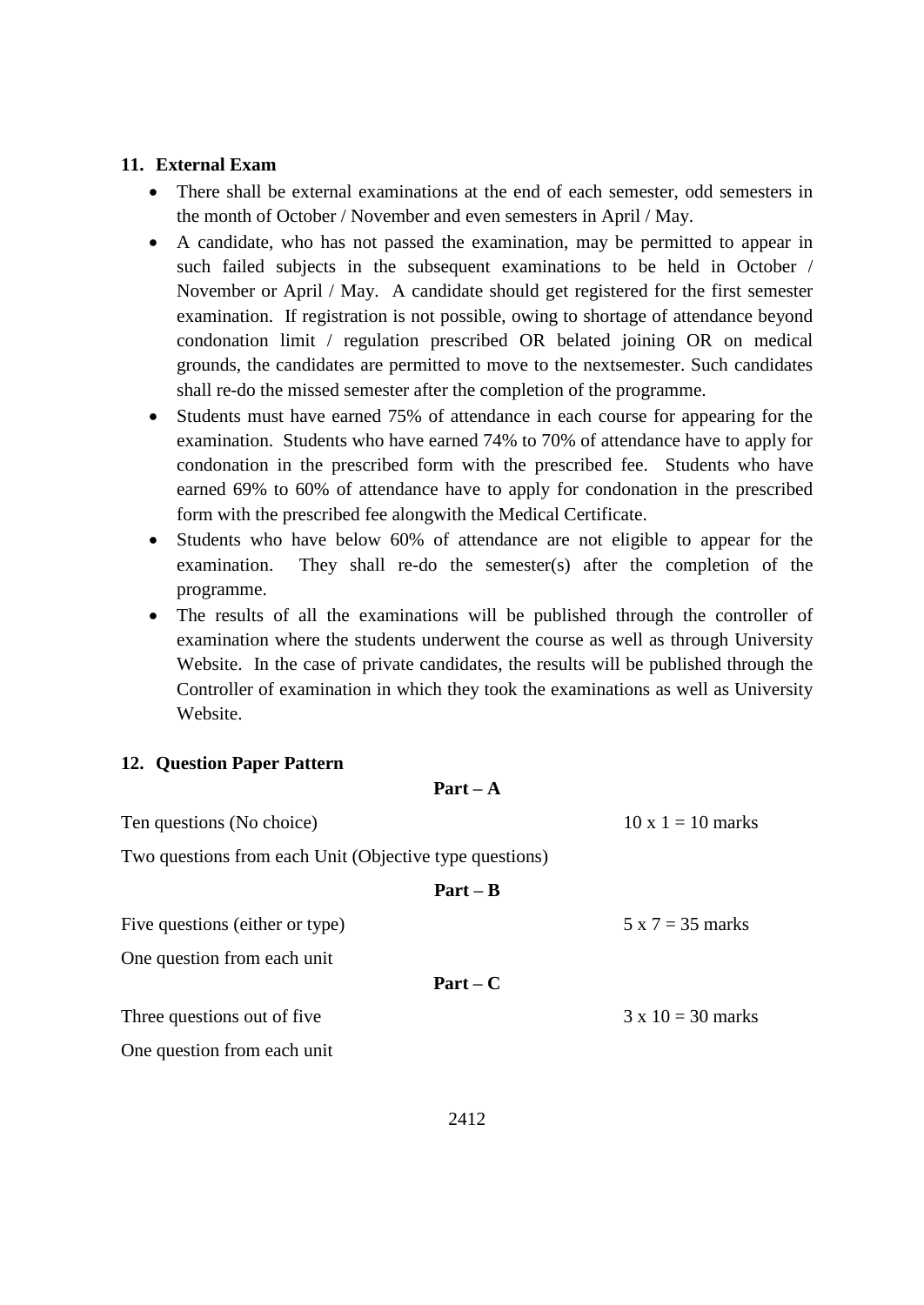#### **13. Scheme of Evaluation**

The performance of a student in each course is evaluated in terms of percentage of marks with a provision of conversion to grade points. Evaluation of each course shall be done by a continuous internal assessment by the concerned Course Teacher as well as by an end semester examination and both will be consolidated at the end of the course.

A mark statement with

$$
CCPA = \frac{\sum (Marks \times Credits)}{\sum (Credits)}
$$

where the summations cover all the papers appeared up to the current semester.

### **14. Passing Minimum**

A candidate passes the M.A English by scoring a minimum of 50% (internal + external) in each paper of the course. No minimum marks for internal assessment. External minimum for external assessment is 45% i.e., 34 out of 75.

# **a. Classification:**

| S. No | <b>Range of CCPA</b>    | Class |
|-------|-------------------------|-------|
|       | 50 & above but below 60 |       |
|       | $60 \&$ Above           |       |

#### **15. Model Questions**

One Model question paper is displayed at the end of the regulation.

#### **16. Teaching Methodology**

Each subject is designed with lectures/ tutorials/ seminar/ Peer-Team-Teaching / PPT presentation/ assignments etc., to meet the effective teaching and the learning requirements. 10 % of the course content must be Taughthrough peer team teaching methodology.

#### **17. Text Books**

List of all the text books is quoted at the end of the syllabus of each subject.

#### **18. Reference Books**

The list of all the reference books is followed by the list of text books. This list contains at least two books for each subject.

### **19. Retotaling and Revaluation Provision**

Candidates may apply for retotaling and revaluation within ten days from the date of the result published in the university website along with the required forms and fees.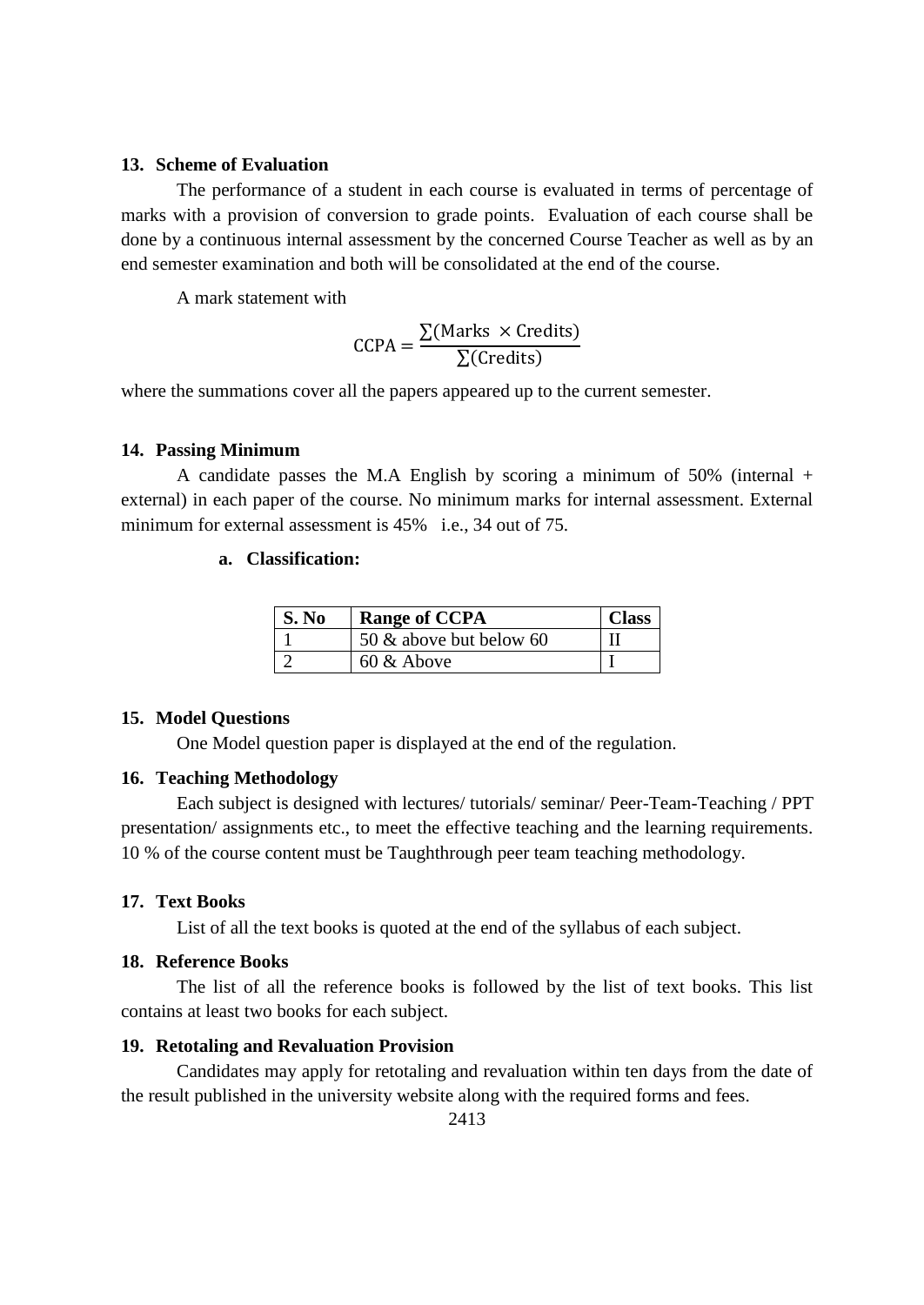### **20. Transitory provision**

The candidates of previous scheme may be permitted to write exams in their own schemes up to the examinations of April 2020 as a transitory provision.

### **21. Subjects and Paper related websites**

All the subject details along with syllabus may be downloaded from the university website **[www.mkuniversity.org](http://www.mkuniversity.org/)**

### M.A.Br.VII(B) English

| Major Subjects<br>Elective-Major Subject:<br>(Including Project) | No.of Papers<br>No.of Papers | 16<br>Δ   | 64 Credits<br>16 Credits |
|------------------------------------------------------------------|------------------------------|-----------|--------------------------|
| Non-Major Subject :                                              |                              | $\Lambda$ | 10 Credits               |

**Semester I**

| Subject                                   | External     | Internal     | No.of          | No.of |
|-------------------------------------------|--------------|--------------|----------------|-------|
|                                           | Examination  | Examination  | Credits        | Hours |
|                                           | <b>Marks</b> | <b>Marks</b> |                |       |
| <b>Chaucer to Marvel</b>                  | 75           | 25           | 4              | 6     |
| Shakespeare                               | 75           | 25           |                | 6     |
| American Literature                       | 75           | 25           |                | 6     |
| Comparative<br>Introduction<br>to         | 75           | 25           | 4              | 6     |
| Literature                                |              |              |                |       |
|                                           | 75           | 25           |                | 6     |
| (English for Career)<br><b>SSS Course</b> | 75           | 25           | $\overline{2}$ | 6     |
| Communication - Level-I)                  |              |              |                |       |

## **Semester II**

| The Augustan Age               |    |  |
|--------------------------------|----|--|
| The Romantic Age               | 25 |  |
| The Victorian Age              | 25 |  |
| Canadian Literature            | 25 |  |
|                                | 25 |  |
| SSS Course (English for Career | 25 |  |
| Communication Level-II         |    |  |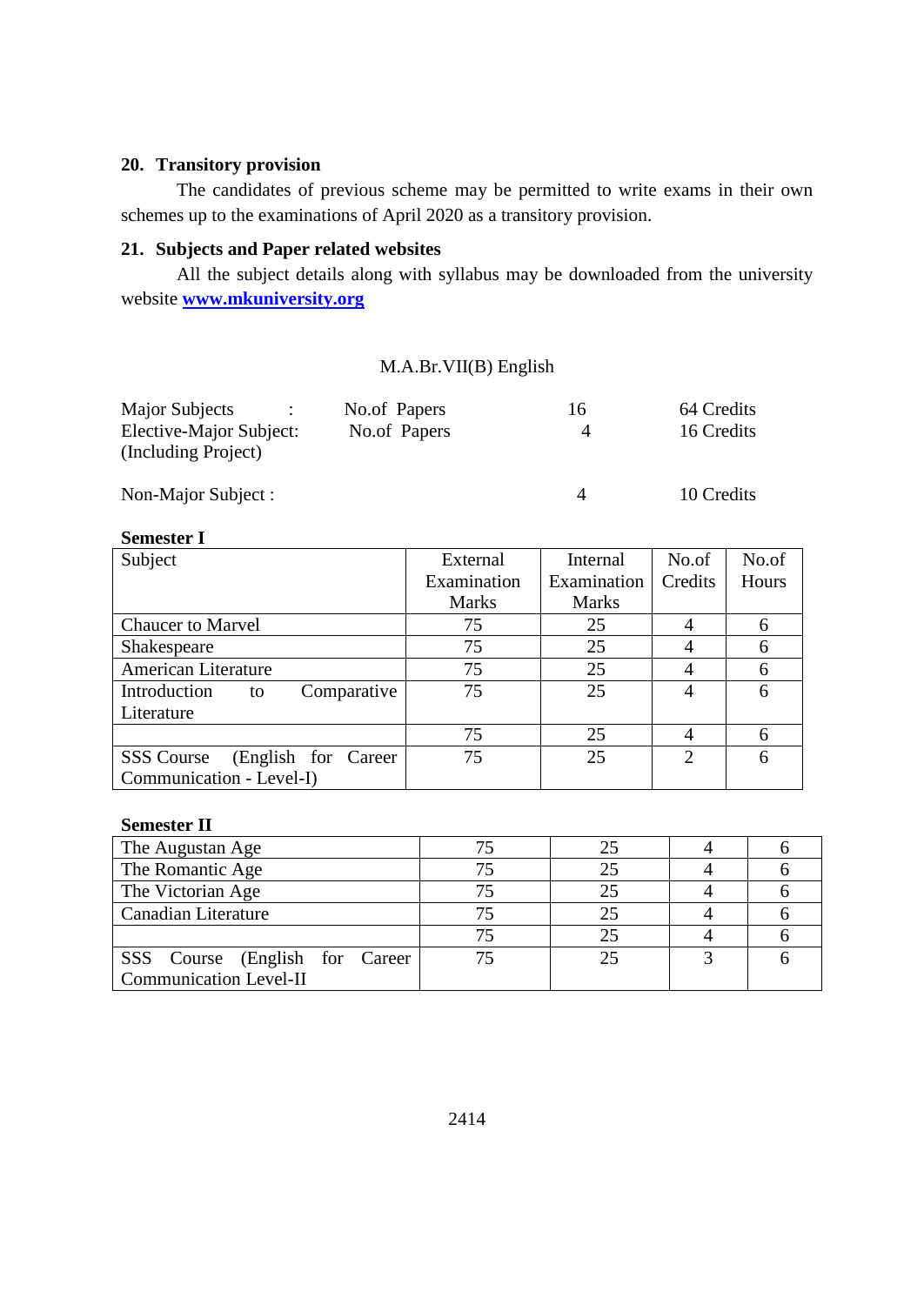# **Semester III**

| Indian Writing in English           | 75 | 25 | 4              | 6 |
|-------------------------------------|----|----|----------------|---|
| Study of English and<br>English     | 75 | 25 | $\overline{4}$ | 6 |
| Language Teaching                   |    |    |                |   |
| <b>Twentieth Century Literature</b> | 75 | 25 | 4              | 6 |
| <b>Literary Criticism</b>           | 75 | 25 | 4              | 6 |
|                                     | 75 | 25 | 4              | 6 |
| SSS Course (English for Effective   | 75 | 25 | $\overline{2}$ | 6 |
| Oral Communication-Level-I)         |    |    |                |   |
| <b>Semester IV</b>                  |    |    |                |   |
| New Literatures in English          | 75 | 25 | 4              | 6 |
| Translation: Theory & Practice      | 75 | 25 | 4              | 6 |
| Research methodology                | 75 | 25 | 4              | 6 |
| Project                             | 75 | 25 | 4              | 6 |
| Introduction to Modern Drama (or)   | 75 | 25 | $\overline{4}$ | 6 |
| <b>Modern Fiction</b>               |    |    |                |   |
| SSS Course (English for Effective   | 75 | 25 | 3              | 6 |
| Oral Communication-Level-II)        |    |    |                |   |

# **1. ELECTIVE MAJOR SUBJECTE**

| Semester I                                  | 75        | 25 | 4 | h |
|---------------------------------------------|-----------|----|---|---|
| Practical English Grammar<br>(or)           |           |    |   |   |
| Literature and Psychology                   |           |    |   |   |
| Semester II                                 | 75        | 25 | 4 |   |
| Fiction<br>Diasporic<br>Indian<br>(or)      |           |    |   |   |
| Women's Writing                             |           |    |   |   |
| <b>Semester III</b>                         | 75        | 25 | 4 |   |
| <b>English for Competitive Examinations</b> |           |    |   |   |
| (or) English for Success                    |           |    |   |   |
| <b>Semester IV</b>                          | 100 Marks |    | 4 |   |
| Introduction to Modern Drama (or)           |           |    |   |   |
| <b>Modern Fiction</b>                       |           |    |   |   |

### **NON – MAJOR SUBJECT**

| <b>Semester</b><br>. . | --<br>$\overline{\phantom{0}}$ | ⌒⊂<br>رے | ╰<br><b>.</b>                   |               |
|------------------------|--------------------------------|----------|---------------------------------|---------------|
| 0000<br>Course<br>ນນນ  |                                |          |                                 |               |
|                        |                                | $\sim$   | $\blacksquare$<br>$\sim$ $\sim$ | $\sqrt{4001}$ |

Total 90 Credits 120 hrs.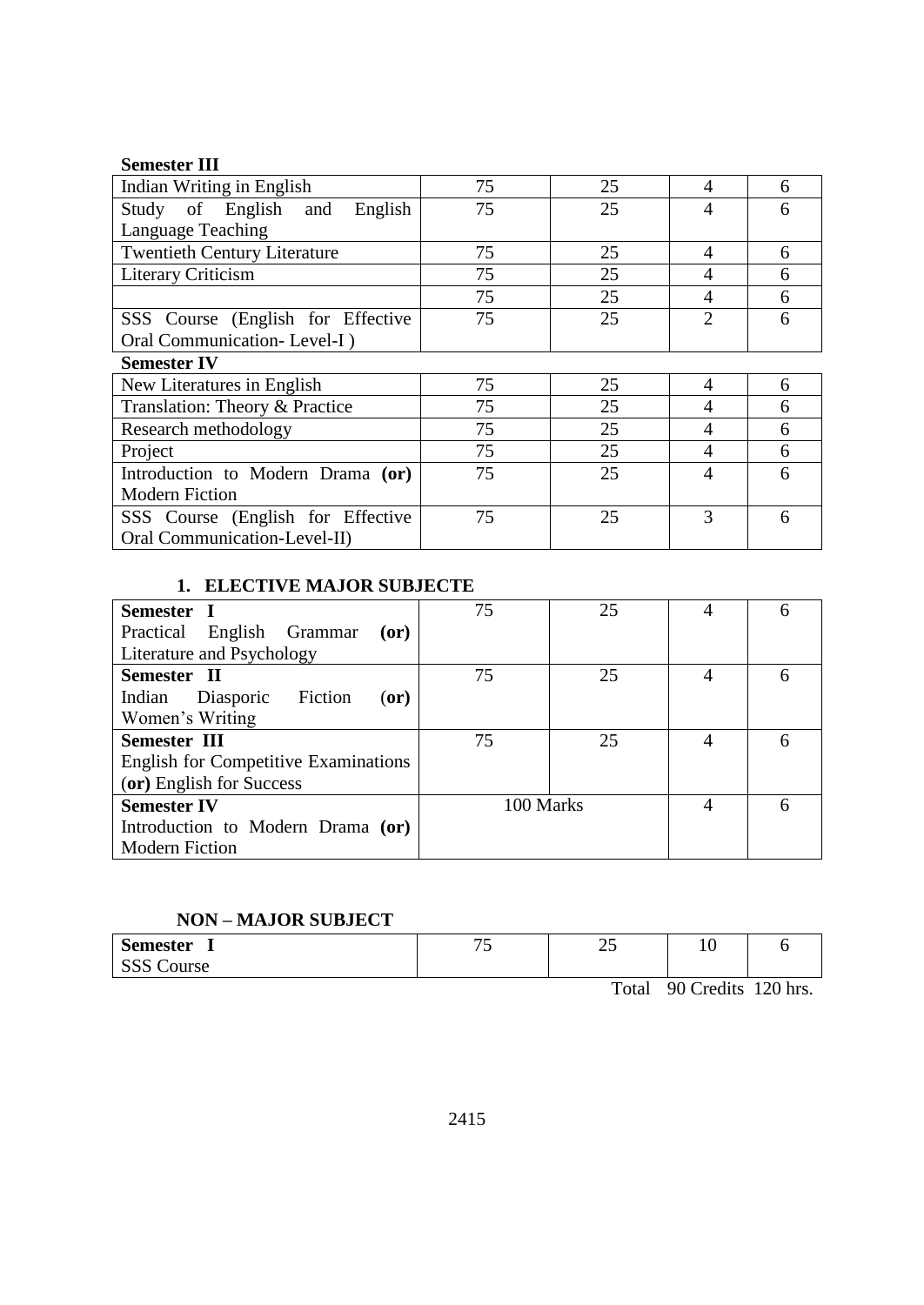# **Common Syllabus M.A English PG Course from 2018 – 19 onwards**

### **I Semester**

| <b>Chaucer</b> to Marvel                                          | 4 credits |
|-------------------------------------------------------------------|-----------|
| Shakespeare                                                       | 4 credits |
| American Literature                                               | 4 credits |
| Introduction to Comparative Literature                            | 4 credits |
| Practical English Grammar (or) Literature and Psychology          | 4 credits |
| (English for Career Communication - Level-I)<br><b>SSS</b> Course | 2 credits |

## **II Semester**

| The Augustan Age                                                         | 4 credits         |
|--------------------------------------------------------------------------|-------------------|
| The Romantic Age                                                         | 4 credits         |
| The Victorian Age                                                        | 4 credits         |
| Canadian Literature                                                      | 4 credits         |
| Indian Diasporic Fiction (or) Women's Writing                            | 4 credits         |
| SSS Course (English for Career Communication Level-II                    | 3 credits         |
| <b>III</b> Semester                                                      |                   |
| Indian Writing in English                                                | 4 credits         |
| Study of English and English Language Teaching                           | 4 credits         |
| <b>Twentieth Century Literature</b>                                      | 4 credits         |
| <b>Literary Criticism</b>                                                | 4 credits         |
| English for Competitive Examinations (or) English for Success            | 4 credits         |
| SSS Course (English for Effective Oral Communication- Level-I)           | 2 credits         |
| <b>IV Semester</b>                                                       |                   |
| New Literatures in English                                               | 4 credits         |
| Translation: Theory & Practice                                           | 4 credits         |
| Research methodology                                                     | 4 credits         |
| Project                                                                  | 4 credits         |
| Introduction to Modern Drama (or) Modern Fiction                         | 4 credits         |
| SSS Course (English for Effective Oral Communication-Level-II) 3 credits |                   |
| <b>Total Number of Credits</b>                                           | <b>90 Credits</b> |

---------------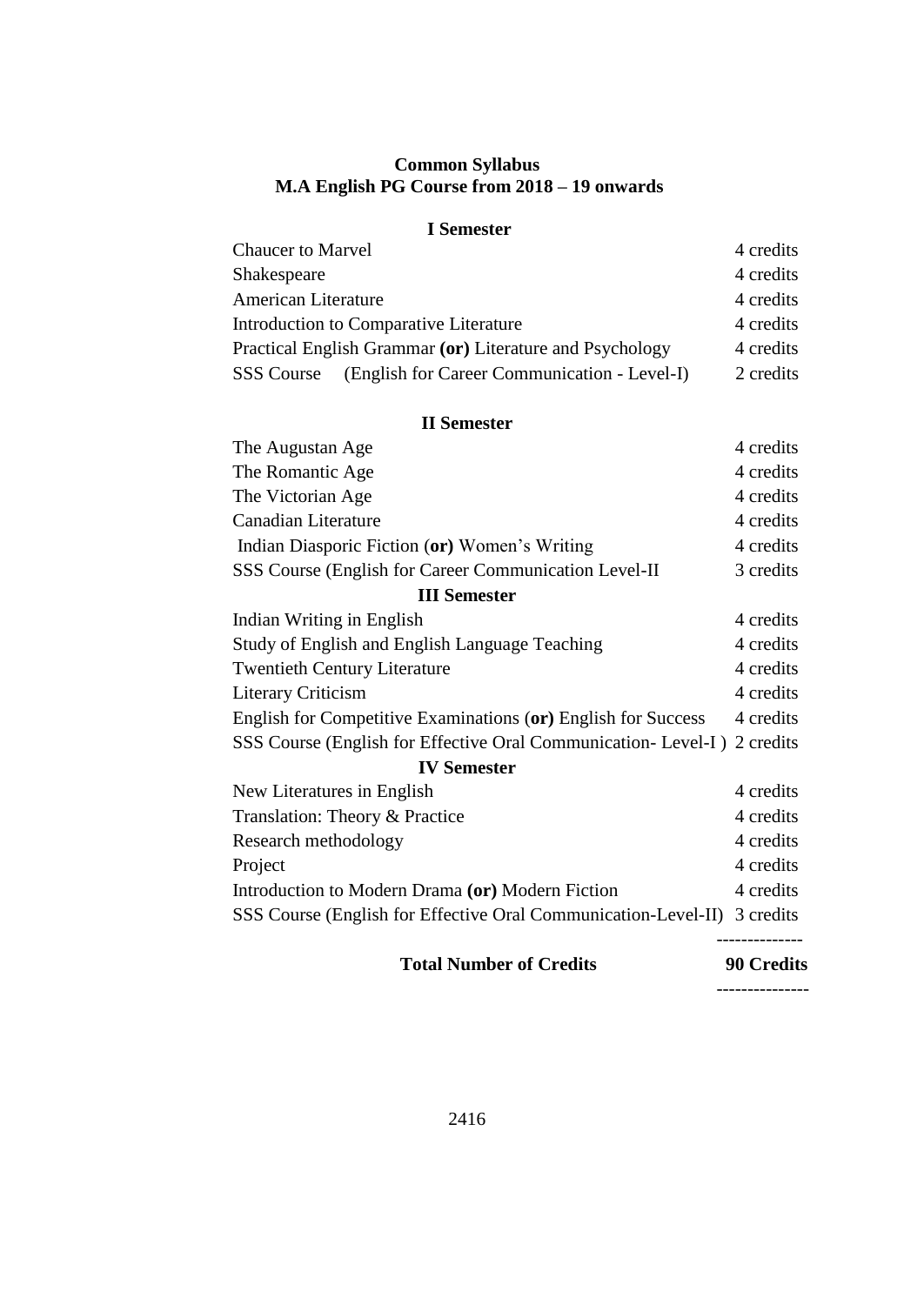## **SYLLABUS I Semester Paper –I- CHAUCER TO MARVELL (Core)**

# **Objectives**

This paper is designed

- i. To familiarize the Students with the  $14<sup>th</sup>$  Century Social Life.
- ii. To provide them with a knowledge of the aftermath of the Renaissance ethos.
- iii. To acquaint the students with the dramatists and Metaphysical poets during the period from Chaucer to Marvell

### **Courseware**

# **UNIT I**

| Geoffrey Chaucer           | ÷                    | The Prologue to the Canterbury Tales             |
|----------------------------|----------------------|--------------------------------------------------|
| <b>UNIT-II-POETRY</b>      |                      |                                                  |
| <b>Edmund Spenser</b>      | $\ddot{\phantom{a}}$ | Prothalamion                                     |
| William Shakespeare        |                      | Sonnets Nos. - 12, 18, 33, 35,84,116 (6 Sonnets) |
| John Donne                 |                      | A Valediction: Forbidding Mourning               |
| Herbert                    | $\ddot{\phantom{a}}$ | The Pulley                                       |
| Sidney                     | $\ddot{\phantom{a}}$ | Loving in Truth                                  |
| <b>Andrew Marvell</b>      |                      | To His Coy Mistress, The Garden                  |
| <b>UNIT -III-PROSE</b>     |                      |                                                  |
| Francis Bacon              |                      | Of Adversity                                     |
|                            |                      | Of Love                                          |
|                            |                      | Of Truth                                         |
|                            |                      | <b>Of Ambition</b>                               |
|                            |                      | Of Reading                                       |
|                            |                      | Of Youth and Age                                 |
| <b>UNIT IV</b>             |                      |                                                  |
| Sidney                     |                      | Apology for Poetry                               |
| John Lyly                  |                      | Euphues                                          |
| <b>UNIT-V-DRAMA</b>        |                      |                                                  |
| <b>Christopher Marlowe</b> | ÷                    | Jew of Malta                                     |
| John Webster               |                      | The Duchess of Malfi                             |
|                            |                      |                                                  |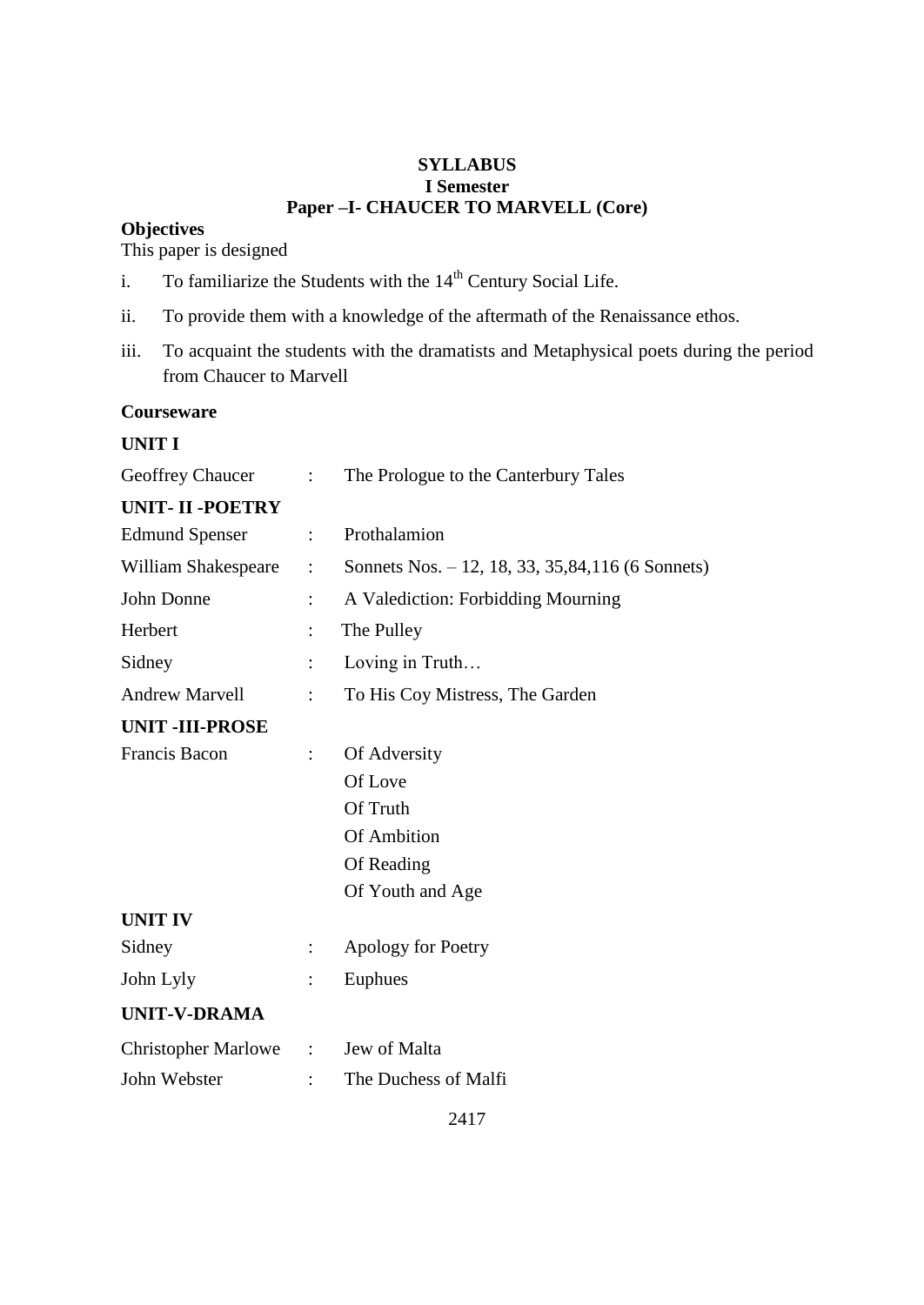#### **Recommended Reading**

- 1. H.E. Rollins, **The Sonnets,** Cambridge: Cambridge University Press, 1966.
- 2. T.R.K. Mavar, ed. **Edmund Spenser – The Faerie Queene (Book – I)**, **Epithalamion, Prothalamion**. Madras: The Macmillan Company of India Ltd., 1979.
- 3. D.K. Barua, Ed. Whispering Reeds **An Anthology of English Poetry**, Madras: Oxford University Press, 1975.
- 4. A.E.T. Barrow and J. Fuste, ed. Panorama **A Selection of Poems**. Delhi: Oxford University Press, 1965.
- 5. T.W. Craik, ed. Sir Philip Sidney, **Selected Poetry and Prose**, Metheun & Co Ltd., 1965.
- 6. A.L. Rowse, **Shakespeare's Sonnets**, London: Macmillan Press, 1984.
- 7. Edwin Honig and Oscar Williams, ed. **The Major Metaphysical Poets of the Seventeenth Century**, New York: Washington Square Press, 1969.
- 8. Fred Inglis, **The Elizabethan Poets,** London: Evans Brothers Ltd., 1969.
- 9. George Williamson, **A Reader's Guide to the Metaphysical Poets**, London: Thames and Hudson, 1969.
- 10. Neil O" Brien, **Fifteen Poets**, Madras: Oxford University Press, 1941.
- 11. William Burto, ed. **The Sonnets**, London: The New English Library Ltd., 1964.
- 12. Michael J. Hawkins, **Francis Bacon – Essay**, London: J.M. Dent & Sons Ltd., 1906.
- 13. Sukanta Chaudhuri, ed. **Bacon's Essays: A Selection**, Madras: Oxford University Press, 1977.
- 14. S.K. Sarkar, **T.S. Elliot: Poetry, Plays & Prose**, New Delhi: Atlantic Publishers, 1995.
- 15. C.N.Ramachandran & Radha Achar –**Five Centuries of Poetry**, Chennai : Trinity Press, 2016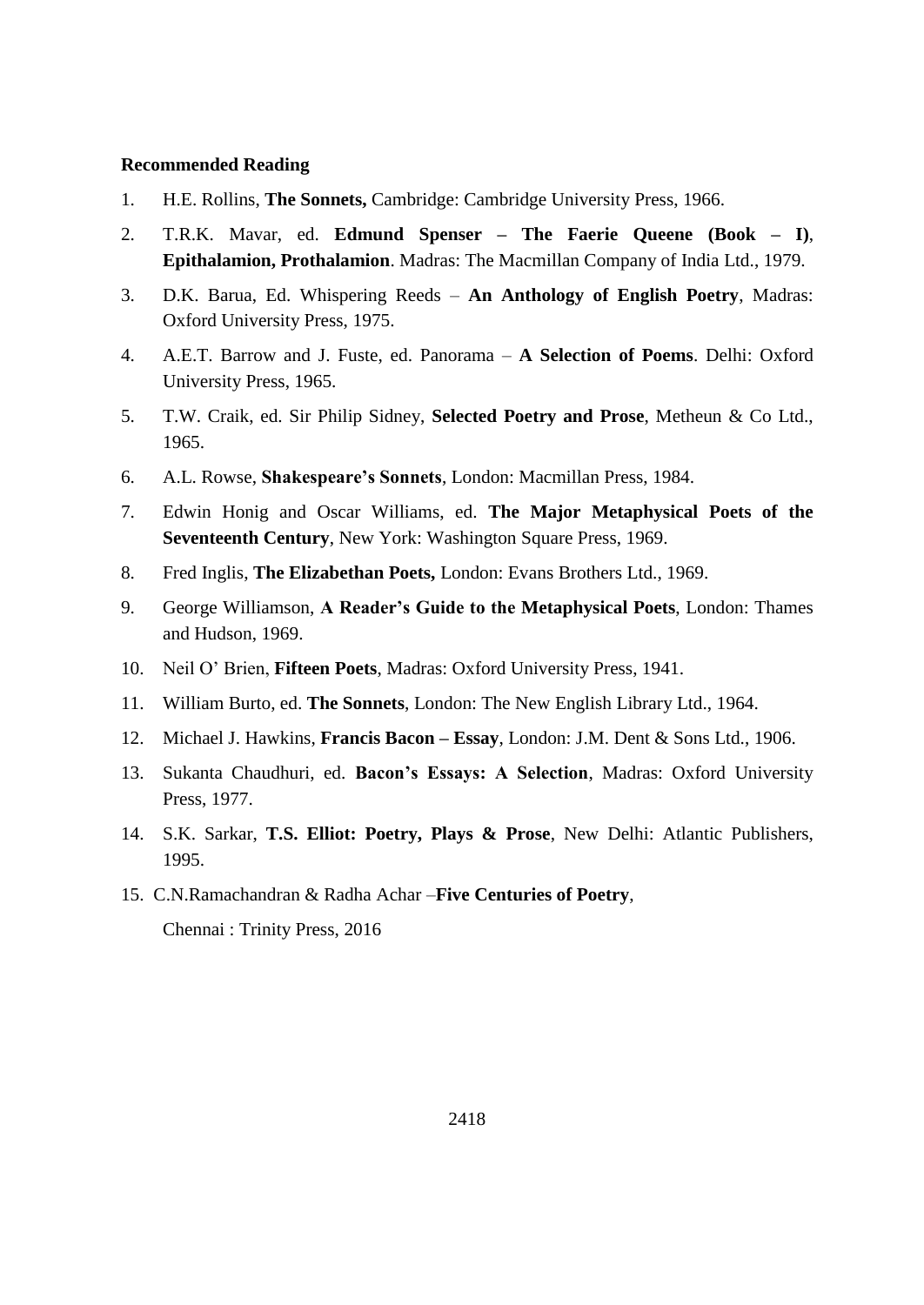### **Paper –II – SHAKESPEARE (Core)**

### **Objectives:**

This paper is designed

- i. To highlight the essence of the universality of Shakespearean .
- ii. To keep a focus on the concept of the Romantic Comedy, Shakespearean tragedy, tragic comedy, problem play, and other related features.
- iii To broaden the students' knowledge of Shakespeare's history plays, Roman Plays, Editorial problems, Elizabethan Theatre and Audience, Shakespearean Language & Criticism etc.,

### **Courseware**

### **UNIT I**

- 1) First 10 sonnets
- 2) General Shakespeare
	- i) Shakespearean Theatre and Audience
	- ii) Editorial Problems
	- iii) Shakespearean Language & Criticism
	- iv) Shakespearean Tragedy
	- v) Shakespearean Comedy
	- vi) Fools in Shakespeare
	- vii) Soliloquy
	- viii) Music in Shakespeare
	- ix) Roman Plays
	- x) Historical Plays

### **UNIT II**

As You Like It

Twelfth Night

### **UNIT III**

Hamlet

Macbeth

### **UNIT IV**

Antony and Cleopatra

Measure for Measure

## **UNIT V**

Henry- IV Part -I Richard II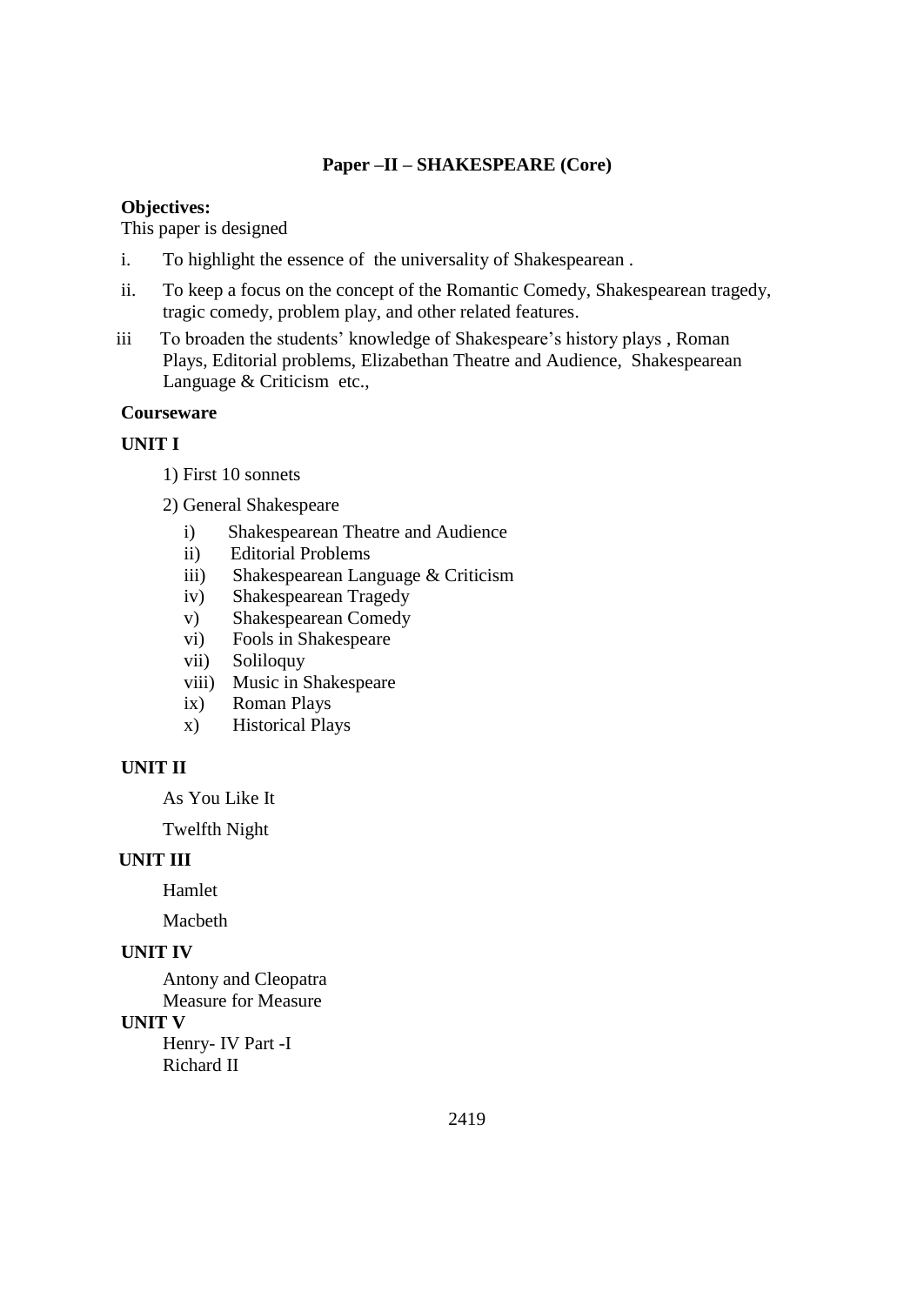### **Recommended Reading**

- 1. Stanley Wells, ed. **The Cambridge Companion to Shakespeare Studies**, Cambridge: Cambridge University Press, 1997.
- 2. John J. Joughin, ed. **Shakespeare and National Culture**, New York: Manchester University Press, 1997.
- 3. Rex Gibson, **Teaching Shakespeare**, Cambridge: Cambridge University Press, 1998.
- 4. K.R. Narayanan, **Shakespearean Theme**, Madurai: Browers, 1977.
- 5. G. Wilson Knight: **The Imperial Theme**, London: Metheun & Co. Ltd., 1931.
- 6. Jonathan Dollimore, Alan Sinfield, eds. **Political Shakespeare**, Mancester: Manchester University Press, 1985.
- 7. John Russel Brown, **Later Shakespeare**, London: Edward Arnold, 1966.
- 8. Peter G. Philas, **Shakespeare's Romantic Comedies**, Chapel Hill: University of North Carolina Press, 1966.
- 9. Raymond Powell, **Shakespeare and the Critics Debate**, London: Macmillan Press, 1980.
- 10. Complete Works of **Shakespeare for Individual Texts**.
- 11. A.C. Bradley"s **Shakespearean Tragedy.**

### **Paper –III -AMERICAN LITERATURE(Core)**

Objectives:

- 1. To expose the students to the richness and plurality of American Literature through selected specimens; and
- 2. To acquire an idea of American culture and diversity through these selections
- 3. To keep the students abreast of the American Literary background and culture.

## **Courseware**

| UNIT 1: | Poetry                 |                  |                                    |
|---------|------------------------|------------------|------------------------------------|
|         | Robert Frost           | $\sim$ 100 $\mu$ | <b>West Running Brook</b>          |
|         | Walt Whitman           | $\sim$ $-$       | Crossing the Brooklyn Ferry        |
|         | <b>Emily Dickinson</b> | $\sim$           | Because I could not stop for Death |
|         |                        |                  | I can't live with you              |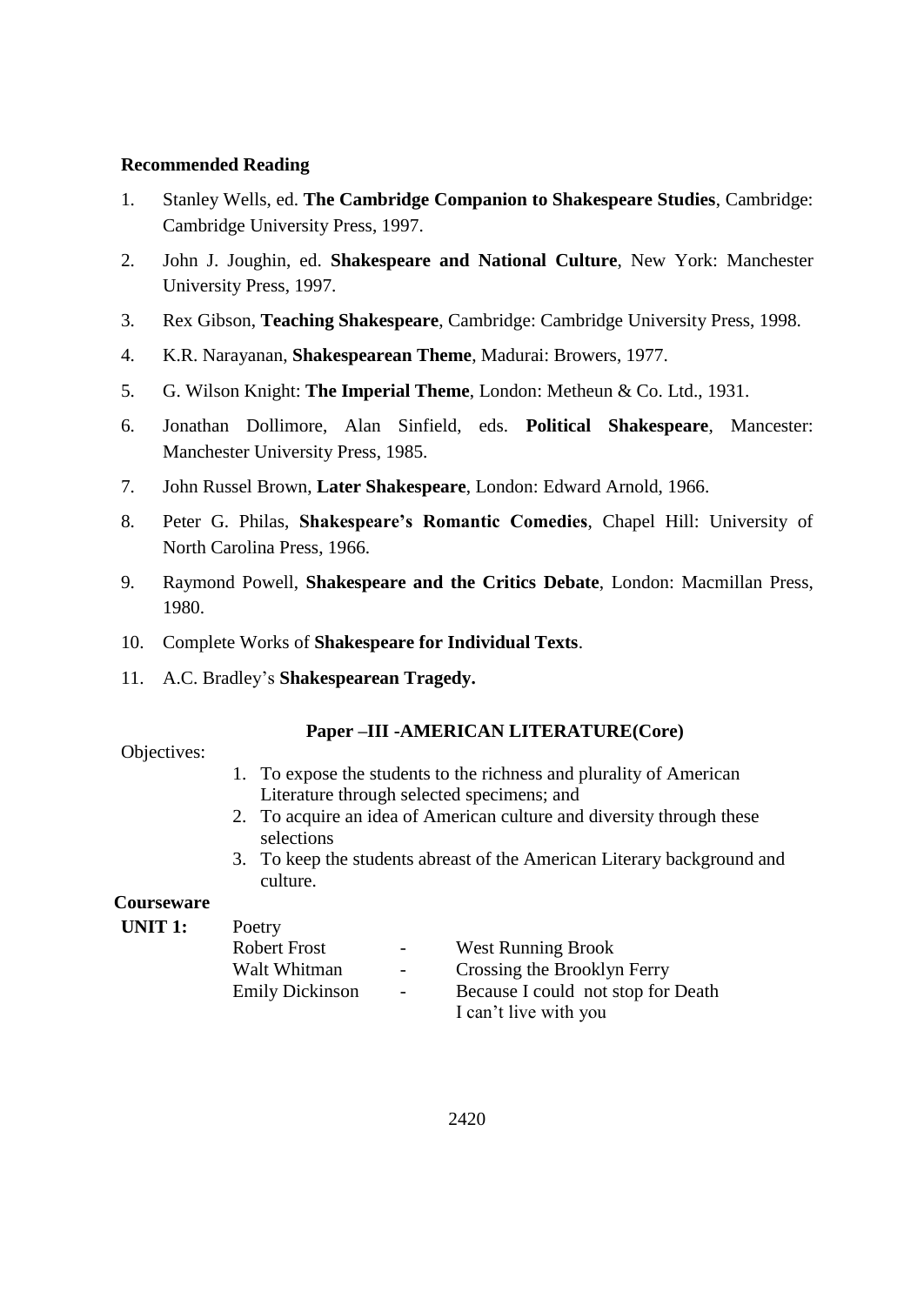|                  | Emerson                                                    |             | <b>Brahma</b>                      |
|------------------|------------------------------------------------------------|-------------|------------------------------------|
|                  |                                                            |             | Rhodora                            |
|                  |                                                            |             | Hamethreya                         |
|                  | Edgar Allan Poe                                            |             | The Raven                          |
|                  |                                                            |             | To Helen                           |
| UNIT II:         | Prose                                                      |             |                                    |
|                  | Thoreau                                                    |             | Civil Disobedience                 |
|                  | Allan Poe                                                  |             | Philosophy of Compisition          |
|                  | Emerson                                                    |             | The American Scholar               |
| <b>UNIT III:</b> | <b>Short Story</b>                                         |             |                                    |
|                  | $O'$ Henry                                                 |             | <b>After Twenty Years</b>          |
|                  | Ernest Hemingway                                           | $\sim$ $ -$ | A Day's wait                       |
|                  | Gabrial Garcia Marquez -                                   |             | One of These Days.                 |
| <b>UNIT IV:</b>  | Fiction                                                    |             |                                    |
|                  | Mark Twain                                                 |             | - Huckleberry Finn                 |
|                  | Hawthorne                                                  |             | - The Scarlet Letter               |
|                  | <b>Henry James</b>                                         |             | - The Portrait of a Lady           |
|                  | Hemingway                                                  |             | - Old Man and the Sea              |
| <b>UNIT V:</b>   | <b>Drama</b><br>Larraine Hansbarry<br><b>Arthur Miller</b> |             | A Raisin in the Sun<br>All my sons |

### **Recommended Reading:**

- 1. F.O. Matthiessen. **American Renaissance, Art and Expression in the Age of Emersion and Whitman**, New York: OUP, 1941. ( 5 Chapters)
- 2. John M.Bradbarry, The Fugitive: A Critical Account, Chaper Hill, University of
- 3. Nort/Carolina press,1958.
- 4. Daniel Hoffman,Harward Guide to Comtemporary American Writing.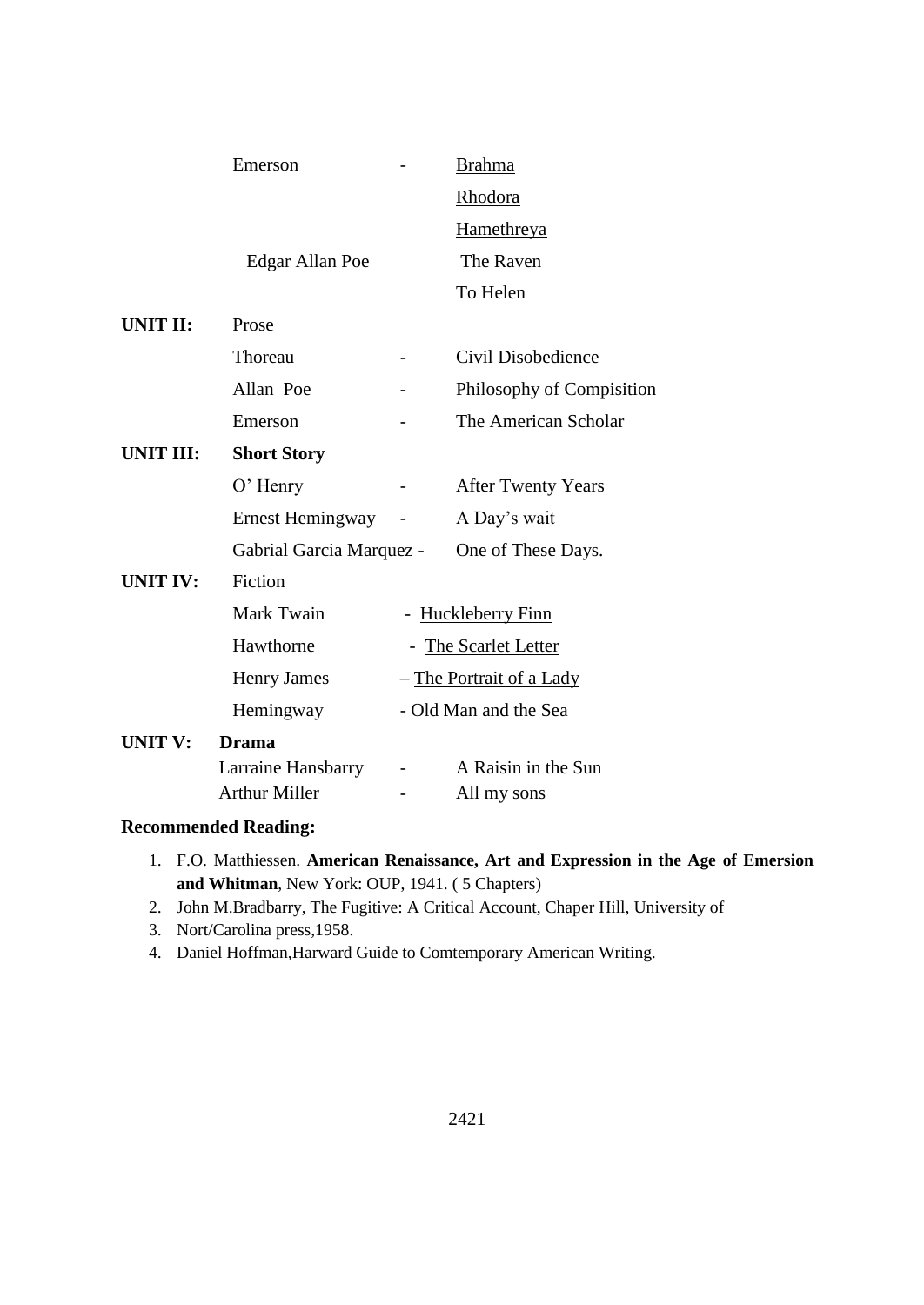#### **Paper-IV -INTRODUCTION TO COMPARATIVE LITERATURE**-(Core)

Objectives : i) To make the students understand that literature can be compared with Literature across countries b) with other arts. ii) to make them learn that comparison finally leads to a study of different cultures. iii) to train the students to analyse authors and works on v Comparative lines in treatment of theme and structure.

#### **Courseware**

### **UNIT I:**

"Comparative Literature"-Definition and Scope

### **UNIT II:**

History of Comparative Literature - The American, French & Indian Schools of Comparative Literature

### **UNIT III:**

Historical Comparisons:

Influence and Reception Epoch, Period, Generation and Movement Genre

### **UNIT IV:**

Aesthetic Comparisons:

Thematology Translation

### **UNIT V:**

Literature and Other Areas of Knowledge

Literature and the History of Ideas Literature and Psychology Literature and Sociology Literature and Arts/Film A few samples for Comparative Analysis

### **Text Books:**

Newton P. Stallknecht & Horst Frenz, Eds. **Comparative Literature: Method &**  Perspective. University of Southern Illinois Press, (1961). Second Enlarged and modified edition, 1971.

Ulrich Weisstein, **Comparative Literature and Literary Theory: Survey and Introduction** (Indian University, Press, 1973).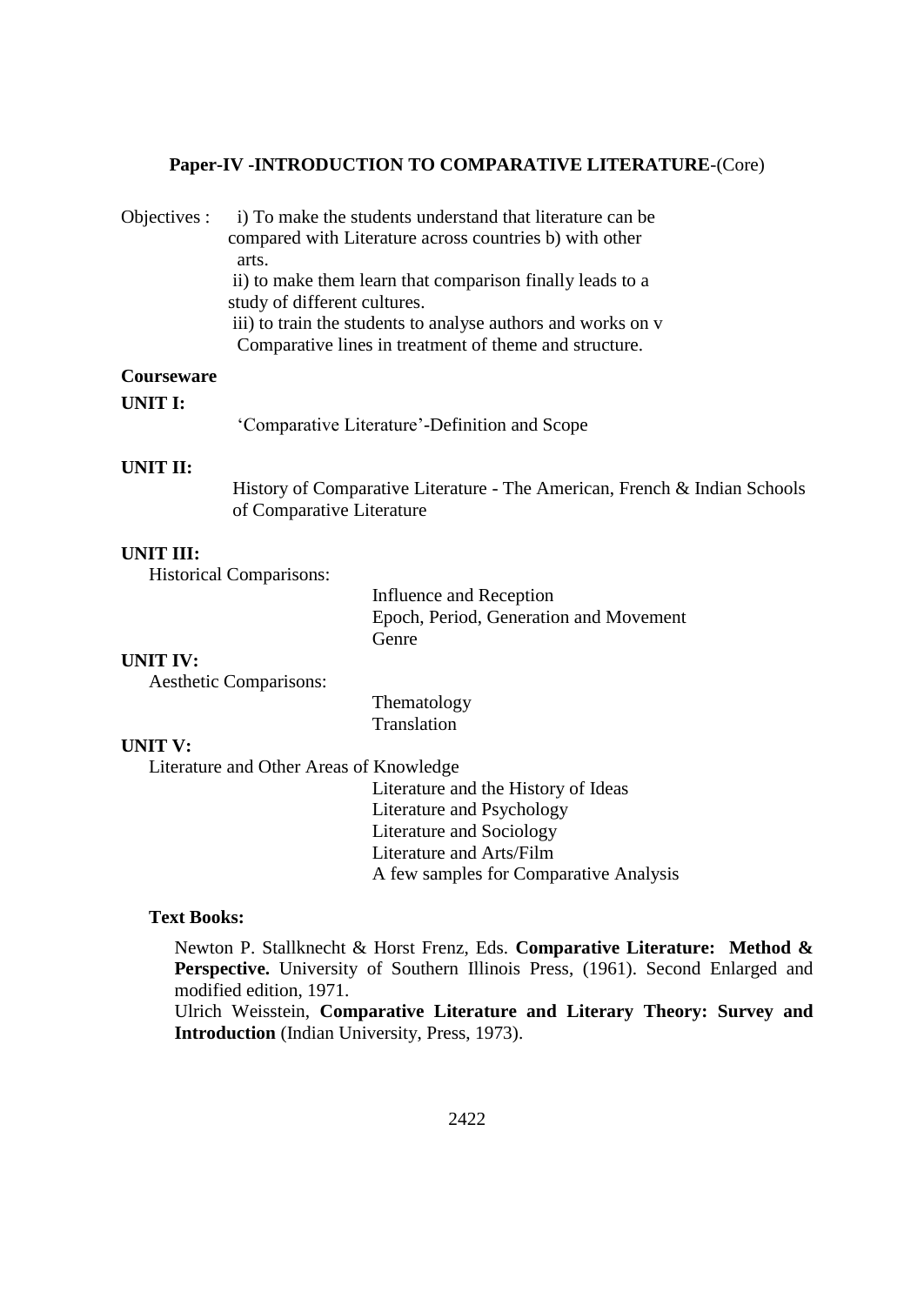#### **Recommended Reading:**

S. S. Prawer, **Comparative Literary Studies**: **An Introduction** (London: Duck worth, 1973).

Henry Gifford, **Comparative Literature** : London : Rontledge, Kengan Paul, 1969.

Henry, Levin. **Grounds for Comparison**. Cambridge: Marsachusetts, 1972.

Rene wellek, **Discriminations**: **Further concepts of Criticism**. New Haven: Yale University Press, 1970.

Padma Srinivasan, G.R.Balakrishnan and N.Subramanian, eds. **Introduction to Comparative Literature**: **Theory and Practice**, Madurai: Teeril Publications, 1995.

Paper –V- **PRACTICAL ENGLISH GRAMMAR (Elective)**

(4 Credits)

#### Objectives :

This paper is designed to

- i) to acquaint the students with the correct rules for sentences building & to make the students familiar with the use of right words in the formation of sentences.
- ii) to make the students understand better the preliminary function of verbs and the subsequent use of verb patterns.
- iii) to make the students find out easily the errors in sentences and avoid unnecessary and superfluous words in sentences with profound knowledge of grammar.

### **Courseware**

#### **UNIT I:**

The Sentence Subject and Predicate Parts of Speech Kinds of Nouns Kinds of Adjectives Adjectives used as Nouns

### **UNIT II:**

Adverbs and their uses in Sentences – Making Modals Auxiliaries and their uses in sentences Objects – Direct and Indirect Objects Complements – Subject and Object Complements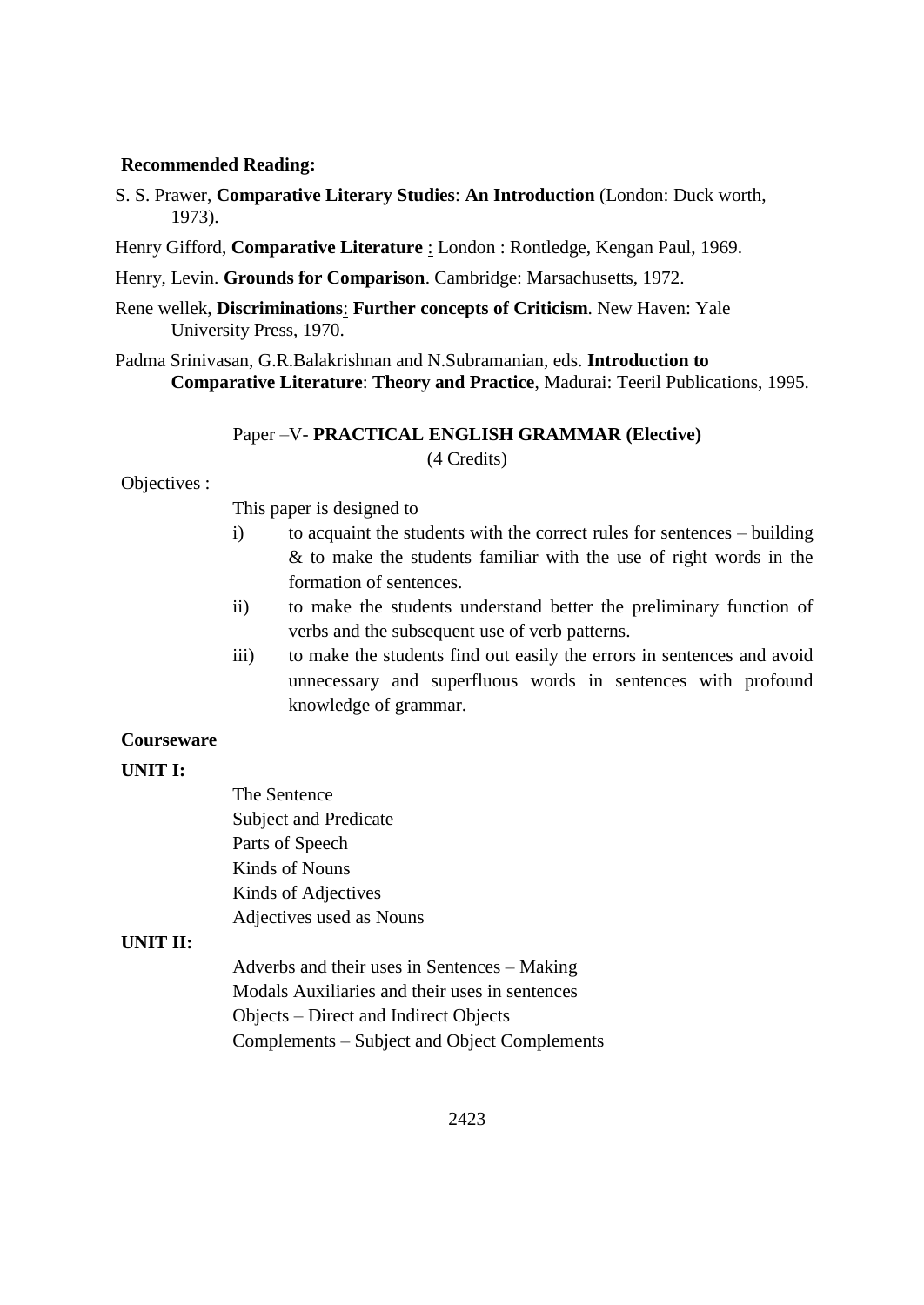### **UNIT III:**

| The Infinitive, Gerund and Participles    |
|-------------------------------------------|
| and their uses in sentence making.        |
| Active Voice & Passive Voice              |
| Agreement of the Verb with the Subject    |
| Verbs - Transitive and Intransitive verbs |

### **UNIT IV:**

Tenses – Their kinds  $\&$  uses Modal Auxiliaries & their uses Prepositions & their uses One -word Substitutes

### **UNIT V:**

Transformation of Sentences Word formation Synonyms & Antonyms Idioms & Phrases Correction of Sentences

# Book Recommended:

- 1. Krishna Mohan & Meera Banerji Developing Communication Skills Chennai: Trinity Press, 2017.
- 2. N.Krishnaswamy & Lalitha Krishnaswamy Mastering Communication Skills and Soft Skills , New Delhi:Bloomsburry , 2015
- 3. A.E.Augustine & K.V.Joseph Trinity Grammar : A Handbook , Chennai :Trinity Press, 2012.

### **(OR) Paper-V- Literature and Psychology (Elective)**

Objectives :

This paper is designed to

- i) To introduce aspects of literature and psychology to students
- ii) To make the students understand how the literary theories are intermingled with psychological perspectives
- iii) To make the students to learn and evaluate literature from a psychological perspective

### **UNIT I**

Sigmund Freud - Creative Writing and Day Dreaming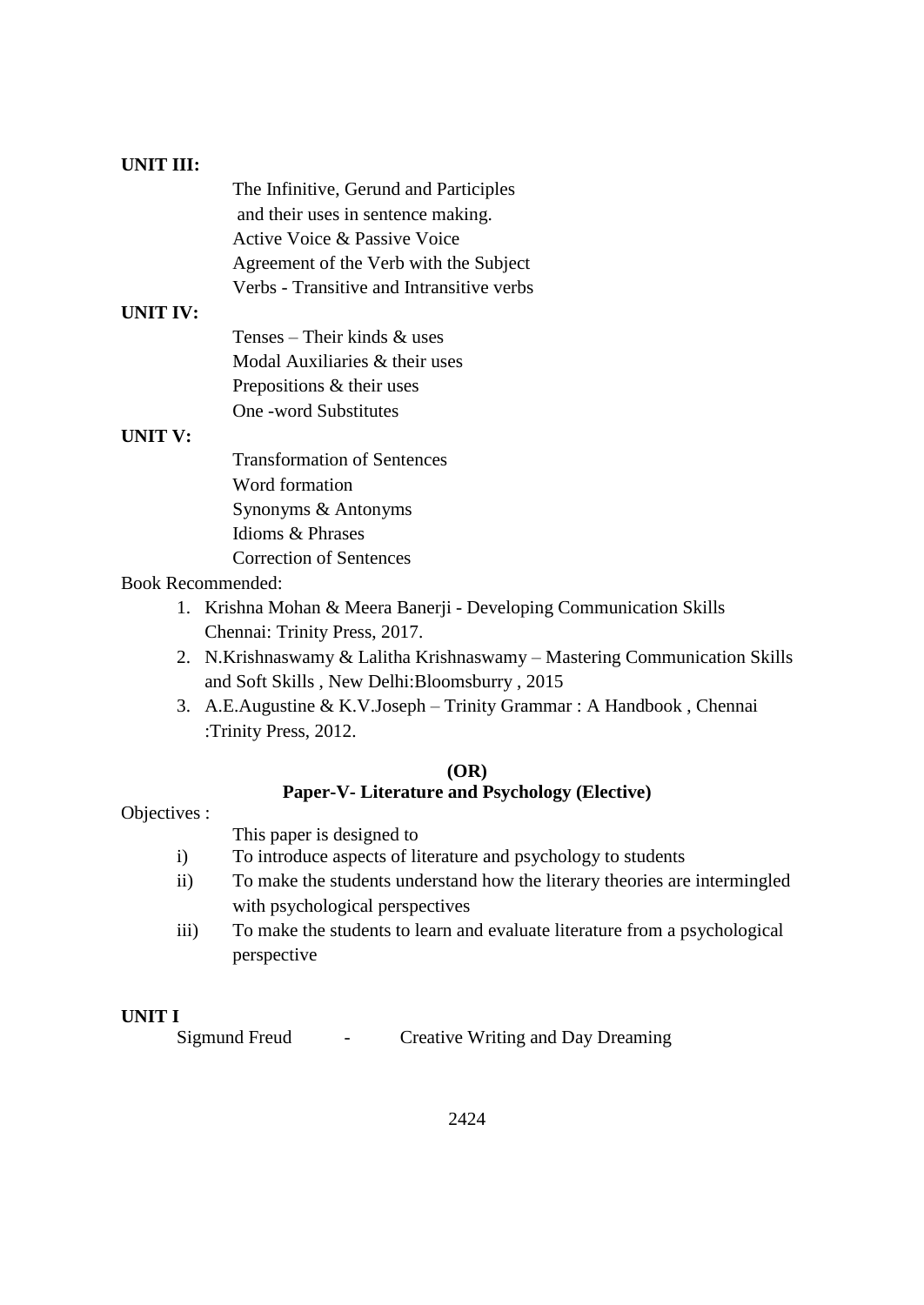| UNIT II                                                  | C.G.Jung               |  |  | Psychology and Literature           |
|----------------------------------------------------------|------------------------|--|--|-------------------------------------|
| UNIT III                                                 | Jean Piaget            |  |  | Theories of Child Development       |
| UNIT IV<br>Feminine Psychology (Chap-V)<br>Karem Harney- |                        |  |  |                                     |
| UNIT V                                                   | Patricia Waugh Pearson |  |  | <b>Cognitive Literary Criticism</b> |

# **Recommended Reading**

1. Daiches, David, "Literature and Society".

Word Power

2. Lodge, David, **After Bakhtin: Essays on Fiction and Criticism**, Routledge

# **(SSS COURSE)**

# **ENGLISH FOR CAREER COMMUNICATION-LEVEL-I (2 CREDITS)**

# **UNIT-I**

| Introduction to Communication                                  |
|----------------------------------------------------------------|
| Nature of Communication                                        |
| Definitions of Communication                                   |
|                                                                |
| <b>Types of Communication</b>                                  |
| <b>Process of Communication</b>                                |
| Communication Network in an Organisation.                      |
| Etiquettes for Business Presentations (Both Team & Individual) |
|                                                                |
| What is Listening ? - LSRW in Communication                    |
| Types of Listening?                                            |
| How to increase Listening Efficiency                           |
|                                                                |
| <b>Reading Skills</b>                                          |
| <b>Negotiating Skills</b>                                      |
|                                                                |
| Social Skills                                                  |
|                                                                |
| Write Right                                                    |
| <b>Exit Errors</b>                                             |
|                                                                |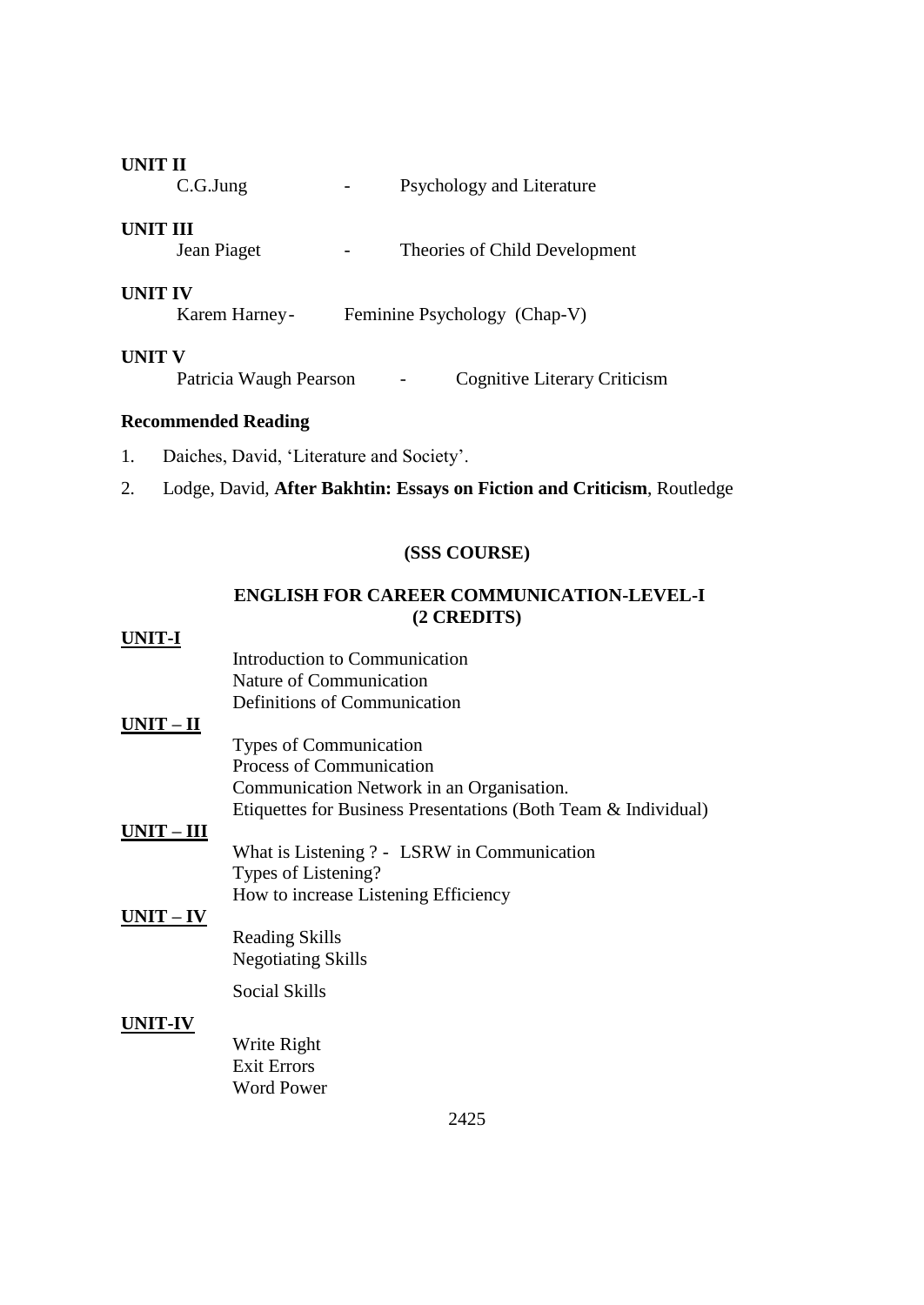#### **Book Recommended:**

- 1. Krishna Mohan & Meera Banerji Developing Communication Skills Chennai: Trinity Press, 2017.
- 2. N.Krishnaswamy & Lalitha Krishnaswamy Mastering Communication Skills and Soft Skills , New Delhi:Bloomsburry , 2015
- 3. A.E.Augustine & K.V.Joseph Trinity Grammar : A Handbook , Chennai :Trinity Press, 2012.

### **SEMESTER II Paper – I- THE AUGUSTAN AGE (Core) (4 Credits)**

### **Courseware**

### **Objectives**

This paper is designed to

- i) to make the students aware of one of the complex ages in English literature,
- ii) to introduce to the students 'movements and new genres'.
- iii) To make the students learn more about the features of Augustan Age and it's literary background.

### **UNIT I Poetry**

John Milton : The Paradise Lost Book IV Goldsmith : The Deserted Village

### **UNIT II Poetry**

Alexander Pope : Epistle to Dr. Arbuthnot

John Dryden : Abasalom and Achitophel

### **UNIT III Prose**

Janathan Swift : Battle of the Books.

### **UNIT IV Prose**

Addison and Steele : Coverley Papers – (Selected 5 essays.)

- i) An account of Himself
- ii) Of the Club
- iii) Sir Roger at Church
- iv) Sir Roger at the Assizes
- v) Character of Will Wimble

Dr. Johnson : Life of Milton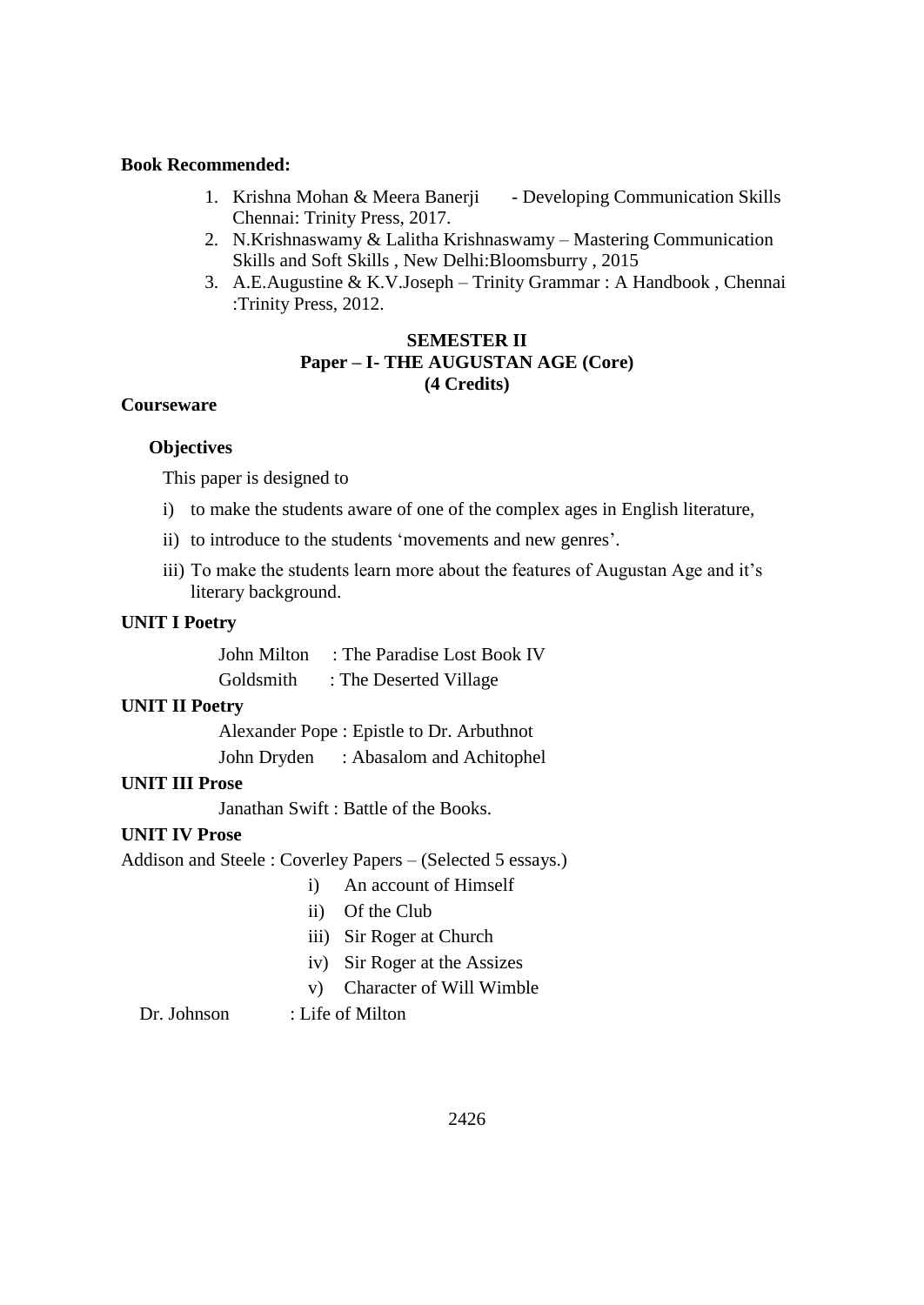# **UNIT V Drama**

William Congreve : The way of the World

Oliver Goldsmith : She stoops to Conquer

### **Recommended Reading:**

- 1. A.R.Humphreys, the Augustan World, London, 1936
- 2. David Daiches, A critical history of English Literature, Vol. II. Cambridge:Cambridge University Press, 1952
- 3. Clifford, ed, 18<sup>th</sup> Century English Literature, Prentice Hall, 1975
- 4. Uns Ellis Fermor, The Jacobean Drama, London, 1950
- 5. C.N.Ramachandran & Radha Achar Five Venturies of Poetry
- 6. Chennai : Trinity Press ,2016.

#### **Paper –II -THE ROMANTIC AGE (Core)**

#### **(4 Credits)**

### **Courseware**

### **Objectives**

- i) to expose the students to the salient features of Romantic Poetry
- ii) to enable students to understand special poetic talents achievements of Romantic Poets.
- iii) To make the students study in detail the features of Romantic Age and it"s literary background.

# **UNIT I**

| William Blake      | : London, Lamb, Tyger                          |
|--------------------|------------------------------------------------|
| Collins            | : Ode to Evening                               |
| <b>Thomas Gray</b> | : Elegy Written in a Country Churchyard        |
| William Wordsworth | : Tintern Abbey, Lines Written in Early Spring |
|                    | : Immortality Ode, Resolution and Independence |
| S.T. Coleridge     | : Kubla Khan                                   |
|                    |                                                |

### **UNIT II**

| P.B. Shelley | : To a Skylark, Ode to the West Wind  |
|--------------|---------------------------------------|
| John Keats   | : Ode to Autumn, Ode to a Nightingale |
| Byron        | : Vision of Judgement                 |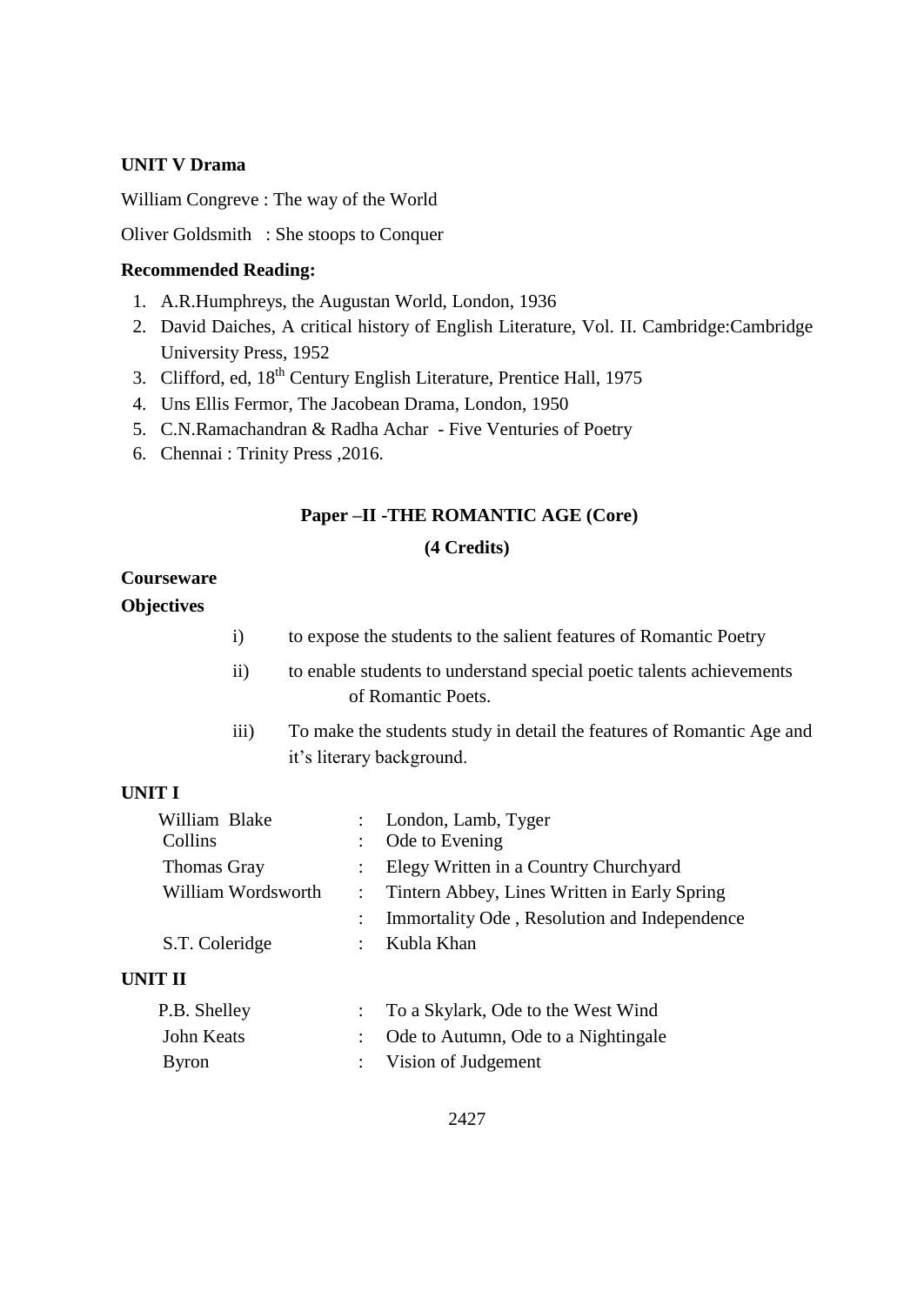### **UNIT III**

| William Wordsworth | : Preface to Lyrical Ballads                 |
|--------------------|----------------------------------------------|
| Samuel Coleridge   | : Biographia Literaria – Chapters 14, 17, 18 |
| Shelley            | : Defence of Poetry                          |
| UNIT IV            |                                              |

# $UNI$

| Jane Austen         | Emma                |
|---------------------|---------------------|
| <b>Walter Scott</b> | : Ivanhoe           |
| Charlotte Brontë    | $:$ Jane Eyre       |
| <b>Emily Bronte</b> | : Wuthering Heights |
| I INIT V            |                     |

# **UNIT V**

Shelley : The Cenci

### **Recommended Reading**

- 1. Abrams, M.H.( 1953) **The Mirror and the Lamp: Romantic Theory and the Critical Traditi**1on, New York.
- 2. **The Pelican Guide to English Literature**. Ed. By Boris Ford (1970)Vol.5, Harmondsworth: Penguin Books Ltd.
- 3. King-Hele, Desmond, (1960)**Shelley: His Thought and Work**, Second Edition London: Macmillan.
- 4. Willey, Basil.(1972) **Samuel Taylor Coleridge**, London: Chatto and Windus.
- 5. Ridely, M.R. (1964) **Keats' Craftsmanship: A Study in Poetic Development**, London: Methuen.
- 6. Eliot, T.S. (1933) **The Use of Poetry and the Use of Criticism**, London: Faber and Faber.
- 7. Leavis, F.R(1978) **Revaluation,** Harmondsworth: Penguin Books Ltd.
- 8. Leavis, F.R. (1982). **The Critic as Anti-Philosopher**, Chato and Windus.
- 9. Leavis, F.R. (1950) **Mill On Bentham and Coleridge**, With an Introduction by F.R.Leavis, London: Chatto and Windus.
- 10. Q.D. Leavis, (1969) "A Fresh Approach to Wuthering Heights" in Lectures in America, London: Chato and Windus,
- 11. Willey, Basil (1940) **The Eighteenth Century Background**, London.
- 12. P.K.Seshadri The Golden Quill An Anthology of Poetry,

Chennai: Trinity Press, 2017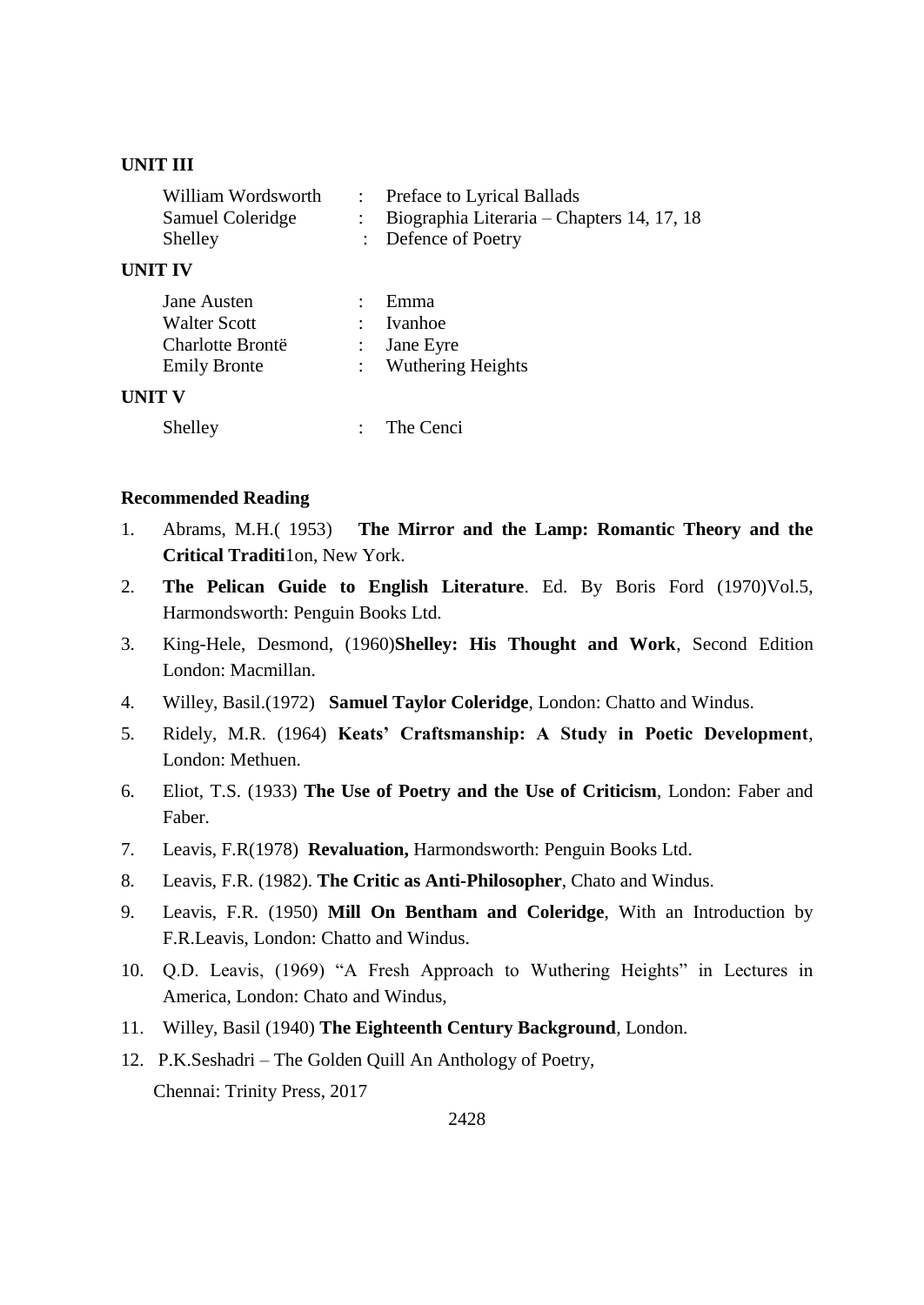# **Paper –III - THE VICTORIAN AGE (Core) (4 Credits)**

### **Objectives**

I. to introduce through the key texts the development of the Victorian society

- II. to enable the students to see the relevance of the Victorian times to modern times
- III. to make the students to study in detail the literary background of the Victorian Period and it's features.

### **Courseware**

# **UNIT I**

|        | Alfred Lord Tennyson:  |                      | Lotus Easters, Ulysses                        |
|--------|------------------------|----------------------|-----------------------------------------------|
|        | <b>Robert Browning</b> | $\sim 10^{-1}$       | My Last Duchess, Andrea Del Sarto             |
|        | UNIT II                |                      |                                               |
|        | <b>Matthew Arnold</b>  | $\ddot{\cdot}$       | The Scholar Gypsy, Dover Beach                |
|        | D.G. Rossetti          |                      | The Blessed Damozel                           |
|        | G.M. Hopkins           |                      | The Wreck of the Deutschland                  |
|        | Thomas Hardy           |                      | : The Darkling Thrush, After a Journey        |
|        | UNIT III               |                      |                                               |
|        | <b>Matthew Arnold</b>  | $\ddot{\cdot}$       | The Study of Poetry                           |
|        | Ruskin                 | $\ddot{\phantom{a}}$ | Of Kings Treasuries : From Sesame and Lilies. |
|        | Thomas Carlyle         |                      | Signs of the Times                            |
|        | UNIT IV                |                      |                                               |
|        | Thomas Hardy           | $\ddot{\cdot}$       | Tess of the d'Urbervilles                     |
|        | Dickens                | $\ddot{\cdot}$       | <b>Hard Times</b>                             |
|        | George Eliot           | $\ddot{\cdot}$       | The Mill on the Floss                         |
| UNIT V |                        |                      |                                               |
|        | Oscar Wilde            |                      | The Importance of Being Ernest                |

### **Recommended Reading**

- 1. Ford, Boris (Ed) (1970) : **The Pelican Guide to English Literature**, Vol.6, Harmondsworth: Penguin Books Ltd.
- 2. D.G. James, (1961) : **Arnold & the Decline of English Romanticism**, London: Oxford.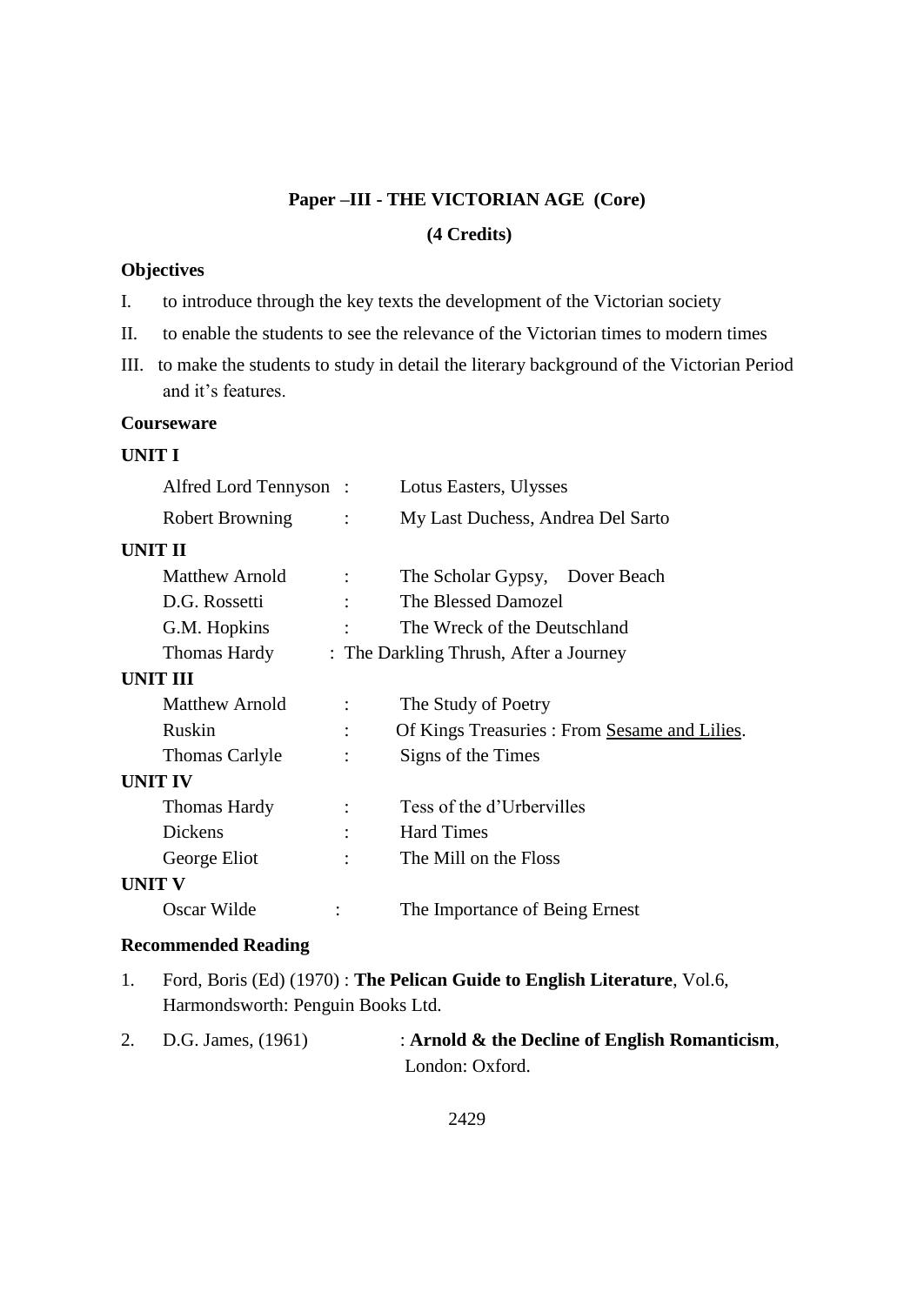| 3.  | Duglas Bush, (1971)                                        | :Matthew Arnold. A Study of His Poetry and                                                          |
|-----|------------------------------------------------------------|-----------------------------------------------------------------------------------------------------|
|     |                                                            | Prose. London: Macmillan.                                                                           |
| 4.  | Drew, Philip (1970)                                        | :The Poetry of Browning: A Critical<br>Introduction, London: Methuen & Co. Ltd.                     |
| 5.  | Milroy, James. (1977)                                      | :The Language of Gerard Manley Hopkins,<br>London, Andre Deutsch                                    |
| 6.  | Eliot, T.S. (1932)                                         | : Selected Essays, London: Faber & Faber.                                                           |
| 7.  | Leavis, F.R. (1978)                                        | : The Great Tradition, Harmondsworth: Penguin<br>Books Ltd.                                         |
| 8.  | Leavis, F.R. (1970)                                        | : New Bearings in English Poetry,<br>Harmondsworth, Penguin Books Ltd.                              |
| 9.  |                                                            | Leavis, F.R. and Leavis, Q.D. (1970). : Dickens the Novelist, Harmondsworth:<br>Penguin Books Ltd., |
| 10. | Goode, John. (1988)                                        | :Thomas Hardy: The Offensive Truth, Oxford: Basil<br>Blackwell.                                     |
| 11. | Arnold, Matthew (1966)<br>Cambridge, The University Press. | : Culture and Anarchy, Ed. J. Dover Wilson,                                                         |
| 12. | Baldic, Chris (1983)                                       | :The Social Mission of English Criticism 1848-1932<br>Oxford: Clarendon Press,.                     |
|     | 13. Bowie, Andrew. (1996)                                  | : From Romanticism to Critical Theory. New York:<br>Routledge.                                      |

# **Paper –IV -CANADIAN LITERATURE (Core)**

# **(4 Credits)**

### **Courseware**

### **Objectives:**

- i. To introduce the students to the literary output of the contemporary Canadian Writers.
- ii. To make the students familiar with texts that reflect Canadian Culture and Society.
- iii. To provide the students, through a study of all genres, a critical perspective of Canada as a nation and its contribution to literature.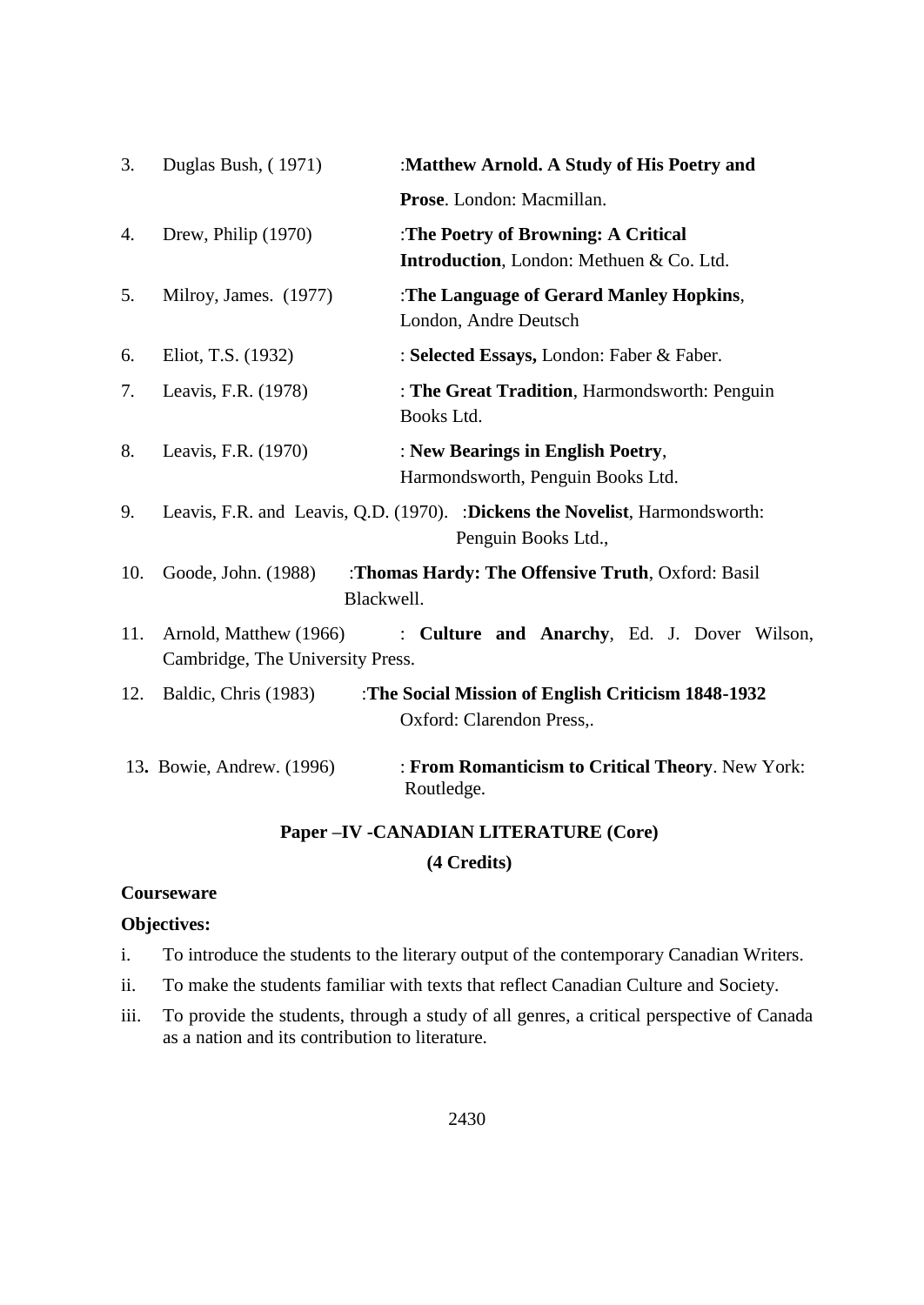#### **Courseware**

| UNIT I          |                          |                                                                    |
|-----------------|--------------------------|--------------------------------------------------------------------|
|                 | Margaret Atwood          | : Journey to the Interior.                                         |
|                 | A.K.Klein                | : Indian Reservation: Caughnawaga.                                 |
|                 | Robert Finch             | : Peacock and Nightingale.                                         |
|                 | A.J.M. Smith             | : Ode on the Death of William Butler Yeats.                        |
| <b>UNIT II</b>  |                          |                                                                    |
|                 |                          | Selections from Stephen Gill : Glimpses. Journey: Autobiographical |
|                 | <b>Helen Buss</b>        | : Repossessing the World: Reading                                  |
|                 |                          | Memoirs from Contemporary Women's                                  |
|                 |                          | Writing – Chapter I.                                               |
|                 | Stephen Gill             | : Glimpses                                                         |
| <b>UNIT III</b> |                          |                                                                    |
|                 | George Ryga              | : Ecstasy of Rita Joe                                              |
| <b>UNIT IV</b>  |                          |                                                                    |
|                 | <b>Margaret Laurence</b> | : The Diviners                                                     |
| <b>UNIT V</b>   |                          |                                                                    |
|                 | Marian Engel             | : Bear                                                             |
|                 | Marian Campbell          | : Halfbreed                                                        |

### **Recommended Reading:**

- 1. Birbalsing, Frank. **Novels and the Nation: Essays in Canadian Literature**. Toronto: TSAR Publications, 1995.
- 2. King, Bruce, **The New English Literatures: Cultural Nationalism in the Changing World**, London: Macmillan, 1973.
- 3. Narasimhaiah, C.D. ed. **Commonwealth Literature**. Delhi: OUP, 1976.
- 4. Walsh, William, ed. **Readings in Commonwealth Literature**, Oxford: Clarendon Press, 1973.
- 5. Toye, William, ed. **The Oxford Companion to Canadian Literature**, Toronto: OUP, 1983.
- 6. Tiffin, Cris. Ed. **D-cribing Empire: Post-Colonialism and Textuality.** London: Routledge, 1994.
- 7. Salat, M.F., **The Canadian Novel: A Search for Identity.** Delhi: B.R. Publishing Corporation, 1993.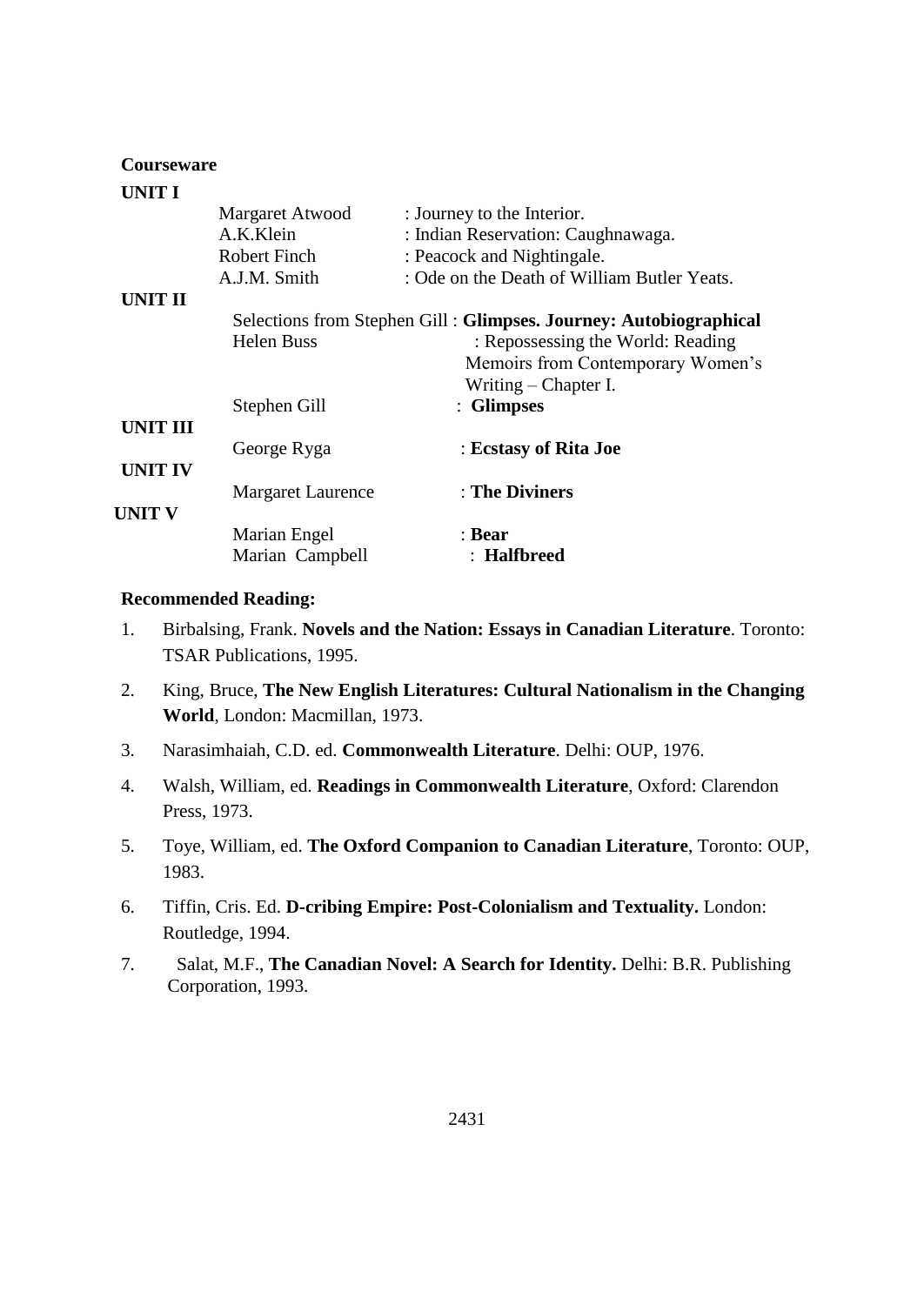## **Paper –V-INDIAN DIASPORIC FICTION (Elective) (4 CREDITS)**

### **Courseware**

Objectives:

- i) To introduce the students to Diasporic Literature
- ii) To make the students to understand the meaning of "Diaspora", its theory and literature
- iii) To make the students develop a common knowledge of contact of Diasporic Indian Writing in English

### **UNIT 1:** Theory & Literature

|                | Diaspora : Its theory $&$ Literature                          |                                    |  |  |
|----------------|---------------------------------------------------------------|------------------------------------|--|--|
|                | Contexts of Diasporic Indian Writing in English               |                                    |  |  |
|                | Susan Koshy: Introduction The Making of a Diaspora OUP        |                                    |  |  |
|                | J.C.Sharma: Indian Diaspora - Indian Diaspora Creative Books. |                                    |  |  |
| <b>UNIT 2:</b> |                                                               |                                    |  |  |
|                | V.S. Naipaul: A Bend in the River                             |                                    |  |  |
|                | Sashi Taroor: Riot                                            |                                    |  |  |
| <b>UNIT 3:</b> |                                                               |                                    |  |  |
|                | Kamala Markandaya: The Nowhere Man                            |                                    |  |  |
|                |                                                               | Baharati Mukherjee : Wife, Jasmine |  |  |
| <b>UNIT 4:</b> |                                                               |                                    |  |  |
|                |                                                               | Chitra Banerjee : Imperial Palace  |  |  |
|                | Anita Nair                                                    | : Mistress                         |  |  |
| <b>UNIT 5:</b> |                                                               |                                    |  |  |
|                | Amitav Ghosh                                                  | : The Glass Palace                 |  |  |
|                | Salman Rushdie                                                | : Shame                            |  |  |
|                | <b>Rohinton Mistry</b>                                        | : Such A Long Journey              |  |  |
|                |                                                               |                                    |  |  |

### **Recommended Reading**

- 1. Daiches, David, "Literature and Society".
- 2. Lodge, David, **After Bakhtin: Essays on Fiction and Criticism**, Routledge **(OR) Paper –V- Women's Writing (Elective)**

# **Courseware**

Objectives:

- i) To introduce the students to the literary creations produced by women writers
- ii) To make the students acquaint themselves with the emerging trend of feminine writings.
- iii) To make the students understand and evaluate the literary outputs of women writers in the current literary scenario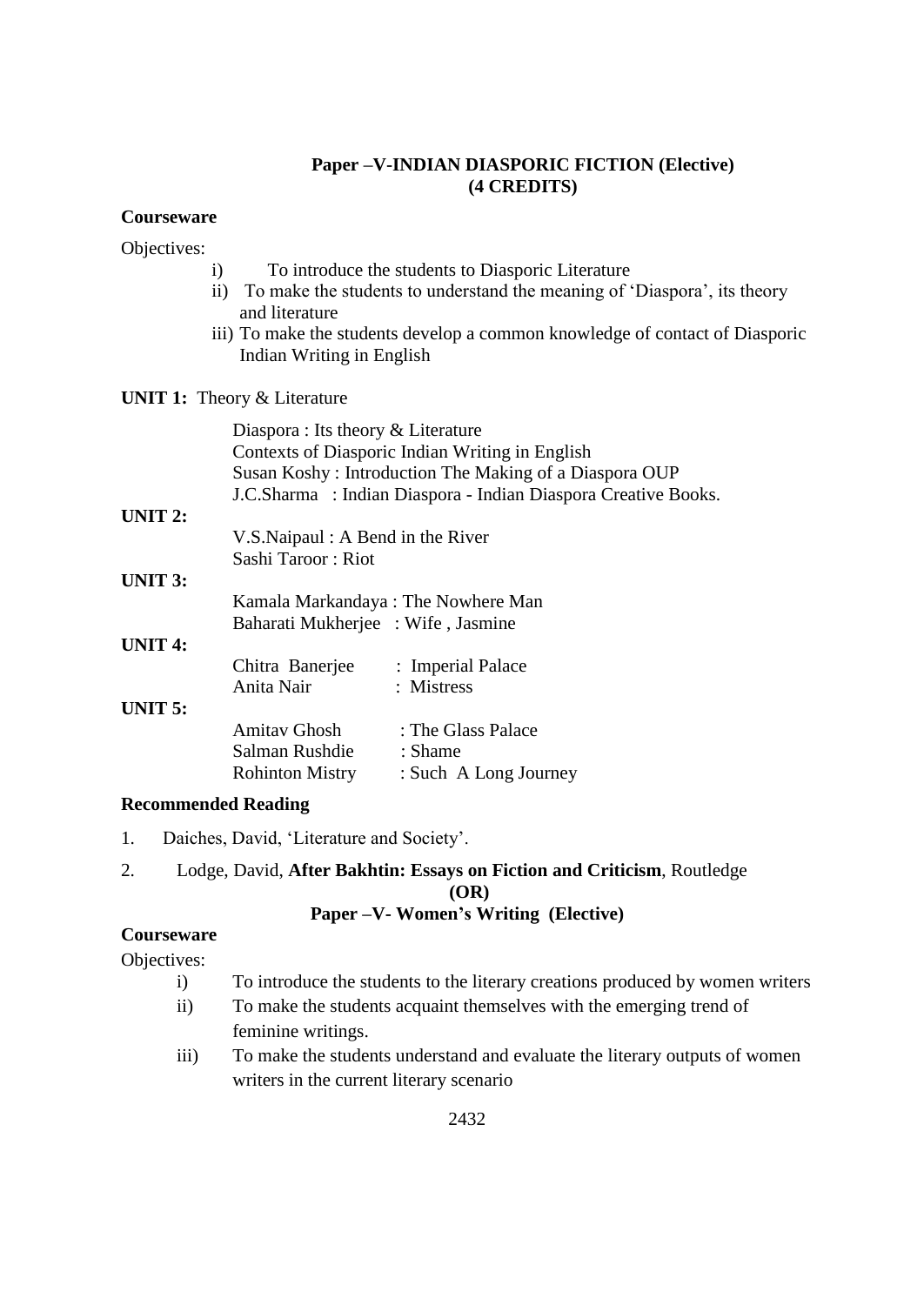### **UNIT I : Poetry**

|  | 1. Supata Bhatacharya        | Draupadi                       |
|--|------------------------------|--------------------------------|
|  | 2. Adrienne Rich             | Aunt Jennifer's Tigers         |
|  | 3. Gladys Cardiff            | Combing                        |
|  | 4. Julie Alvarez             | Women's Work                   |
|  | UNIT II<br>: Prose           |                                |
|  | 1. Simone De Beauvoir -      | Introduction to the second sex |
|  | 2. Mahadevi Verma            | The Art of Living              |
|  | <b>UNIT III: Short Story</b> |                                |
|  | 1. Willa Cather              | A Wagner Matinee               |
|  | 2. Vaidehi                   | An Afternoon with Shakuntala   |
|  | 3. Kate Chopin               | The story of an Hour           |
|  | <b>UNIT IV: Fiction</b>      |                                |
|  | 1. Dorris Lessing            | The Golden Notebook            |
|  | 2. Anne Frank                | Diary of a young girl          |
|  | <b>UNIT V: Drama</b>         |                                |
|  | 1. Euripeder                 | Medea                          |

Recommended Reading:

1. S.Annaporani & V.Bharathi Harishankar (Ed.,) Shifting Perceptions – An Anthology of Women"s Writing , Mainspring Publishers , 2016

# **(SSS COURSE) ENGLISH FOR CAREER COMMUNICATION – LEVEL -II**

# **( 3 Credits)**

### **Courseware**

### **UNIT-I**

Introduction to soft skills Need for soft skills Hard skills Vs soft skills Stress Management Formal & Informal Conversation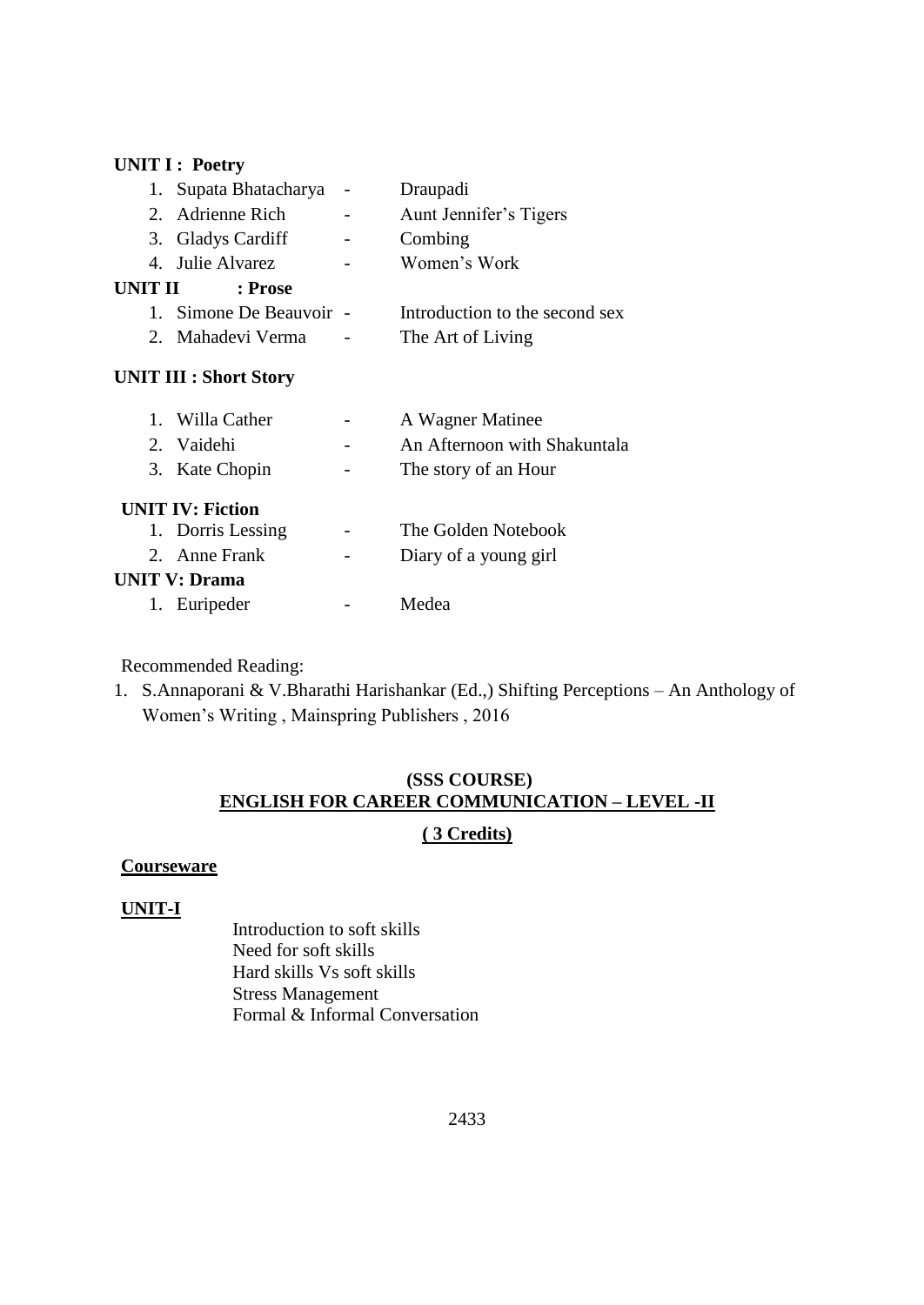### **UNIT – II**

Importance of Soft Skills List of soft skills English as Life Skill Enhancing Self-Esteem Public Speech and Lectures

### **UNIT-III**

Need for Leadership Skills Factors Affecting Leadership style Shaping up as an Effective Leader Applying Emotional Intelligence Reading Difficulties and Remedies

#### **UNIT-IV**

Effective Communication for Success Essential Elements in Communication Characters of an Effective Speaker Resolving Inter-personal Conflict Business and Official Correspondence

#### **UNIT- V**

Career Concerns Pleasing Personality Maintaining Trust Management Magic & Leading Light CV and G.D ,Writing Projects, Paper Presentations ------------------------------------------------------------------------------------------------

1. Saraswathi,V. & Revathi Viswanathan, Soft Skills for Career Communication

2. Samy, Antony K.S & Joseph Chandra, Soft Skills and Personality Development

#### **SEMESTER – III**

### **Paper –I - INDIAN WRITING IN ENGLISH (Core) (4 credits)**

#### **Courseware**

### **Objectives- This paper is designed**

- i. To lay emphasis on a wide variety of Indian authors who are poets and playwrights.
- ii. To introduce the students to a cross-section of Indian authors who deal with themes like nature, love, beauty and even religious history.
- iii) To highlight the Indian religious and philosophical background and make the students familiar with them.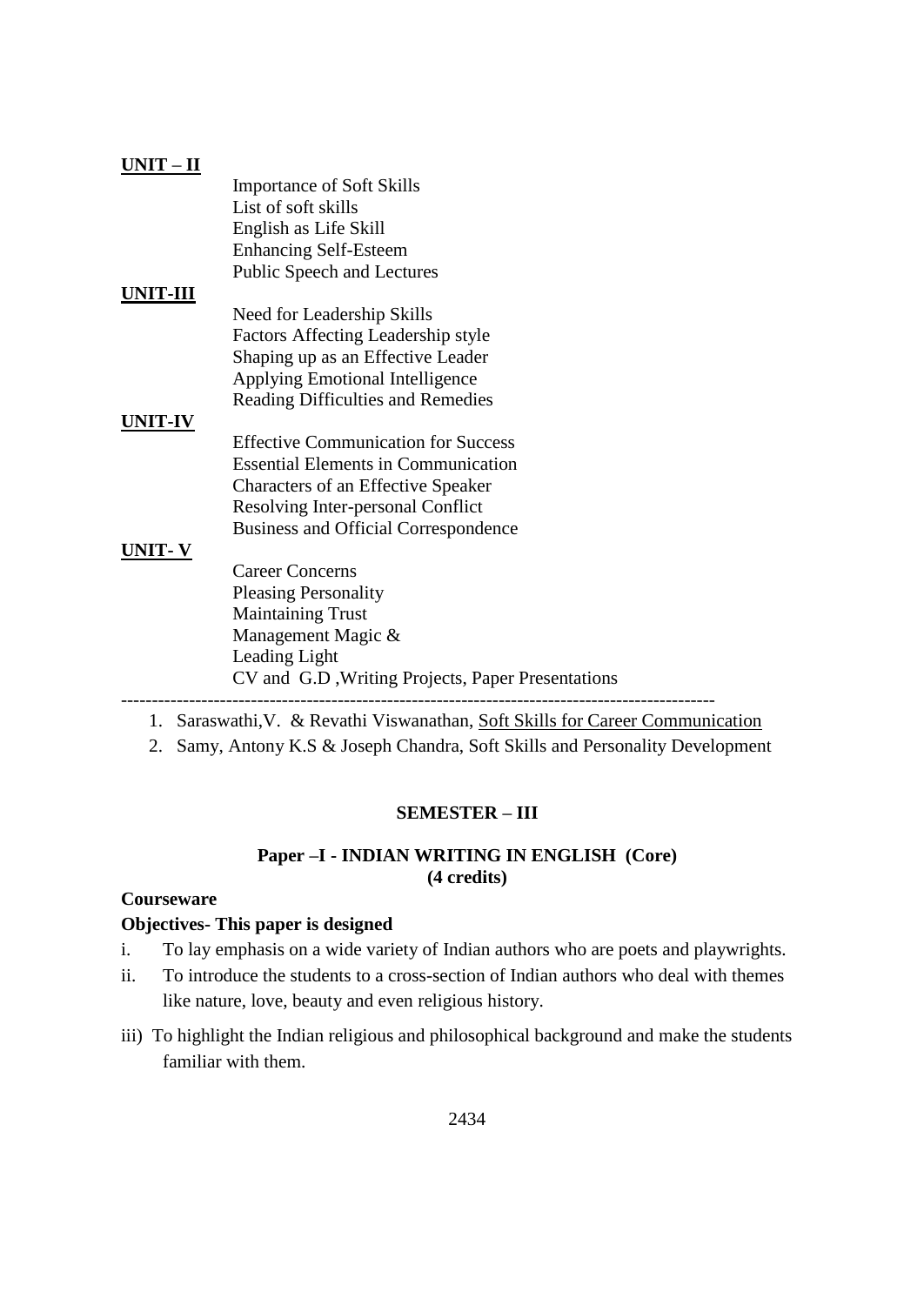# **UNIT I**

|                | Rabindranath Tagore: |                      | Gitanjali (First five pieces)       |
|----------------|----------------------|----------------------|-------------------------------------|
|                | <b>Toru Dutt</b>     |                      | The Lotus,                          |
|                |                      |                      | <b>Our Casuarina Tree</b>           |
|                | Sarojini Naidu       | $\ddot{\cdot}$       | Lakshman                            |
|                |                      |                      | The Soul's Prayer                   |
|                | Sri Aurobindo        | $\ddot{\cdot}$       | Rose of God, God.                   |
|                | <b>UNIT II</b>       |                      |                                     |
| $\mathbf{1}$ . | Nissim Ezekiel       | $\ddot{\cdot}$       | Marriage                            |
|                |                      |                      | Enterprise                          |
|                |                      |                      | Night of the Scorpion               |
| 2.             | Kamala Das           |                      | An Introduction                     |
|                |                      |                      | My Grand Mother's House.            |
|                |                      |                      | The Old Playhouse                   |
| 3.             | A.K. Ramanujan       |                      | A River                             |
|                |                      |                      | A Self Portrait                     |
| 4              | K.N. Daruwalla       | $\ddot{\phantom{0}}$ | The Mistress                        |
|                |                      |                      | Rumination                          |
| 5              | Jayanta Mahapatra    |                      | Slum Evening Landscape by the River |
| 6              | Meena Alexander      |                      | <b>Natural Difficulties</b>         |

# **UNIT III**

| Jawaharlal Nehru      | : The Discovery of India (5 Chapters)  |
|-----------------------|----------------------------------------|
| Mahatma Gandhi        | My Experiments with Truth (5 Chapters) |
| Dr. S. Radhakrishnan  | : 1 On Education                       |
|                       | 2 On Literature                        |
|                       | 3 Moral Principles of Civilization     |
| <b>UNIT IV</b>        |                                        |
| Kiran Desai           | Inheritance of Loss                    |
| <b>Amitav Ghosh</b>   | <b>Shadowlines</b>                     |
| Bharati Mukherjee     | Wife                                   |
| Solomon Rushdie       | Midnights Children                     |
| Jhumpa Lahiri         | Interpreter of Maladies                |
| <b>UNIT V</b>         |                                        |
| Vijay Tendulkar       | Silence! The Court is in Session       |
| <b>Mahesh Dattani</b> | The Dancing Man.                       |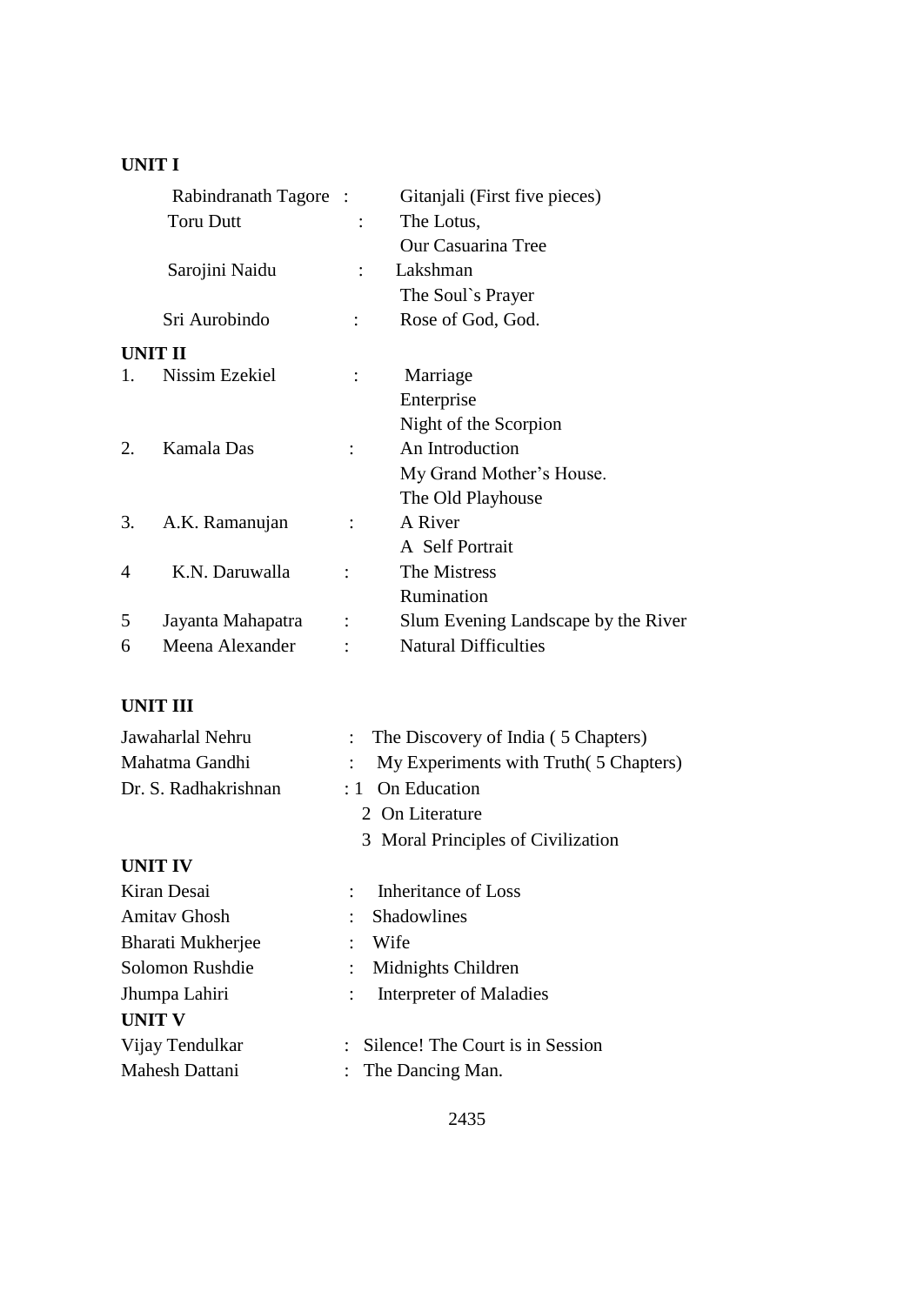## **Recommended Reading**

1 The Coronation of English Selections- Senior by J.F.Thaddacus, G.Paul&Co, Educational Publishers, Madras

2 Twenty five Indian Poets in English ed by K S Ramamurthi, Macmillan India Lted, Madras.

3 Contemporary Indian English Poetry- An Anthology ed by L H Rizvi

4 The Lotus and the Rose – An Anthology of Indian Writing in English- Poetry: Anand Kumar Raju ed,Blackie Books Madras.

5 The Best Order (Poems) ed by Nissim Ezekiel, Macmillan India Ltd, Madras.

6 The Present Crisis of Faith by Dr. S Radhakrishnan, Orient Paper Backs, A Division of Vision Books and Pvt Ltd, Delhi.

7. C.D.Narasimhaiah- An Anthology of Commonwealth Poetry Chennai: Trinity Press, 2016

## **Paper –II-STUDY OF ENGLISH AND ENGLISH LANGUAGE TEACHING (Core)** (4 Credits)

#### **Courseware Objectives:**

- i) To enable the students to analyze the English grammatical structure of English Language Teaching
- ii) To Introduce the students to the rules of English Phonetics with a View to making them speak English with correct accent and pronunciation;
- iii) To teach the students to learn phonemic transcription which will help them read and speak English fluently and accurately

# **UNIT I** English Grammar

Noun Phrase Structure Verb Group Structure Tense and Modals Basic Predicate Phrase Patterns

# **UNIT II** English Phonetics

Classification and description of English speech sounds Word accent Sentence stress Intonation patterns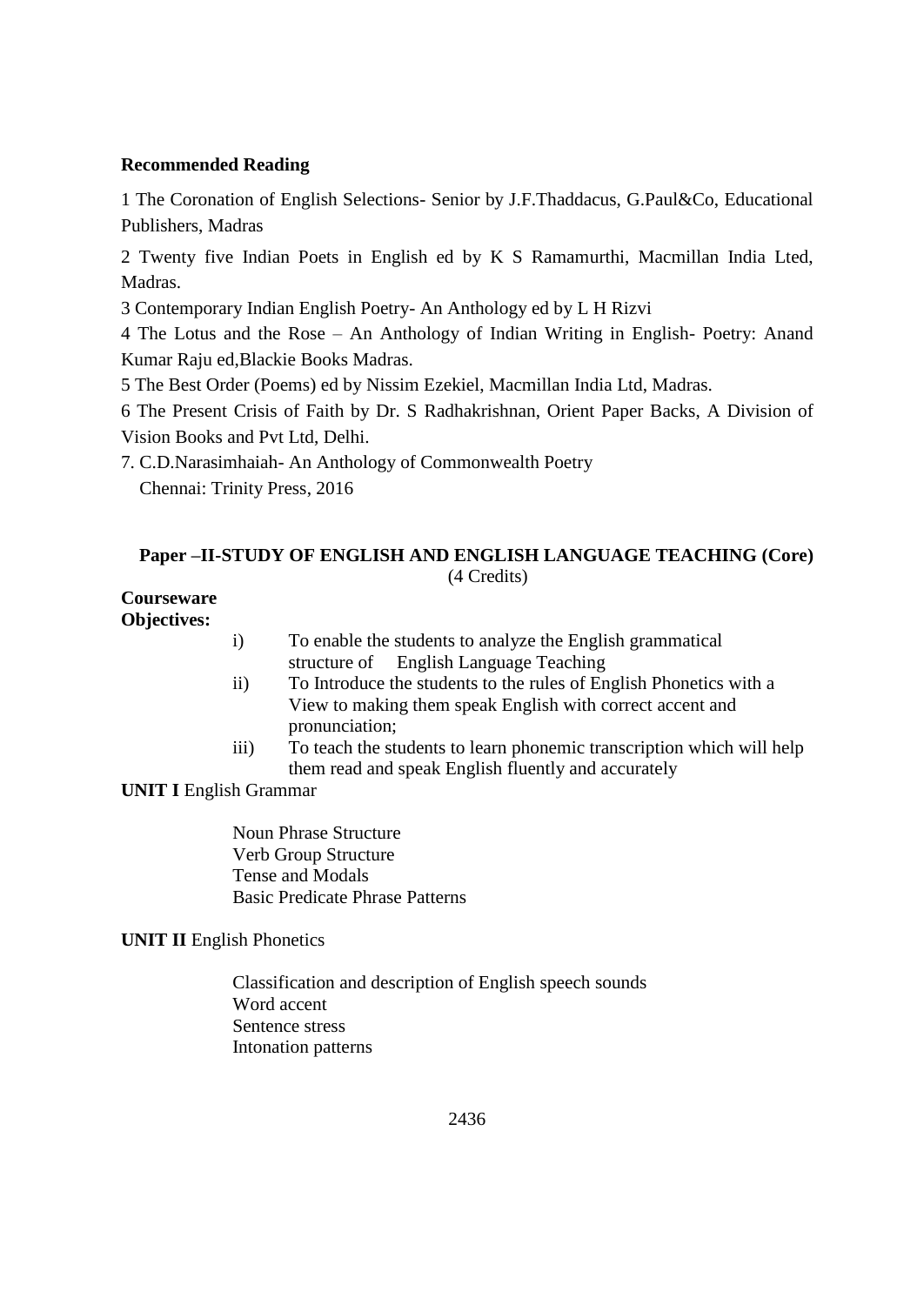**UNIT III** History of the English Language

Indo European family of Languages Word making Changes in meaning of words American English

**UNIT IV** English Language Teaching

Trends in English Language Teaching Communicative Approach – Learning Vs Acquisition – Communicative Competence – Preparation of teaching aids – Planning the lesson – Literature and Language Teaching – Teaching Poetry, Prose

**UNIT V** Behaviourists, cognitivists, psycholinguists and their relevance to language teaching, Teaching poetry, teaching prose , teaching grammar and composition Testing and Evaluation

### **Recommended Reading** :

- 1. A.Hornby. A Guide to Patterns & Usage in English. London: OUP,1977.
- 2. Barbara Strang. Modern English Structure. London: Mathuen, 1977.
- 3. Daniel Jones. An Outline of English Phonetics. NewDelhi: Kalyani Publishers, 1987.
- 4. F.T.Wood. Outline History of the English Language. Madras: Macmillan, 1979.

Gimson. An Introduction to the pronunciation of English. London: ELBS and Edward Arnold, 1980.

- 5. John Laver. Principles of Phonetics. London:CUP, 1994.
- 6. N.Krishnaswamy, s.k.Verma & M.Nagarajan, Modern Applied Linguistics , Chennai : Trinity press , 2014.
- 7. Randolph Quirk and Sidney Greenbaum. A University Grammar of English. HongKong:Longman,1977.
- 8. R.K.Bansal. Introduction of English Language Teaching Vol.2. London: OUP,1978.
- 9. R.N.Gosh, H.N.L.Sastri & B.K.Das : Introduction to the English Language Teaching Vol.3.London:OUP,1977.
- 10. T.Balasubramanian. English Phonetics for Indian Students. Chennai: Trinity Press,2017 .
- 11. Lalitha Ramamurthi A History of English language and Elements of Phonetics Chennai: Trinity Press , 2017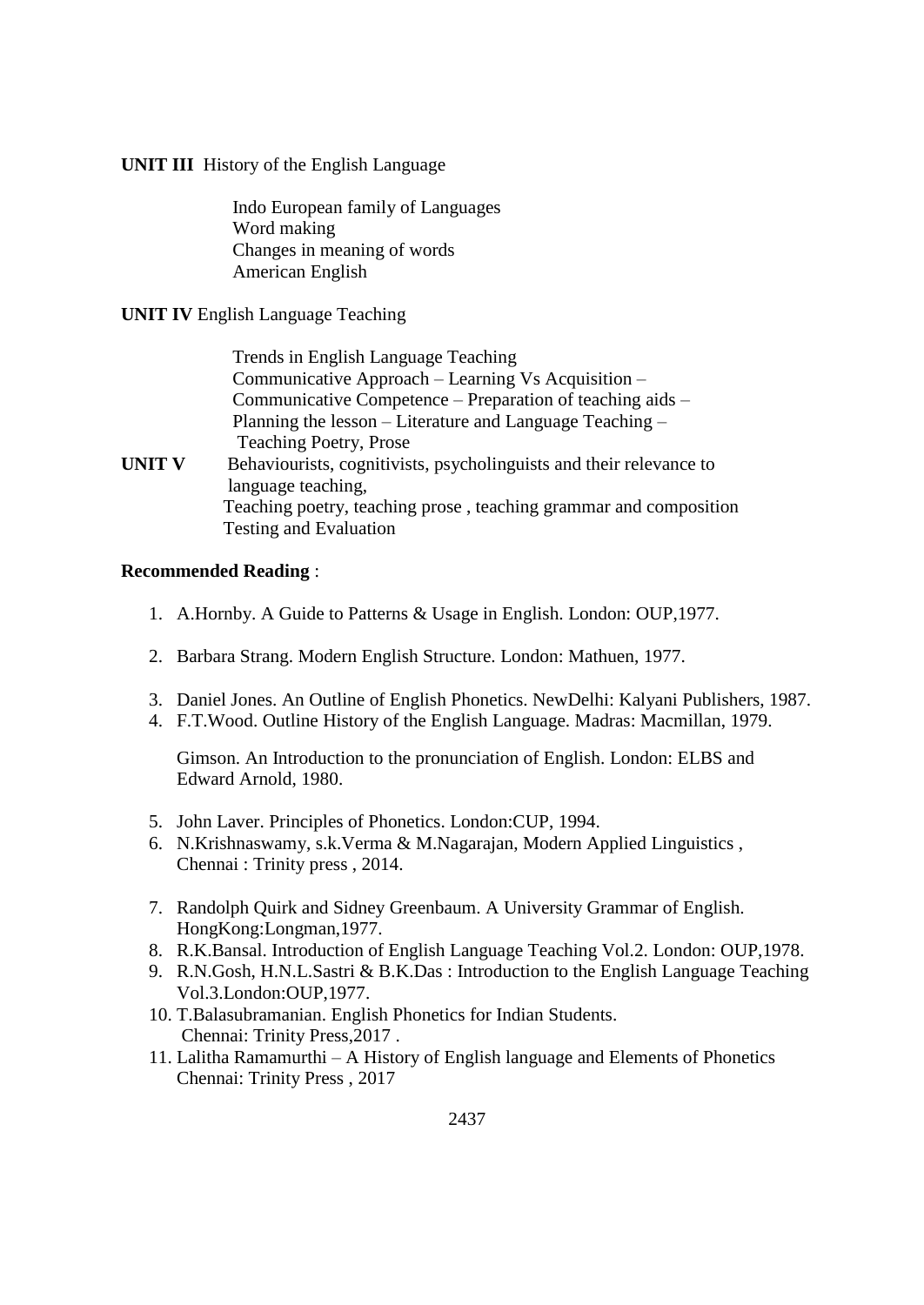# **Paper –III -TWENTIETH CENTURY LITERATURE (Core)**

# **( 4 Credits)**

# **Courseware**

# **Objectives:**

- i. To make the students study the texts applying the principles learned from the critical tradition.
- ii. To help the students assess their value for the human mind and
- iii. To make choices in life after reading literature

# **Unit I**

| Yeats, W.B.<br>Eliot, T.S.                                                             | : Among School Children, Sailing to Byzantium, Byzantium,<br>: The Waste Land |  |  |
|----------------------------------------------------------------------------------------|-------------------------------------------------------------------------------|--|--|
| Rosenberg, Isaac                                                                       | : Break of Day in the Trenches, Dead Man's Dump                               |  |  |
| Lawrence, D.H.                                                                         | : Snake                                                                       |  |  |
| Unit II                                                                                |                                                                               |  |  |
| Wilferd Owen                                                                           | <b>Futility, Strange Meeting</b>                                              |  |  |
| W.H. Auden                                                                             | : The Unknown Citizen                                                         |  |  |
| Philip Larkin<br><b>Unit III</b>                                                       | <b>Church Going</b><br>$\mathbb{R}^{\mathbb{Z}}$                              |  |  |
|                                                                                        |                                                                               |  |  |
| T.S. Eliot                                                                             | Tradition and Individual Talent, Metaphysical Poets                           |  |  |
| F.R. Leavis                                                                            | Literary Criticism and Philosophy<br>$\mathcal{L}$                            |  |  |
| I.A. Richards                                                                          | Chapters IV to VII from Principles of Literary Criticism                      |  |  |
| George Orwell                                                                          | Politics and English Language                                                 |  |  |
| Unit IV                                                                                |                                                                               |  |  |
| Virginia Woolf                                                                         | : Dollaway                                                                    |  |  |
| D.H. Lawrence                                                                          | St. Matyr                                                                     |  |  |
| Joseph Conrad                                                                          | : Heart of Darkness                                                           |  |  |
| William Golding<br>Doris Lessing                                                       | : The Lord of the Flies<br>: To Room Nineteen                                 |  |  |
| <b>Unit V</b>                                                                          |                                                                               |  |  |
| J.M. Synge                                                                             | Riders to the Sea.                                                            |  |  |
| T.S.Eliot                                                                              | The Murder in the Cathedral<br>$\mathcal{L}$                                  |  |  |
| <b>Recommended Reading</b>                                                             |                                                                               |  |  |
| The Pelican Guide to English Literature, Ed. By Boris Ford, Vol.7 and 8, Harmondsworth |                                                                               |  |  |
| : Penguin Books Ltd.,.<br>(1970)                                                       |                                                                               |  |  |
| Jeffares, Norman                                                                       | : W.B. Yeats: The Critical Heritage                                           |  |  |
| T.S. Eliot (1932)                                                                      | : Selected Essays. London: Faber and Faber.                                   |  |  |
| Unterecker, John (1959)                                                                | : A Reader's Guide to William Butler Yeats (repr.1971)                        |  |  |

2438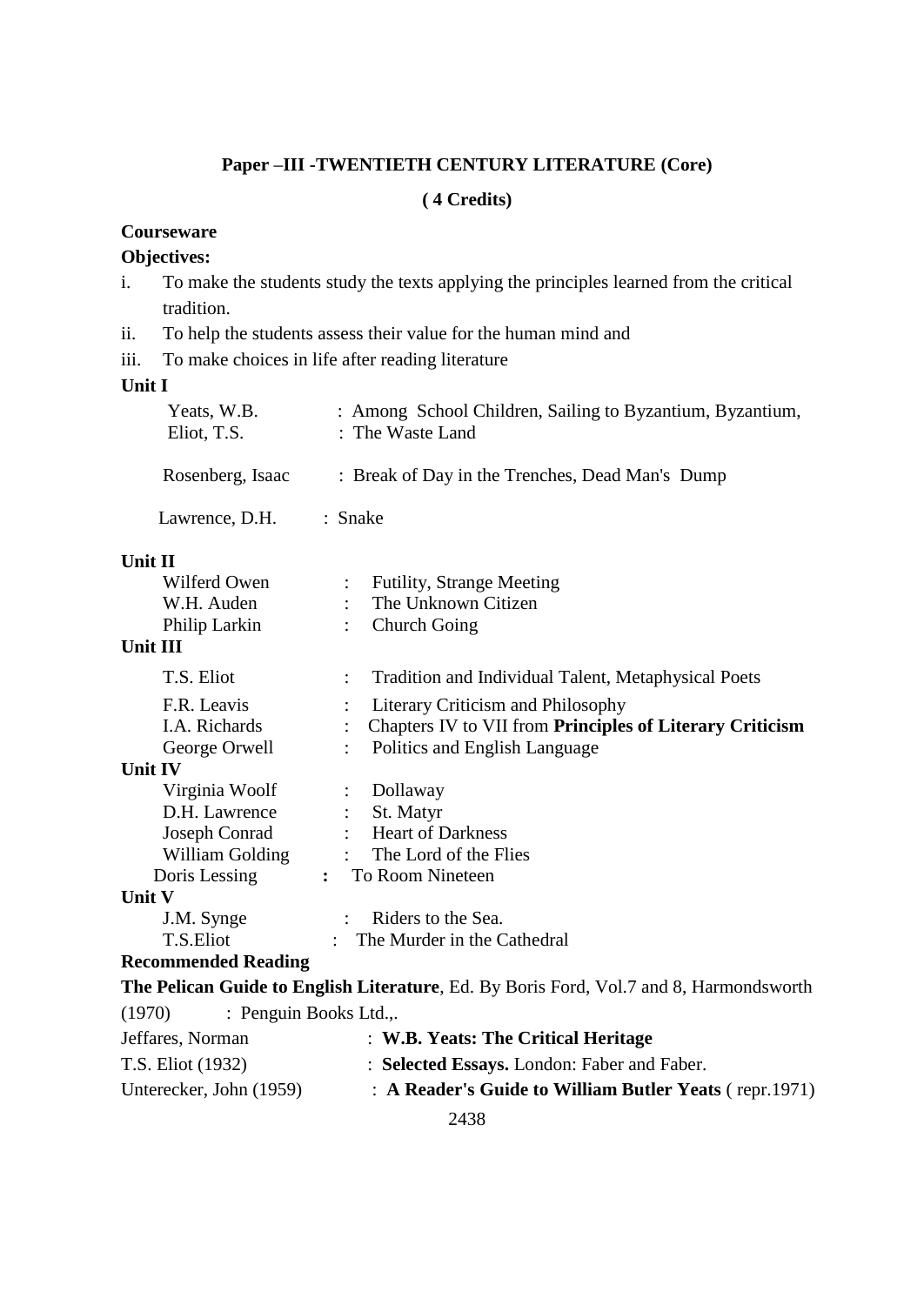| Bennet, Joan (1964)                      | : Virginia Woolf. Her Art as a Novelist, London,                                    |
|------------------------------------------|-------------------------------------------------------------------------------------|
|                                          | Cambridge University Press.                                                         |
| Lee, Hermoine (1977)                     | : The Novels of Virginia Woolf, London, Methuen Co.                                 |
|                                          | Ltd.,                                                                               |
| Apter, T.E. (1979)                       | : Virginia Woolf. A Study of Her Novels, London,                                    |
|                                          | Macmillan Press.                                                                    |
| Tyndall, William York (1971)             | : Reader's Guide to James Joyce, London, Thames                                     |
|                                          | and Hudson, rep                                                                     |
|                                          | Mac Cabe, Colin (ed.) (1982): James Joyce: New perspectives, Sussex, The            |
|                                          | Harvester Press.                                                                    |
| Rudd, Margaret                           | : Divided Image: A Study of William Blake and                                       |
|                                          | Yeats.                                                                              |
| F.R. Leavis (1976)                       | : The Common Pursuit. London: Penguin Books.                                        |
| Leavis, F.R. (1955)                      | : D.H. Lawrence: Novelist. London: Penguin Books,                                   |
| Leavis, F.R. (1948)                      | : The Great Tradition, Harmondsworth: Penguin Books                                 |
| Leavis, F. R. (1937)                     | : "The Recognition of Isaac Rosenberg" in Scrutiny,<br>no.2 vol.1.                  |
| Leavis, F. R. (1976)                     | : Thought, Words and Creativity: Art and Thought                                    |
|                                          | in Lawrence. London: Chatto & Windus, August                                        |
| Buckley, Vincent (1959)                  | : Poetry and Morality: Studies on the Criticism of                                  |
|                                          | Mathew Arnold, T.S. Eliot and F.R. Leavis -                                         |
|                                          | London: Chatto and Windus.                                                          |
| Harding, H.W (1963)                      | : Experience into Words, Penguin Books.                                             |
| Crankshaw, Edward (1976)                 | : Joseph Conrad: Some aspects of the art of the                                     |
|                                          | novel. London: Macmillan.                                                           |
| Leavis, Q.D. (1967)                      | : Fiction and the Reading Public, Chatto and Windus                                 |
| Speirs, John (1971)                      | : Poetry Towards Novel, Faber and Faber, London.                                    |
| Leavis, F.R. and Thomson<br>Denys (1933) | : Culture and Environment: The Training of<br>Critical Awareness London: Chatto and |
|                                          | Windus,                                                                             |
| Roberts, Michael ed. (1936)              | : The Faber Book of Modern Verse. Faber and Faber.                                  |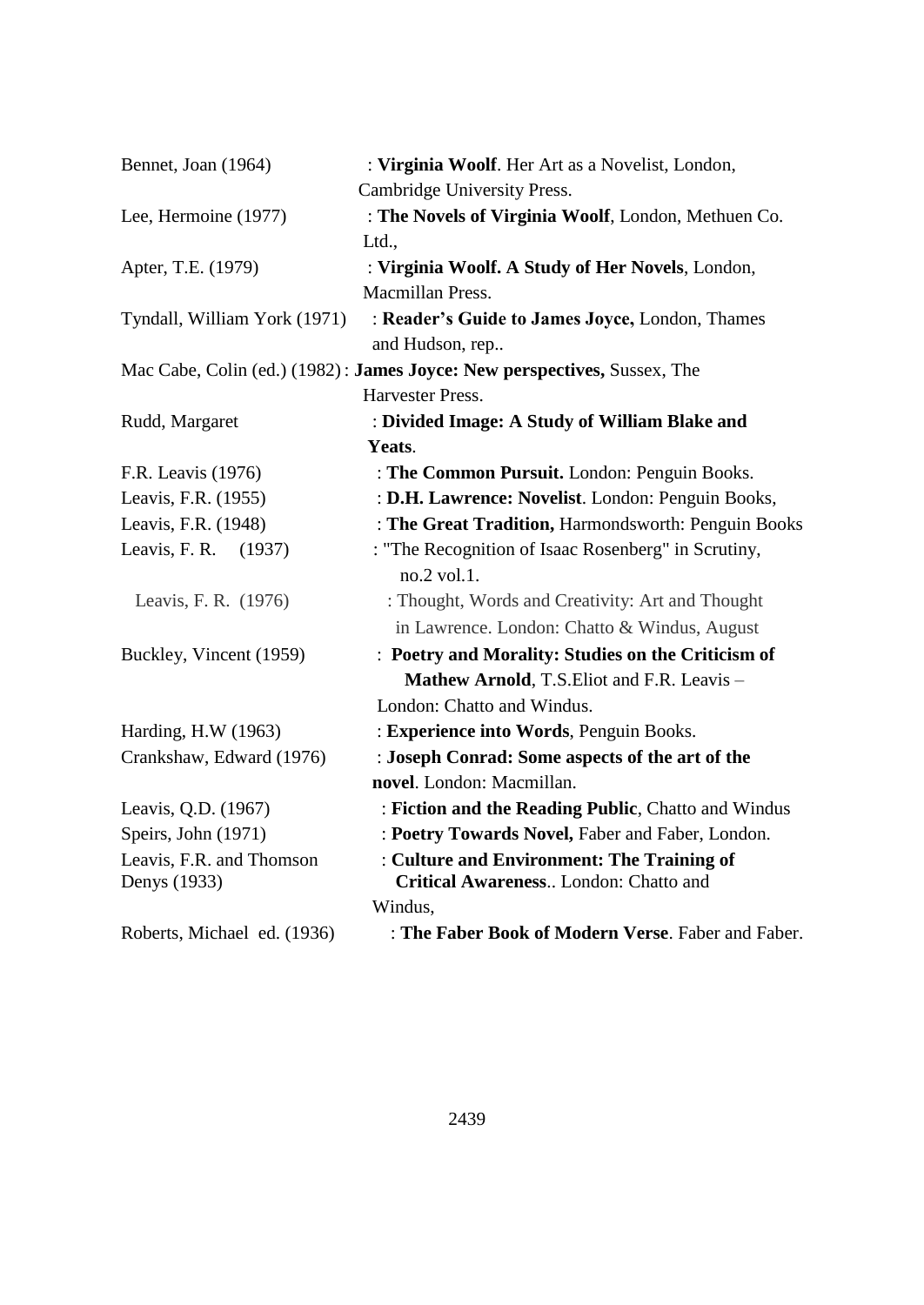# **Paper –IV- LITERARY CRITICISM (Core)**

### **(4 Credits)**

Courseware: Objectives :

- i) To acquaint the students with the major concepts and theories in modern literary criticism and theory ( from Structuralism to Post-Colonialism & Post Modernism )
- ii) To hone their critical, analytic skills which will help them to study and appreciate literary texts in a better way
- iii) To help the students to evaluate the texts rather critically applying critical therories.

## **UNIT I :**

Introduction to Literary Criticism and key Terms

- i) Reader Response Criticism
- ii) Archetypal Criticism
- iii) Feminist Literary Criticism
- iv) Modernism and Post Modernism
- v) New Historicism

### **UNIT II :**

| Aristotle      | Poetics                                       |
|----------------|-----------------------------------------------|
| Sigment Freud- | Interpretation of Dreams                      |
|                | M.H.Abrams – Orientation of Critical Theories |

### **UNIT III :**

|                                                                                                        | Cleanth Brooks – The Language of Paradox<br>Roland Barthes - Death of the Author<br>Terry Eagleton – Capitalism, Modernism and Post Modernism |                          |                                              |
|--------------------------------------------------------------------------------------------------------|-----------------------------------------------------------------------------------------------------------------------------------------------|--------------------------|----------------------------------------------|
| UNIT IV:<br>- Beginning Theory (First 6 Chapters)<br>Peter Barry<br>- Signs of the Fathers<br>Saussure |                                                                                                                                               |                          |                                              |
|                                                                                                        |                                                                                                                                               |                          | John Goods - Sue Bridehead and the New Woman |
| UNIT V :                                                                                               |                                                                                                                                               |                          |                                              |
|                                                                                                        | <b>Elaine Showalter</b>                                                                                                                       | $\overline{\phantom{0}}$ | <b>Towards Feminist Poetics</b>              |
|                                                                                                        | Gayatri Spivak                                                                                                                                | -                        | Can the Subaltern Speak?                     |

#### **Recommended Reading**

- 1. Bennet, Andrew and Royale, Nicholas, **An Introduction to Literature Criticism and Theory**, Prentice Hall, 1999.
- 2. Berten, Hans, **Literary Theory: The Basics**, Routledge, 2001.
- 3. Eagleton, Terry, **Literary Theory An Introduction**, Blackwell, 1996.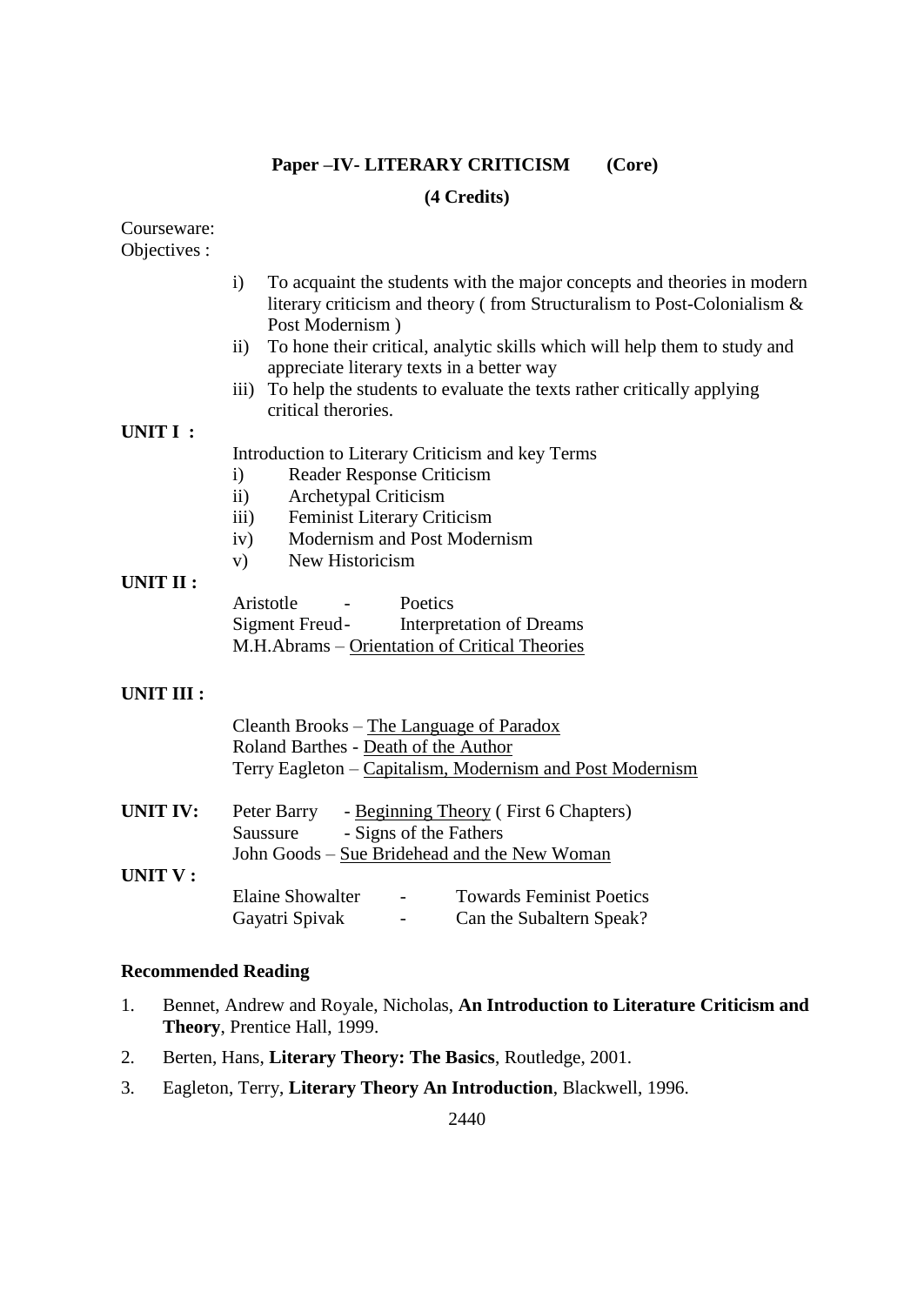| Bourne, George    | The Change in the Village, 1912. London: Gerald<br>Duckworth, 1955.      |
|-------------------|--------------------------------------------------------------------------|
| David Moody (ed.) | : Cambridge Companion to T.S. Eliot, New York:<br>Cambridge Press, 1994. |

Leavis, F.R., "Mass Civilization and Minority Culture", **Education and University: A Sketch for an 'English School'**, London: Chatto and Windus, 1948.

Williams, Ramond. **Culture and Society: 1780-1950,** London: Penguin Book. 1963.

### **Paper-V- ENGLISH FOR COMPETITIVE EXAMINATIONS (Elective) (4 Credits)**

#### **Courseware Objectives**

This paper is designed

- i. To acquaint the students with the correct rules for sentence building.
- ii. To make the students familiar with the use of right words in the formation of sentences.
- iii. To make the students become eligible to appear for competitive examinations.
- iv. To prepare students for various competitive examinations conducted by recruiting agencies for employment and career advancement.

### **UNIT I**

Vocabulary Enrichment Synonyms and Antonyms Words Often Confused and Misused Group Discussions and Interviews

### **UNIT II**

Writing Skills: Paragraph writing Report writing Jumbled sentences Paragraph Writing

### **UNIT III**

Writing Skills: Resume Writing Letter Writing Precis Writing One- Word Substitution

### **UNIT IV**

Reading Comprehension Oral skills Conversational English Correction of Sentences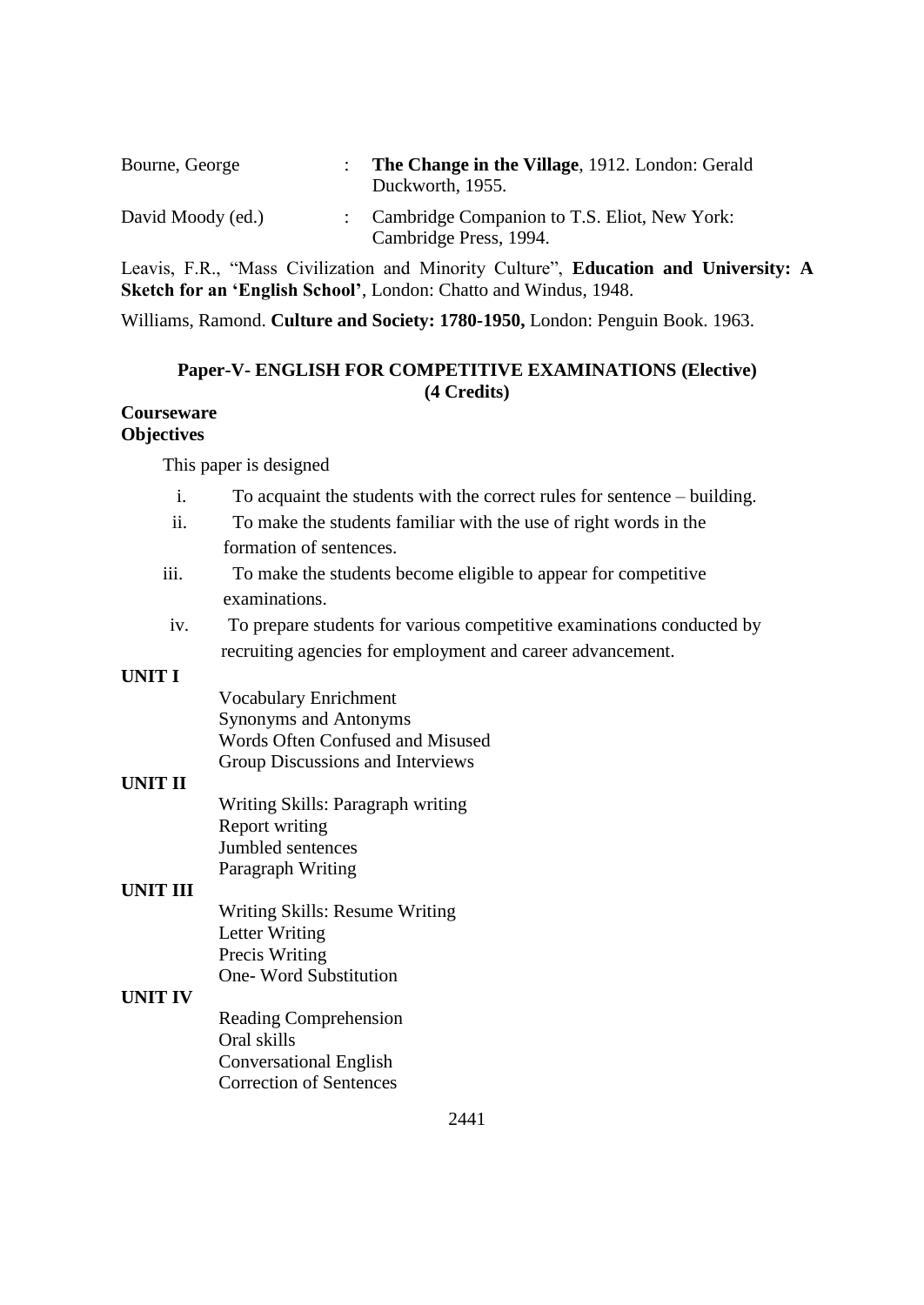### **UNIT V**

Communicative Skills Body Language Letter Writing Synthesis of Sentences

### **Recommended Reading:**

- 1. David Green, Contemporary English Grammar Structures and Composition, Madras: Macmillan India Ltd., 1971.
- 2. A.E. Augustine and K.V. Joesph, Macmillan Grammar: A Handbook, Madras: Macmillan India Ltd., 1987.
- 3. C.E. Eckersley and I.M. Eckersley, A Comprehensive English Grammar for Foreign Students, London: Longman Group Ltd., 1960.
- 4. J.B. Heaton and J.P. Stocks, **Overseas Students' Companion to English Studies**, London: Longman Group Ltd., 1966.
- 5 M.A. Pink and S.E. Thomas, **English Grammar: Composition and Correspondence**, Delhi: S. Chand and Company Ltd., 1970.
- 6. Michael Veloo, **Practical Hints on Preposition**, New Delhi: S. Chand and Company Ltd., 1975.
- 7 R.N. Goel, **Use the Right Word**, India: Vohra Publishers & Distributors, 1995.
- 8 N. Krishnaswamy, **Modern English – A Book of Grammar, Usage and Composition**, Madras: The Macmillan India Ltd., 19
- 9 Dr. B. Syamala Rao. A handbook of English for competitive examinations, Blackie books , 2003.
- 10 G Radhakrishnan Pillai, English for Successs Emerald publishers, Chennai, 2003
- 11 Best, Wilfred, D.(2002) The students Companion,. New Delhi: HarperCollins Publisher, India Pvt Ltd.
- 12 Mohan, Krishna and N.P.Singh (1995) Speaking English Effectively, New Delhi Macmillan India ltd.
- 13 Mohan Krishna and Meera Banerjee (1995) Developing Communication Skills, NewDelhi: Macmillan India ltd.
- 14 Redman, Stuart(1999) English Vocabulary in use, Cambridge University Press
- 15 Thorpe Edgar and Showick Thorpe (2003) Objective English : Singapore:Pearson Education (Singapore) pvt ltd..
- 16. R.P.Bhatnagar English for Competitive Examinations  $-3<sup>rd</sup>$  Edition Chennai: Trinity Press , 2017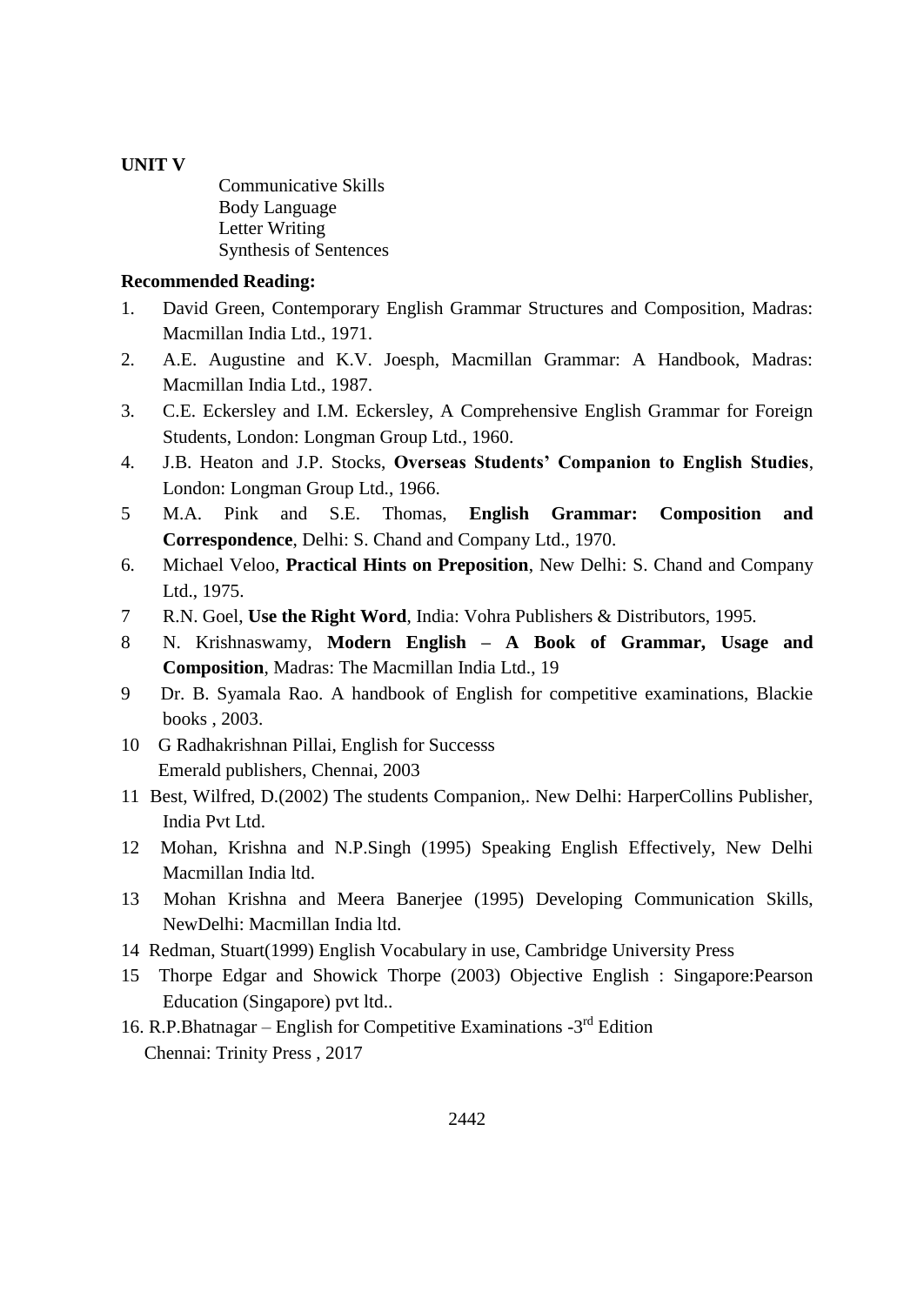### **(OR) Paper – V- ENGLISH FOR SUCCESS (Elective) (4 CREDITS)**

**Courseware: Objectives:**

- i) To introduce students to the usage of Modern English Grammatical Structure in sentence formation and vocabulary – building
- ii) To make the students understand clearly use of right words and to avoid unnecessary & superfluous words in sentence making
- iii) To help the students understand and prepare properly for competitive examinations and career development.

### **UNIT –I**

Vocabulary Enrichment – Word List Words often Confused Synonyms Antonyms

### **UNIT-II**

Choice of Words Right Words at the Right time Use of Idioms in Writing Use of Phrasal Verbs

# **UNIT-III**

| <b>Analogy Questions</b>          |
|-----------------------------------|
| <b>English for Advertisements</b> |
| Writing & Minutes                 |
| Preparing Agenda                  |

### **UNIT-IV**

Debate Group Discussion Resume Writing Report Writing

# **UNIT-IV**

Grammar Learning : Articles, Tenses, Concord & Preposition Spotting Errors **Coherence** Letter Writing & Reading Comprehension

# **Recommended Reading:**

- 1.Anand Mahanand Literature for Language Skills Chennai: Yes Dee Publishing Pvt Ltd, 2017 2.Krishna Mohan / Meera Banerji – Developing Communication Skills
	- Chennai: Trinity Press, 2017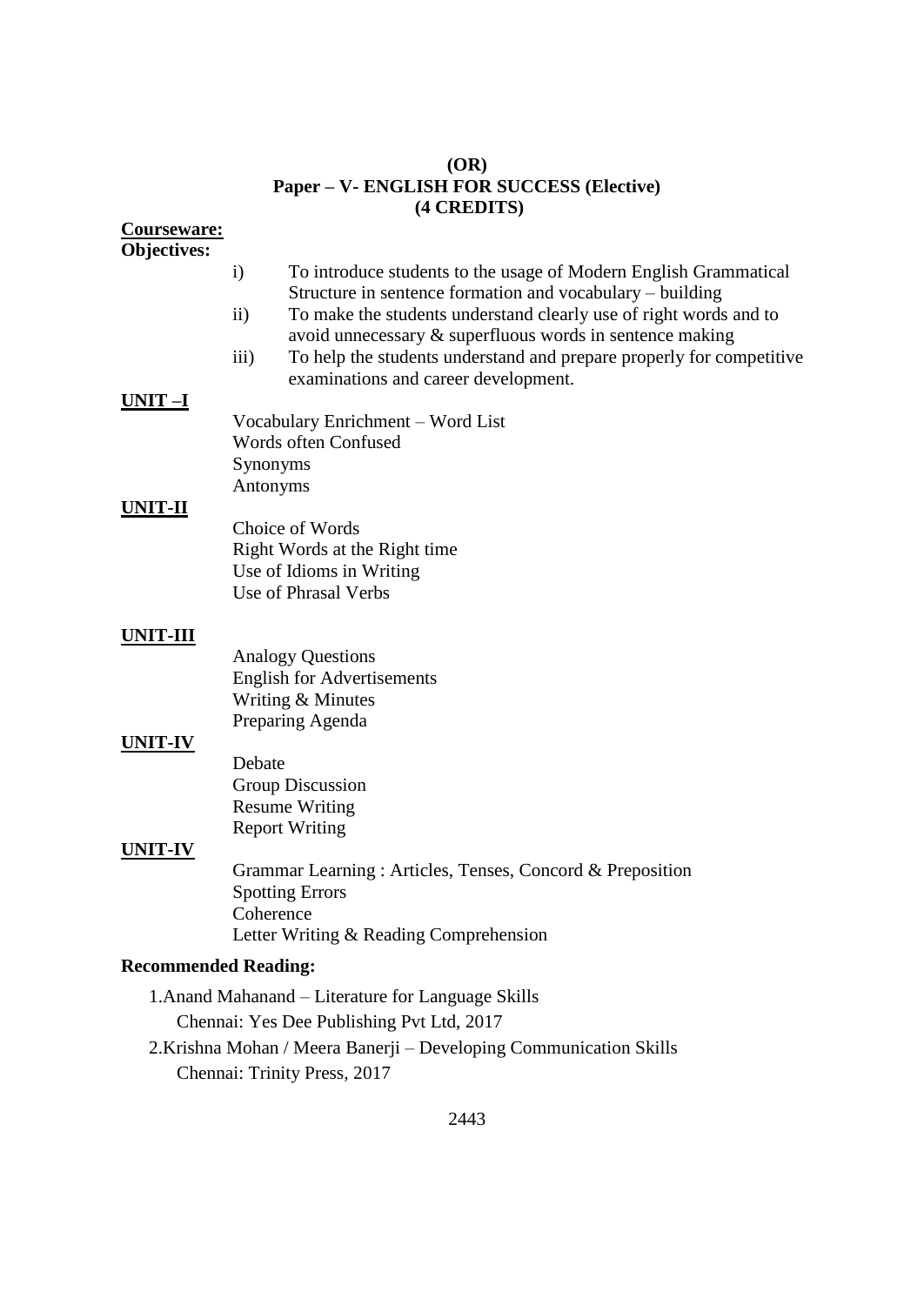3.R.P.Bhatnagar – English for Competitive Examinations Chennai : Trinity Press, 2017.

#### **(SSS Course)**

### **ENGLISH FOR EFFECTIVE ORAL COMMUNICATION-LEVEL-I (2 CREDITS)**

#### **UNIT – I**

Introduction to Oral Communication Making Dialogues meaningful and Effective Enhance and Empower Just a Minute

#### **UNIT-II**

Concept of Time Making of Time Management Time Management in Groups Motivation and Motivating others

### **UNIT-III**

Telephonic Interviews Debate Public Speaking Oral Communication

#### **UNIT-IV**

Interpersonal Skills Dealing with Criticism Managing Conflict Communicating Assertively

#### **UNIT-V**

Decision-Making : An Introduction Decision-Making Process Decision-Making Strategies Creativity in the Process of Decision-Making

- 1. Saraswathi,V. & Revathi Viswanathan, Soft Skills for Career Communication
- 2. Samy, Antony K.S & Joseph Chandra, Soft Skills and Personality Development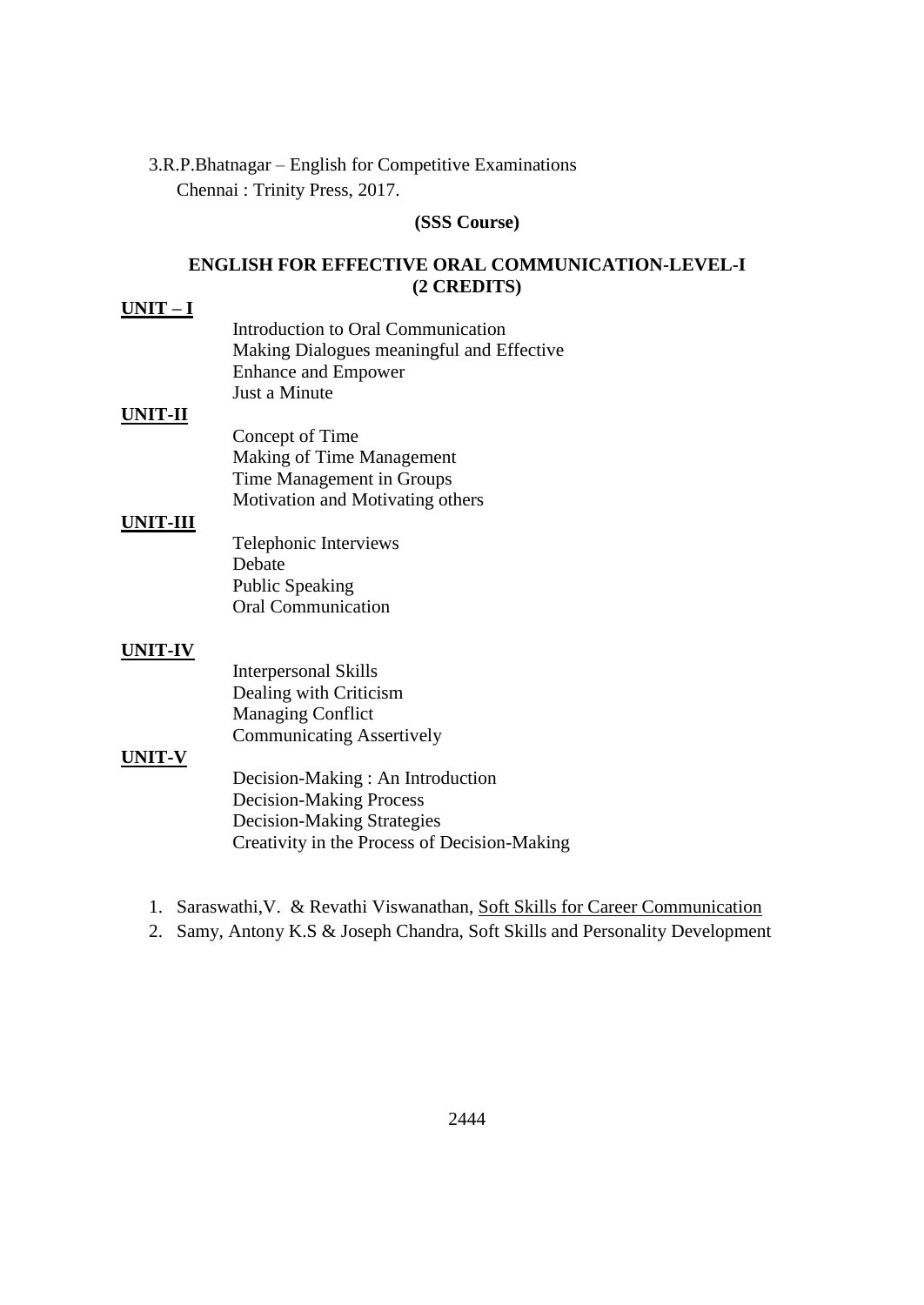# **SEMESTER – IV Paper-I- NEW LITERATURES IN ENGLISH (Core) (4 Credits)**

# **Courseware**

### **Objectives**

1.To introduce the students to the colonial and postcolonial texts

2.To enable them to see the perceptions and complexities of human experience and the endless debate going on about the effects of colonialism

# **UNIT I**

| <b>Edward Said</b>                                                 | $\ddot{\cdot}$            | Introduction and Afterword: Orientalism.<br>Introduction and The First Chapter From The Empire<br><b>Writes Back: Theory and Practice in Post-Colonial</b><br>Literatures. |
|--------------------------------------------------------------------|---------------------------|----------------------------------------------------------------------------------------------------------------------------------------------------------------------------|
| Chinua Achebe                                                      | $\ddot{\cdot}$            | My Home Under Imperial Fire From Home and Exile                                                                                                                            |
| <b>UNIT II</b>                                                     |                           |                                                                                                                                                                            |
| Wole Soyinka                                                       | $\ddot{\cdot}$            | <b>Telephone Conversations</b>                                                                                                                                             |
| Gabriel Okara                                                      | $\ddot{\cdot}$            | Once Upon a Time                                                                                                                                                           |
| Derek Walcott                                                      |                           | A Far Cry from Africa, Ruins of a Great House                                                                                                                              |
|                                                                    |                           | A Sea-Chantey                                                                                                                                                              |
| <b>UNIT III</b>                                                    |                           |                                                                                                                                                                            |
| <b>Yasmine Goonaratne</b>                                          | $\ddot{\cdot}$            | True was a Country, On an Asian Fallen Among<br><b>American Translators.</b>                                                                                               |
| Razia Khan                                                         | $\ddot{\phantom{0}}$      | My Daughter's Boy friend, The Monstrous Biped.                                                                                                                             |
| Judith Wright                                                      |                           | Woman to Man, Typists in the Phoenix Building                                                                                                                              |
| Catherine Mansfield                                                | $\ddot{\cdot}$            | The Man with the Wooden Leg                                                                                                                                                |
| Margaret Atwood<br>Journey to the Interior<br>$\ddot{\phantom{0}}$ |                           |                                                                                                                                                                            |
| <b>UNIT IV</b>                                                     |                           |                                                                                                                                                                            |
| Wole Soyinka                                                       | $\ddot{\cdot}$            | The Lion and the Jewel                                                                                                                                                     |
| <b>UNIT V</b>                                                      |                           |                                                                                                                                                                            |
| Sam Selvan                                                         | $\ddot{\cdot}$            | Those Who Eat Me Cascadura                                                                                                                                                 |
| J.M.Coetzee                                                        |                           | Disgrace                                                                                                                                                                   |
| Chinua Achebe                                                      |                           | Things Fall Apart                                                                                                                                                          |
| Nadine Gordimer                                                    | $\mathbb{R}^{\mathbb{Z}}$ | July's People                                                                                                                                                              |
|                                                                    |                           |                                                                                                                                                                            |

Ngugi Wa Thiong'o : Weep not, Child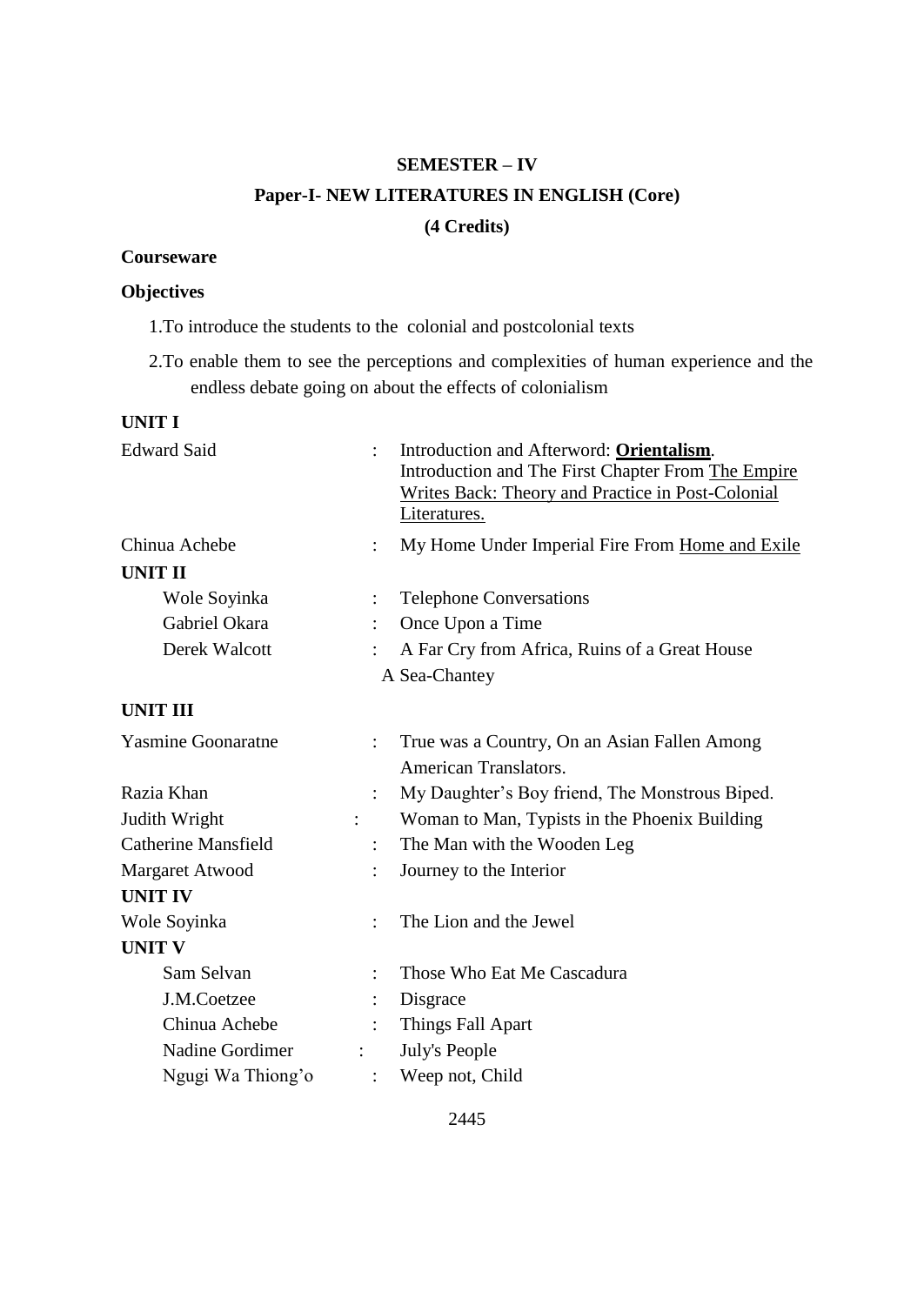#### **Recommended Reading:**

| 1. Ashcroft, Bill et al. (1989) | : The Empire Writes Back: Theory and Practice in                                              |  |  |  |  |
|---------------------------------|-----------------------------------------------------------------------------------------------|--|--|--|--|
|                                 | Post- Colonial Literatures. London: Routledge.                                                |  |  |  |  |
| 2. Appiah, Kwame Anthony        | : The Dictionary of Global Culture. New York:                                                 |  |  |  |  |
| (1996) and Henry Louis Gates    |                                                                                               |  |  |  |  |
| Alfred A. Knopf.Jr., eds.       |                                                                                               |  |  |  |  |
| 3. Bart Moore – Gilbert (1977)  | : Post Colonial Theory: Contexts, Practices,<br><b>Politics</b> , Verso, London, rept.        |  |  |  |  |
| 4. Ania Loomba (1998)           | : Colonialism/Post Colonialism, Routledge,<br>London.                                         |  |  |  |  |
| 5. Ashcroft, Bill, Gareth       | : Key Concepts in Post-Colonial Studies.                                                      |  |  |  |  |
| Griffiths and Helen (1998)      | London and New York: Routledge.                                                               |  |  |  |  |
| 6. H. Carby (1985)              | : The Empire Strikes Back: race and Racism in 70's                                            |  |  |  |  |
|                                 | Britain. London: Hutchinson.                                                                  |  |  |  |  |
| 7. Bill Aschroft and            | : Eward Said. London: Routledge. Pal Ahuwalia<br>(1999)                                       |  |  |  |  |
| 8. Gowri Viswanathan (2002)     | : Masks of Conquest, Delhi: Oxford University Press.                                          |  |  |  |  |
|                                 | 9. Narasimhaiah, C.D. (ed) (1990): An Anthology of Commonwealth Poetry,<br>Madras, Macmillan. |  |  |  |  |
| 10 Elleke, Boehmer (2005)       | : Colonial and Post Colonial Literature, New York,<br><b>Oxford University Press</b>          |  |  |  |  |

### **Paper-II – TRANSLATION : THEORY & PRACTICE(Core) ( 4 Credits)**

### **Courseware Objectives:**

- i) To familiarize the students with the origin and development of translation theories and techniques of translation , and,
- ii) To infuse the ability to translate literary and non-literary texts from English into an Indian Language and vice-versa
- iii) To help students understand & evaluate translation method by translating sampled passages from prose / drama and lines / stanza from poetical works.

### UNIT I

Definition. Theory and Principles Types of Translations Language and Culture, Decoding and Recoding, Problems of Equivalence, Loss and Gain in Translation Untranslatability.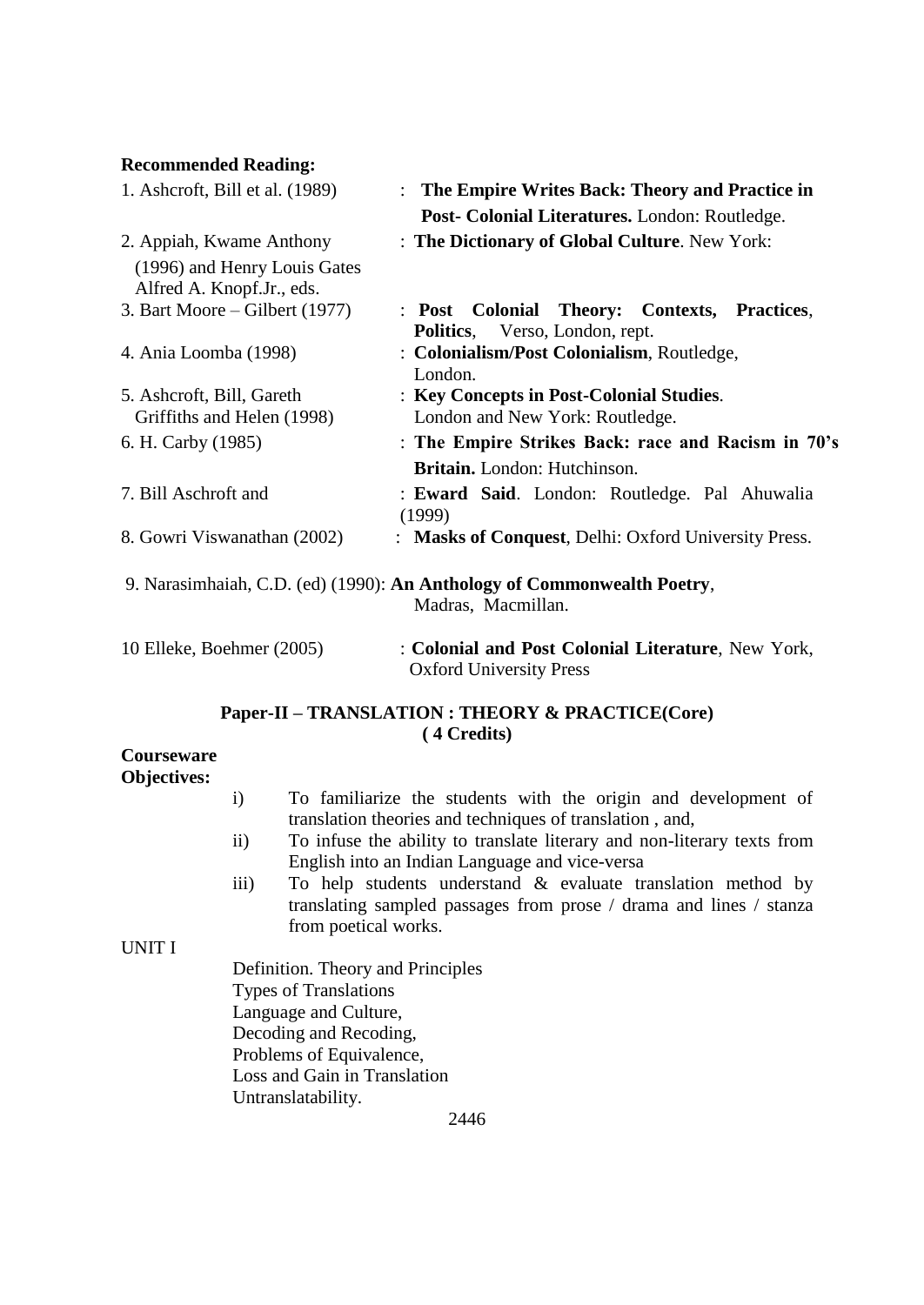### UNIT II

|                 | <b>History of Translation Theory</b>                                          |
|-----------------|-------------------------------------------------------------------------------|
|                 | Period Study                                                                  |
|                 | The Romans                                                                    |
|                 | <b>Early Theorists</b>                                                        |
|                 | The Renaissance                                                               |
|                 | The $17th$ Century                                                            |
|                 | The 18 <sup>th</sup> Century, Romanticism                                     |
|                 | Post-Romanticism                                                              |
|                 | The Victorians and The 20 <sup>th</sup> Century.                              |
| <b>UNIT III</b> |                                                                               |
|                 | Problems of Literary Translations                                             |
|                 | <b>Structures</b>                                                             |
|                 | <b>Translating Poetry</b>                                                     |
|                 | <b>Translating Prose</b>                                                      |
|                 | <b>Translating Dramatic Texts</b>                                             |
| <b>UNIT IV</b>  |                                                                               |
|                 | The Bible Translations                                                        |
|                 | The Wyeliffe Bible, The $2nd$ Wyeliffe Bible, William Tyndale, $16th$ Century |
|                 | Translations. The Renaissance Bible Translators, Education and the            |
|                 | Vernacular and the Modern and the Recent Translators.                         |
|                 |                                                                               |

### UNIT V

Literary Translation Non – Literary Translation The Role of Translation in Classroom Translation in Indian Context Translation and Indian Poetics

### **Recommended Reading:**

- 1. Pratima Dave Shastri Fundamental Aspects of Translation New Delhi:PHI Learning Pvt Ltd, 2012
- 2. Clifford E.Landers Literary Translation Chennai :Viva Books , 2010

### **Paper-III– RESEARCH METHODOLOGY (Core) (4 Credits)**

### **Courseware**

### **Objectives**

- i. To introduce the students to research style of writing
- ii. To enable them to learn the mechanics of writing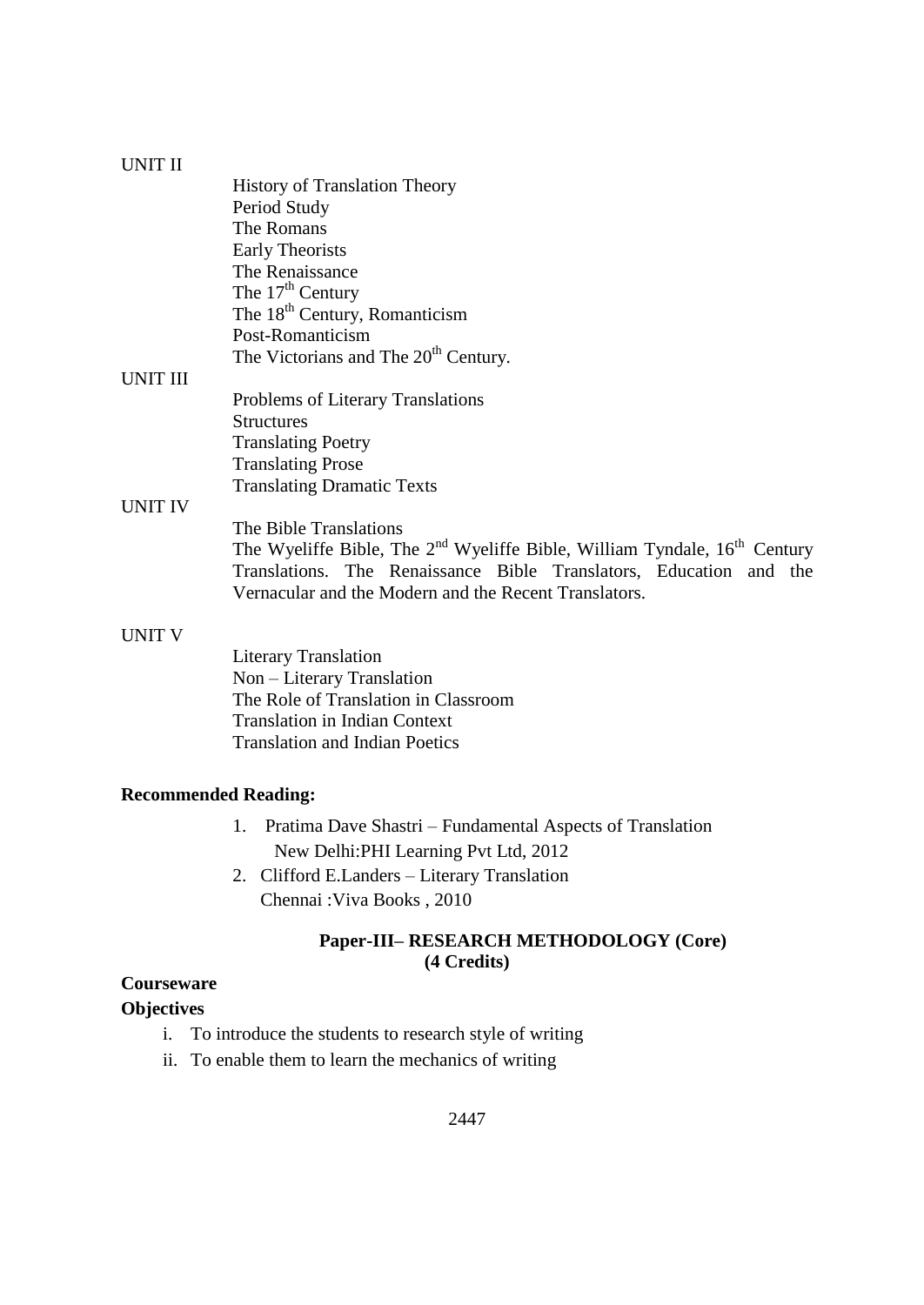iii. To teach them the format of a research paper and to make them learn "documentation" techniques for project preparation.

### **UNIT I :**

Definition and Meaning of Research Kinds of Research Preparing Research Proposal Mechanics of Research

### **UNIT II :**

Format of Research Paper Preparing Articles for Journals Use of Quotations

### **UNIT III:**

Viable Sources for Research Areas Research and Researcher Essential Qualities of a Good Researcher Research in Language and Literature

#### **UNIT IV:**

Citing sources, abbreviations & other systems of documentation Organizing the thesis – computing Proof reading Bibliography Select Bibliography / Works Cited

### **UNIT V:**

Plagiarism & its Consequences Mechanics of Writing Using the Library / Digital Library Internet – Preparing a working bibliography Chapter Division and its Importance Organisation of Materials Style and Technique

#### **Recommended Reading:**

2. MLA Handbook for Writers of Research Papers , New Delhi: East-West Press Pvt ltd, 2009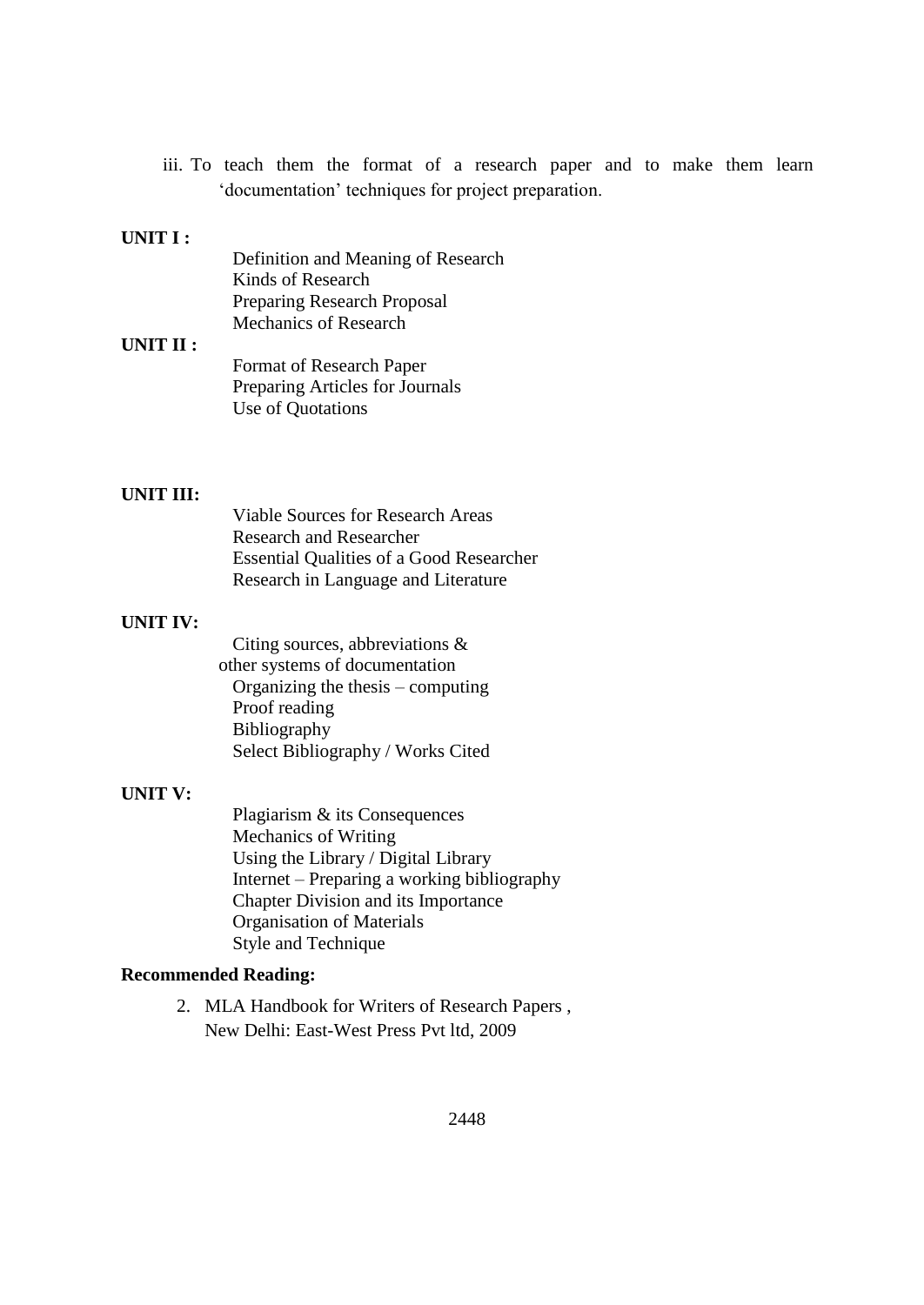# **Paper-IV - PROJECT (4 Credits)**

### **Note:**

**Topics will be allotted to suit the needs of the students through option of chosen areas by the IV Semester students in consultation with course teacher / supervisors concerned.**

### **Paper –V-INTRODUCTION TO MODERN DRAMA- (Elective ) (4 Credits)**

### **Courseware**

Objectives:

- i) To introduce the students to the significant Dramatic Movements & Major dramatists of the  $20<sup>th</sup>$  century.
- ii) To make the students understand the dramatical achievements of modern dramatists
- iii) To help the students to study and evaluate the dramatical techniques and devices used by modern dramatists
- **UNIT I:** Shaw St. Joan
- **UNIT II:** Ibsen Doll's House

**UNIT III:** Pinter – Caretaker

UNIT IV: Synge – Play boy of the Western World

**UNIT V:** Beckett - Waiting for Godot

### **Recommended Reading**

- 1. T. Boggard and W.I. Oliver. **Modern Drama: Essays in Criticism**, New York, 1965.
- 2. Bruistein. **The Theatre of Revolt**, Boston, 1962.
- 3. B.H. Clark, **European Theories of Drama**, Cincinnatti, 1918.

### **(OR)**

### **Paper-V- MODERN FICTION (Elective)**

### Courseware

Objectives:

- i) To expose the students to the writings of selected British novels, and
- ii) To familiarize the students with the salient features of novels as exemplified in the prescribed novels.
- iii) To help the students understand the fictional technique and forte of modern novelists.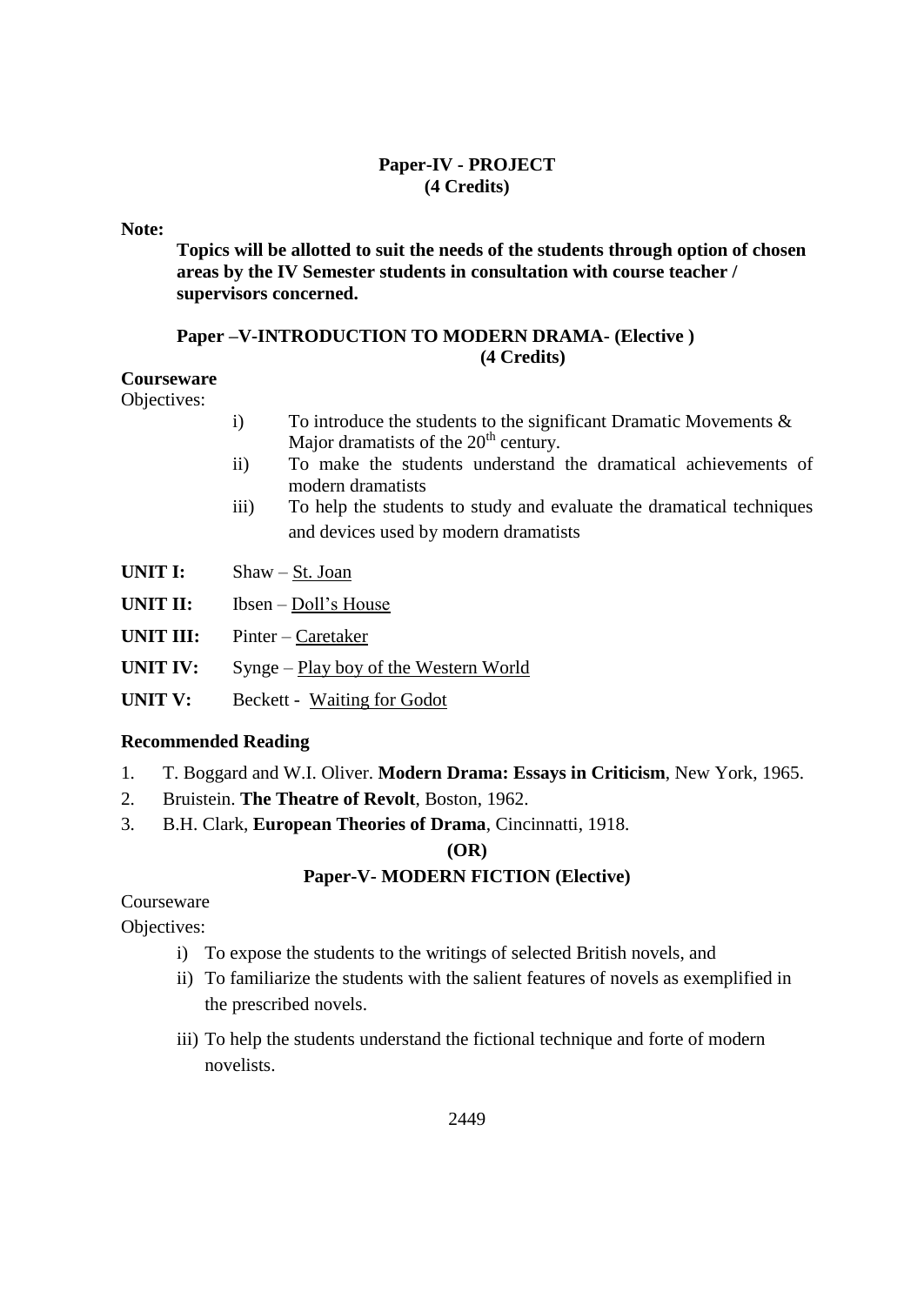| UNIT E          |                                          |                          |  |
|-----------------|------------------------------------------|--------------------------|--|
|                 | <b>Henry James</b>                       | : The Future of Novel    |  |
|                 | D.H.Lawrence                             | : Why the Novel Matters? |  |
| UNIT II:        |                                          |                          |  |
|                 | Virginia Woolf                           | : The Modern Fiction     |  |
|                 | Michail Bakthin                          | : Discourse in the Novel |  |
| UNIT III:       |                                          |                          |  |
|                 | Thomas Hardy: Far from the Madding Crowd |                          |  |
|                 | <b>Jane Austen</b>                       | : Pride and Prejudice    |  |
| <b>UNIT IV:</b> |                                          |                          |  |
|                 | Chinua Achebe                            | : No Longer at Ease      |  |
|                 | Toni Morrison : Beloved                  |                          |  |
| <b>UNIT V:</b>  |                                          |                          |  |
|                 | Thomas Pynchon                           | : The Crying of Lot 49   |  |

### **(SSS COURSE)**

### ENGLISH FOR EFFECTIVE ORAL COMMUNICATION-LEVEL-II (3 CREDITS)

#### **UNIT-I**

 $\mathbf{U}$  is  $\mathbf{U}$ 

Strategy for Effective Communication Types of Communication Networks Use of the Seven C"s of Communication Communicating in a Team Body Language – Introduction to Psychology

Aldous Huxley : A Brave New World

#### **UNIT-II**

Problem-Solving: An Introduction Problem-Solving Procedure Skills Required for Problem-Solving Problem-Solving in Groups Team Building – Conflict Resolution

#### **UNIT-III**

Presentation Skills-Seminar & Workshop Making Lively Presentation Delivering the Presentation Effectively Effective use of Power Point Presentation Stress Management – Emotional Intelligence Trust – Friendship – Leadership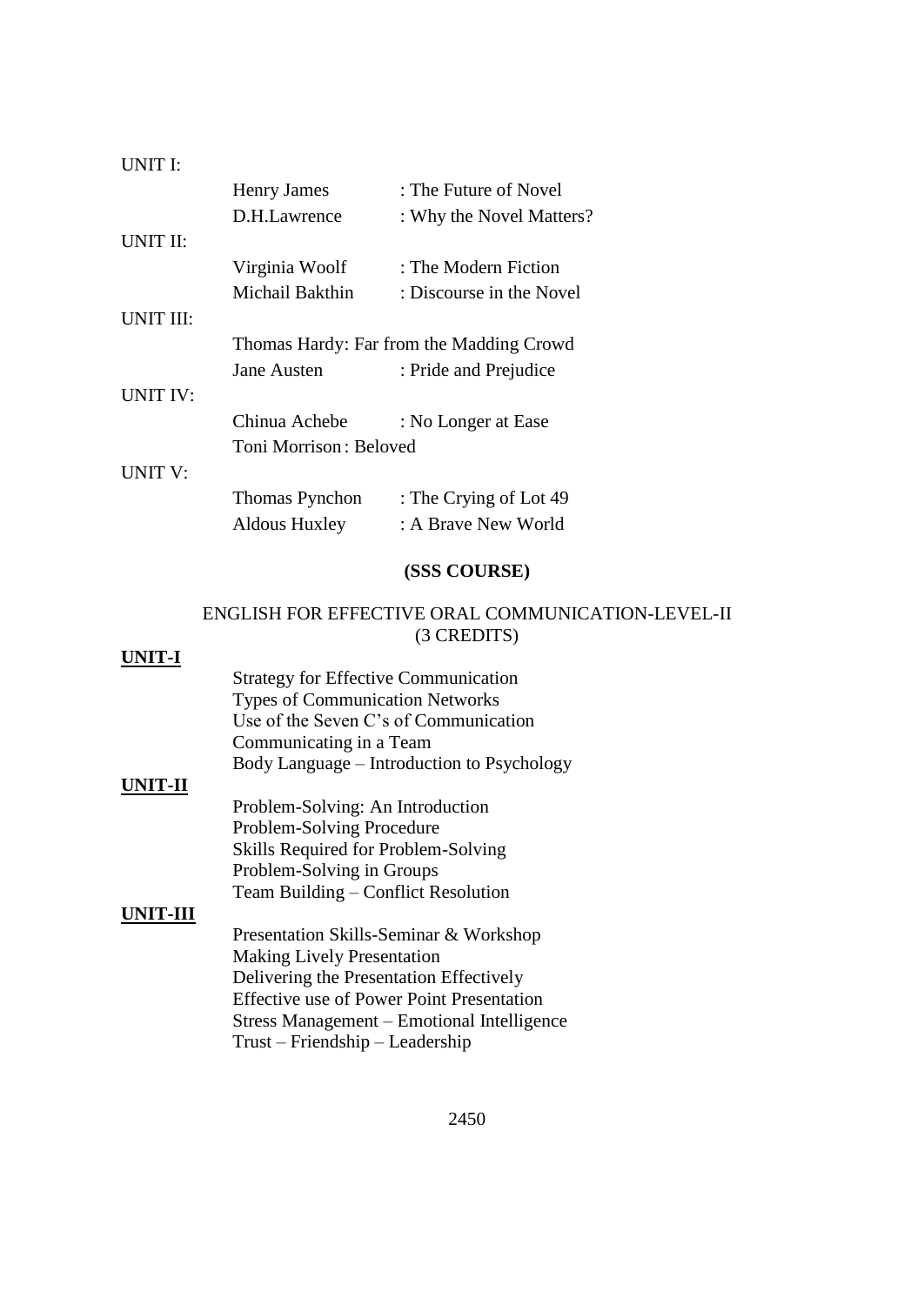### **UNIT-IV**

Ensuring and Enriching One"s Vocabulary Vocabulary Enrichment Synonyms and Antonyms Polysemy and Homonyms Resolving Interpersonal Conflicts - Negotiating

## **UNIT – V**

Use of Idioms for Effective communication Use of Phrasal Verbs Use of One-Word Substitute Use of Proverbial Saying for Effective Oral Communication Self – Esteem Theories Mental Health – Strength & Weakness Personality Development & Holistic Personality ------------------------------------------------------------------------------------------------

### **Recommended Read'up**

- 1. Ravindranathan S., English for Effective Oral Communication , Chennai: Emeral Publishers,2011.
- 2. Sen, Leena. Communication Skills, Delhi: PH1 Learning Ltd, 2014
- 3. Kavitha.S English Employebility Chennai : New Century Book House,2011.

#### **The pattern of Question paper will be as follows:**

Time: 3hrs Max. Marks: 75

**Section A**: (10x1=10 marks)

i)Question No. 1 to 10 (Multiple choice)

ii)Two questions from each unit.

iii) Four Choices in each question.

iv) No "none of these" choice

### **Section B**: (5x7= 35 marks)

There will be TWO questions from each unit with internal choice.

Answer the questions from 11 to 15 choosing either (a) or (b).

11(a) or 11(b) 12(a) or 12(b) 13(a) or 13(b) 14(a) or 14(b) 15(a) or 15(b)